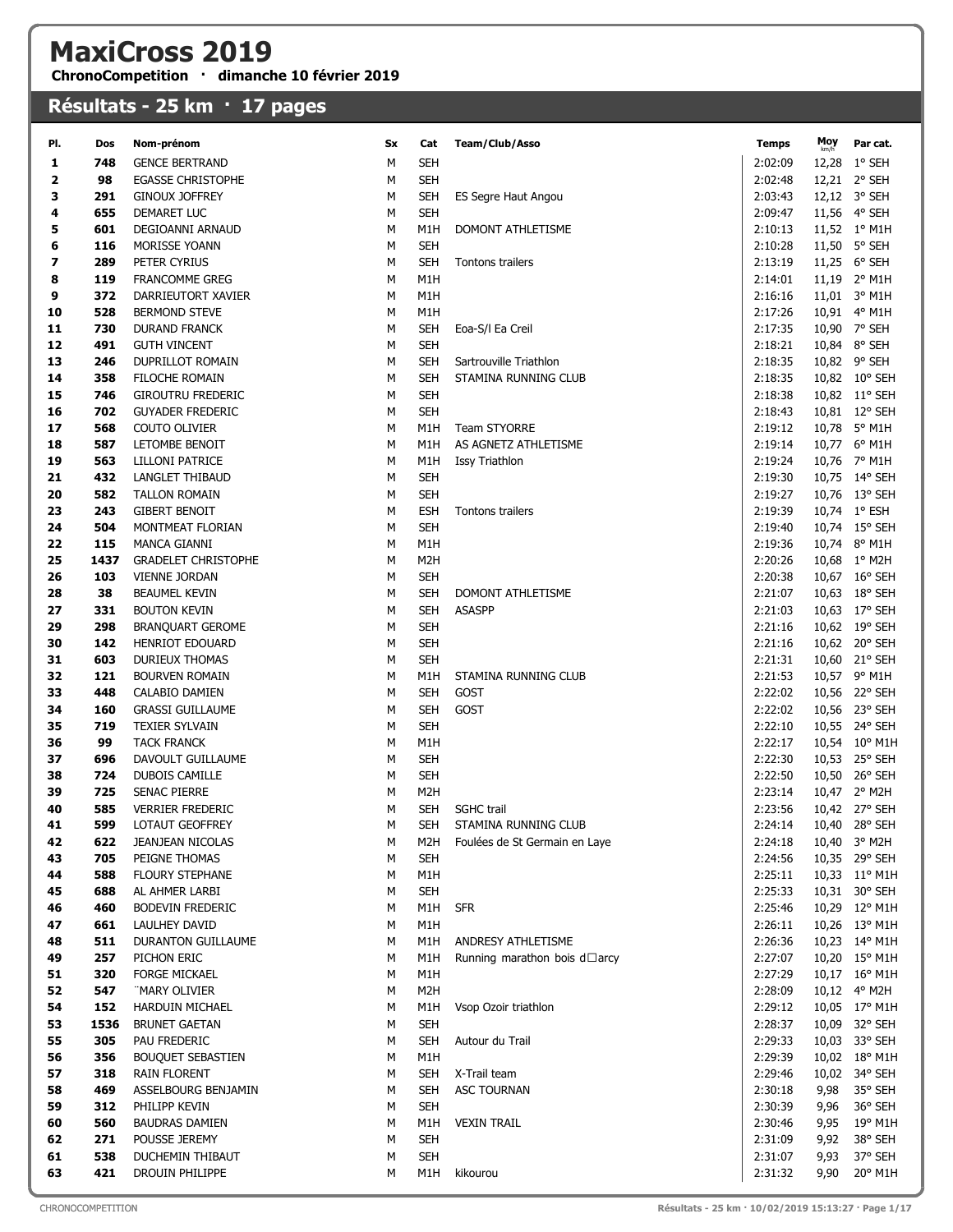| PI.        | Dos         | Nom-prénom                                               | Sx     | Cat                            | Team/Club/Asso                                       | <b>Temps</b>       | Moy          | Par cat.            |
|------------|-------------|----------------------------------------------------------|--------|--------------------------------|------------------------------------------------------|--------------------|--------------|---------------------|
| 64         | 521         | <b>BAAJ ISMAIL</b>                                       | М      | <b>SEH</b>                     |                                                      | 2:31:50            | 9,88         | 39° SEH             |
| 65         | 393         | PICHAYROU OLIVIER                                        | M      | M1H                            |                                                      | 2:31:56            | 9,87         | 21° M1H             |
| 66         | 1537        | <b>GARDINI ALAIN</b>                                     | M      | M <sub>2</sub> H               |                                                      | 2:31:56            | 9,87         | 5° M2H              |
| 67         | 420         | SERQUIN YANN                                             | М      | M <sub>2</sub> H               |                                                      | 2:32:27            | 9,84         | 6° M2H              |
| 68         | 684         | <b>GALLOU STEVEN</b>                                     | М      | M1H                            | US EZANVILLE ECOUEN                                  | 2:32:30            | 9,84         | 22° M1H             |
| 69         | 25          | <b>MORON FLORIAN</b>                                     | М      | <b>SEH</b>                     | triathlon sannois franconville                       | 2:32:36            | 9,83         | 40° SEH             |
| 70         | 385         | <b>CARRER GILDAS</b>                                     | М      | M1H                            |                                                      | 2:32:37            | 9,83         | 23° M1H             |
| 71         | 555         | <b>GLAVIER QUENTIN</b>                                   | M      | <b>SEH</b>                     |                                                      | 2:32:54            | 9,81         | 41° SEH             |
| 72         | 43          | <b>BOUAABILA RACHID</b>                                  | M      | M1H                            |                                                      | 2:33:39            | 9,76         | 24° M1H             |
| 74         | 53          | ROBERT MICKAEL                                           | M      | <b>SEH</b>                     |                                                      | 2:34:11            | 9,73         | 43° SEH             |
| 73         | 409         | MARQUES DA SILVA GUILLAUME                               | M      | <b>SEH</b>                     | Les pepetos                                          | 2:34:09            | 9,73         | 42° SEH             |
| 76         | 21          | <b>MORON DAMIEN</b>                                      | M      | <b>SEH</b>                     |                                                      | 2:34:31            | 9,71         | 45° SEH             |
| 75         | 344         | <b>OLLIER VALENTIN</b>                                   | M      | <b>SEH</b>                     | BACARDI RUNNING TEAM                                 | 2:34:25            | 9,71         | 44° SEH             |
| 77         | 309         | MASURIER PASCAL                                          | М      | M <sub>2</sub> H               |                                                      | 2:34:33            | 9,71         | 7° M2H              |
| 78         | 354         | <b>FERNANDES ALBERTO</b>                                 | М      | M <sub>2</sub> H               |                                                      | 2:35:02            | 9,68         | 8° M2H              |
| 79         | 733         | <b>BEGYN FRANCK</b>                                      | М      | M2H                            | Eoa-S/I Ea Creil                                     | 2:35:16            | 9,66         | 9° M2H              |
| 80<br>81   | 399<br>490  | ∗<br><b>HAMON MARIE-LINE</b><br><b>TIERCELET KYLLIAN</b> | F<br>М | M <sub>1F</sub><br><b>SEH</b>  | triathlon sannois franconville<br><b>VEXIN TRAIL</b> | 2:35:45<br>2:36:04 | 9,63<br>9,61 | $1°$ M1F<br>46° SEH |
| 83         | 26          | LEDUC LAURENT                                            | М      | M1H                            | VP Running                                           | 2:37:09            | 9,55         | 25° M1H             |
| 84         | 593         | <b>CARADEC FRANCK</b>                                    | M      | M1H                            | Bspp livry gargan                                    | 2:37:11            | 9,54         | 26° M1H             |
| 85         | 577         | SEGUINAUD PASCAL                                         | M      | M <sub>2</sub> H               |                                                      | 2:37:14            | 9,54         | 10° M2H             |
| 86         | 592         | <b>GHEZA JEROME</b>                                      | M      | <b>SEH</b>                     |                                                      | 2:37:17            | 9,54         | 48° SEH             |
| 87         | 136         | FERRINI VALENTIN                                         | М      | <b>SEH</b>                     |                                                      | 2:37:26            | 9,53         | 49° SEH             |
| 88         | 297         | HAMMOUDA RACHID                                          | М      | M1H                            |                                                      | 2:37:49            | 9,50         | 27° M1H             |
| 89         | 290         | MILLET-URSIN NATHAN                                      | M      | <b>SEH</b>                     | STAMINA RUNNING CLUB                                 | 2:38:35            | 9,46         | 50° SEH             |
| 82         | 736         | SEBAN IGOR                                               | М      | <b>SEH</b>                     |                                                      | 2:36:58            | 9,56         | 47° SEH             |
| 90         | 321         | JAUGEY DAVID                                             | М      | M1H                            | <b>BSGA</b>                                          | 2:38:52            | 9,44         | 28° M1H             |
| 91         | 8           | <b>GOMES NICOLAS</b>                                     | М      | <b>SEH</b>                     |                                                      | 2:39:21            | 9,41         | 51° SEH             |
| 93         | 276         | AMEY PHILIPPE                                            | M      | M <sub>2</sub> H               |                                                      | 2:39:47            | 9,39         | $11^{\circ}$ M2H    |
| 92         | 518         | <b>MAISON JOHANN</b>                                     | M      | <b>SEH</b>                     | <b>VEXIN TRAIL</b>                                   | 2:39:46            | 9,39         | 52° SEH             |
| 94         | 161         | TAUPIN ROMAIN                                            | M      | <b>SEH</b>                     | Retzwood Family                                      | 2:40:02            | 9,37         | 53° SEH             |
| 96         | 554         | MADEC STEPHANE                                           | М      | M1H                            |                                                      | 2:40:27            | 9,35         | 30° M1H             |
| 97         | 656         | <b>KEBIR ZAHIR</b>                                       | М      | M <sub>2</sub> H               |                                                      | 2:41:06            | 9,31         | 12° M2H             |
| 98         | 530         | HUSKA MATHIEU                                            | M      | <b>SEH</b>                     | <b>ASVA</b>                                          | 2:41:15            | 9,30         | 54° SEH             |
| 100        | 502         | RAMACKERS JEAN-PHILIPPE                                  | М      | <b>SEH</b>                     |                                                      | 2:41:31            | 9,29         | 56° SEH             |
| 102        | 65          | <b>GRENIER YOANN</b>                                     | М      | <b>SEH</b>                     |                                                      | 2:41:41            | 9,28         | 57° SEH             |
| 50         | 1430<br>360 | MARQUILLY ANTOINE                                        | М      | <b>SEH</b><br>M <sub>2</sub> H |                                                      | 2:27:13<br>2:41:34 | 10,19        | 31° SEH<br>13° M2H  |
| 101<br>104 | 302         | <b>COUBLE ANDRE</b><br>PERONA EDOUARD                    | М<br>М | <b>SEH</b>                     |                                                      | 2:42:10            | 9,28<br>9,25 | 59° SEH             |
| 107        | 514         | <b>WILLAUMEZ THOMAS</b>                                  | M      | M1H                            | <b>VEXIN TRAIL</b>                                   | 2:42:15            | 9,24         | 32° M1H             |
| 109        | 39          | MOYSE JEROME                                             | M      | M1H                            | DOMONT ATHLETISME                                    | 2:42:21            | 9,24         | 34° M1H             |
| 105        | 94          | <b>MANIER DAVID</b>                                      | М      | M1H                            |                                                      | 2:42:14            | 9,25         | 31° M1H             |
| 106        | 678         | RICHARD DANIEL                                           | м      | <b>SEH</b>                     | Let's Run Paris                                      | 2:42:14            | 9,25         | 60° SEH             |
| 108        | 673         | <b>BRAUD MICHEL</b>                                      | М      | M1H                            |                                                      | 2:42:16            | 9,24         | 33° M1H             |
| 110        | 29          | DUCHEMIN KEVIN                                           | М      | <b>SEH</b>                     |                                                      | 2:42:31            | 9,23         | 61° SEH             |
| 111        | 586         | ∗<br><b>CORREIA KATIA</b>                                | F      | <b>SEF</b>                     |                                                      | 2:42:57            | 9,21         | $1°$ SEF            |
| 112        | 162         | CASSIER NICOLAS                                          | М      | <b>SEH</b>                     | Retzwood Family                                      | 2:42:57            | 9,21         | 62° SEH             |
| 115        | 573         | PINTE DAVID                                              | М      | <b>SEH</b>                     |                                                      | 2:43:03            | 9,20         | 64° SEH             |
| 114        | 77          | DEGOUY FREDERIC                                          | м      | M1H                            |                                                      | 2:43:00            | 9,20         | 35° M1H             |
| 117        | 1286        | <b>FAVIER CEDRIC</b>                                     | М      | <b>SEH</b>                     | <b>ESC 15</b>                                        | 2:43:08            | 9,19         | 66° SEH             |
| 118        | 701         | BEBEN SEBASTIEN                                          | м      | <b>SEH</b>                     |                                                      | 2:43:10            | 9,19         | 67° SEH             |
| 116        | 1257        | DANIEL SIMON                                             | М      | <b>SEH</b>                     |                                                      | 2:43:03            | 9,20         | 65° SEH             |
| 119<br>120 | 579<br>381  | <b>BARROMES ANTHONY</b><br>LE BOUEDEC FABRICE            | М<br>М | <b>SEH</b><br>M <sub>2</sub> H | EA ST Quentin en Yvelines                            | 2:43:35<br>2:43:56 | 9,17<br>9,15 | 68° SEH<br>14° M2H  |
| 122        | 523         | <b>CARLIER LAURENT</b>                                   | М      | M1H                            |                                                      | 2:44:22            | 9,13         | 36° M1H             |
| 123        | 513         | NICOL ROBERT                                             | м      | <b>SEH</b>                     |                                                      | 2:44:31            | 9,12         | 70° SEH             |
| 121        | 107         | <b>GUYOT LOIC</b>                                        | М      | <b>SEH</b>                     |                                                      | 2:44:17            | 9,13         | 69° SEH             |
| 124        | 417         | LAISSUS NICOLAS                                          | М      | M2H                            | Asphalte 94                                          | 2:44:54            | 9,10         | $15^{\circ}$ M2H    |
| 125        | 637         | <b>FAYEL FABIEN</b>                                      | М      | <b>SEH</b>                     | <b>LISAFOREVER</b>                                   | 2:45:09            | 9,08         | 71° SEH             |
| 128        | 664         | CHRISTIAEN DIDIER                                        | М      | M1H                            |                                                      | 2:45:22            | 9,07         | 38° M1H             |
| 127        | 581         | <b>GAMBIER BENJAMIN</b>                                  | М      | M1H                            |                                                      | 2:45:13            | 9,08         | 37° M1H             |
| 126        | 408         | SALNAVE THOMAS                                           | М      | SEH                            | Les pepetos                                          | 2:45:11            | 9,08         | 72° SEH             |
| 130        | 361         | ∗<br><b>AUFFRAY JULIE</b>                                | F      | <b>SEF</b>                     | TEAM JOLOKIA - RUNNERS DE LA DIVERSITE               | 2:45:40            | 9,05         | 2° SEF              |
| 129        | 233         | <b>REGNAULT NICOLAS</b>                                  | М      | M1H                            |                                                      | 2:45:38            | 9,06         | 39° M1H             |
| 131        | 403         | DI BETTA JEAN-BAPTISTE                                   | М      | <b>SEH</b>                     | Team Wellness                                        | 2:45:48            | 9,05         | 73° SEH             |
| 132        | 1261        | DERREUMAUX PAUL-HENRY                                    | М      | SEH                            | Course matinale                                      | 2:45:50            | 9,05         | 74° SEH             |
| 134        | 68          | SENAC CLARENCE                                           | м      | <b>SEH</b>                     |                                                      | 2:46:13            | 9,02         | 76° SEH             |
| 133        | 369         | VALLET BENJAMIN                                          | М      | <b>SEH</b>                     |                                                      | 2:45:58            | 9,04         | 75° SEH             |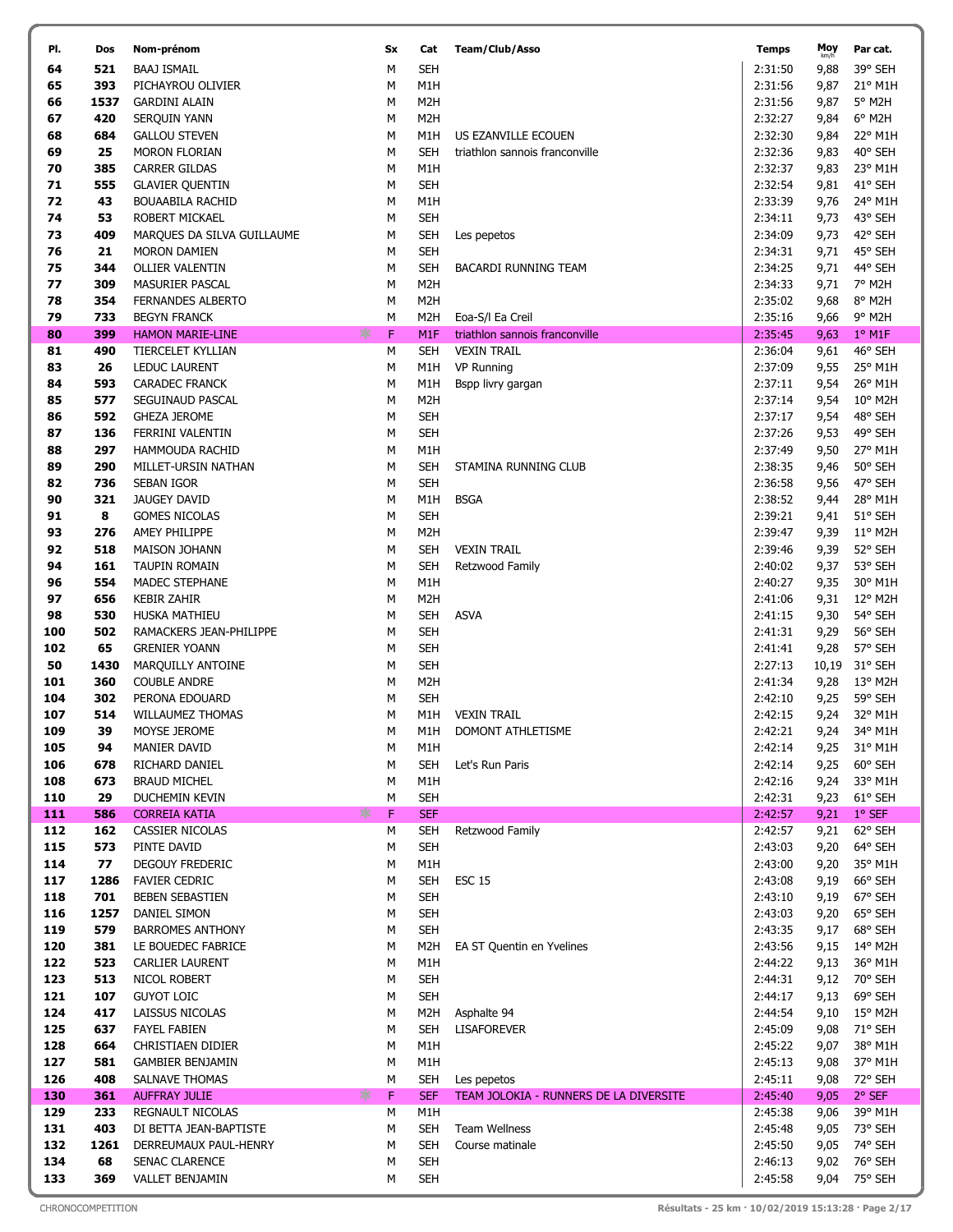| PI.        | Dos        | Nom-prénom                                      | <b>Sx</b> | Cat               | Team/Club/Asso                 | <b>Temps</b>       | Moy<br>km/h  | Par cat.           |
|------------|------------|-------------------------------------------------|-----------|-------------------|--------------------------------|--------------------|--------------|--------------------|
| 135        | 72         | <b>FERRER ANTHONY</b>                           | М         | <b>SEH</b>        |                                | 2:46:13            | 9,02         | 77° SEH            |
| 136        | 703        | NABIALEK PASCAL                                 | M         | M2H               | cap marathon                   | 2:46:37            | 9,00         | 16° M2H            |
| 137        | 366        | AUFFRAY LUDOVIC                                 | M         | <b>SEH</b>        |                                | 2:46:37            | 9,00         | 78° SEH            |
| 140        | 584        | BERI ALEXANDRE                                  | M         | <b>SEH</b>        |                                | 2:46:53            | 8,99         | 80° SEH            |
| 139        | 667        | PIGNY ALEXANDRE                                 | M         | M1H               |                                | 2:46:39            | 9,00         | 40° M1H            |
| 141        | 1038       | <b>UZTOPAL DAVID</b>                            | M         | M1H               | ADIDAS RUNNERS BASTILLE        | 2:47:00            | 8,98         | 41° M1H            |
| 143        | 404        | <b>GELOT NICOLAS</b>                            | М         | <b>SEH</b>        |                                | 2:47:12            | 8,97         | 81° SEH            |
| 138        | 1193       | FRAPPIER BORIS                                  | М         | <b>SEH</b>        | SAM Paris 12                   | 2:46:38            | 9,00         | 79° SEH            |
| 144        | 596        | <b>GIDEL ARNAUD</b>                             | М         | M1H               | <b>EACPA</b>                   | 2:47:25            | 8,96         | 43° M1H            |
| 145        | 537        | ROVELLI NICOLAS                                 | М         | <b>SEH</b>        | <b>EACPA</b>                   | 2:47:32            | 8,95         | 82° SEH            |
| 147        | 466        | <b>BUGNET QUENTIN</b>                           | М         | <b>SEH</b>        |                                | 2:47:47            | 8,94         | 83° SEH            |
| 146        | 525        | <b>CHARTIER PHILIPPE</b>                        | М         | M <sub>1</sub> H  |                                | 2:47:43            | 8,94         | 44° M1H            |
| 150        | 113        | CAZUGUEL SEBASTIEN                              | М         | <b>SEH</b>        |                                | 2:48:16            | 8,91         | 86° SEH            |
| 148        | 612        | DEMARD ROMAIN                                   | M         | <b>SEH</b>        |                                | 2:47:49            | 8,94         | 84° SEH            |
| 151        | 493        | <b>ASTRUC THOMAS</b>                            | M         | <b>SEH</b>        | <b>VEXIN TRAIL</b>             | 2:48:22            | 8,91         | 87° SEH            |
| 154        | 489        | <b>BONNIER DIDIER</b>                           | M         | M <sub>2</sub> H  |                                | 2:48:37            | 8,90         | 18° M2H            |
| 152        | 512        | <b>REGOUBY DENIS</b>                            | M         | M <sub>2</sub> H  |                                | 2:48:27            | 8,90         | 17° M2H            |
| 153        | 649        | JULIEN GUILLAUME                                | M         | <b>SEH</b>        |                                | 2:48:34            | 8,90         | 88° SEH            |
| 149        | 415        | MARSEAULT NICOLAS                               | M         | <b>SEH</b>        |                                | 2:48:08            | 8,92         | 85° SEH            |
| 156        | 443        | SMAL PIERRE                                     | M         | <b>SEH</b>        |                                | 2:48:47            | 8,89         | 89° SEH            |
| 157        | 188        | <b>VILLAIN MARTIN</b>                           | М         | <b>SEH</b>        | <b>BACARDI RUNNING TEAM</b>    | 2:48:59            | 8,88         | 90° SEH            |
| 158        | 406        | MONCHY JEREMIE                                  | М         | SEH               |                                | 2:49:12            | 8,87         | 91° SEH            |
| 159        | 646        | PALLIX ADRIEN                                   | М         | <b>SEH</b>        | <b>LISAFOREVER</b>             | 2:49:23            | 8,86         | 92° SEH            |
| 162        | 508        | <b>CHOLET CEDRIC</b>                            | M         | M1H               | <b>COLOMBES</b>                | 2:49:44            | 8,84         | 46° M1H            |
| 161        | 167        | CRASQUIN ARMAND                                 | M         | <b>SEH</b>        | Levallois Triathlon            | 2:49:37            | 8,84         | 93° SEH            |
| 164        | 692        | <b>CARLIER STEEVE</b>                           | M         | M1H               |                                | 2:50:16            | 8,81         | 47° M1H            |
| 166        | 606        | <b>FRIES PASCAL</b>                             | M         | M1H               |                                | 2:50:22            | 8,80         | 48° M1H            |
| 163        | 1476       | <b>FUERTES CLEMENT</b>                          | М         | <b>SEH</b>        | <b>TOTAL SPORT</b>             | 2:50:03            | 8,82         | 94° SEH            |
| 165        | 333        | <b>GAUTIER XAVIER</b>                           | M         | <b>SEH</b>        | <b>ASASPP</b>                  | 2:50:16            | 8,81         | 95° SEH            |
| 167        | 13         | <b>HERCE MILLAN</b>                             | M         | <b>SEH</b>        | Raid Life                      | 2:50:36<br>2:50:39 | 8,79         | 96° SEH            |
| 168        | 347        | SAUVIAT MARC-ANTOINE                            | М         | SEH               | Levallois Triathlon            |                    | 8,79         | 97° SEH            |
| 169<br>172 | 299<br>627 | STRAUB VIRGILE                                  | М<br>М    | <b>SEH</b><br>M1H |                                | 2:51:16<br>2:51:41 | 8,76         | 98° SEH<br>50° M1H |
| 171        | 711        | <b>GOSSE MICHEL</b><br><b>TORCHEUX FREDERIC</b> | M         | <b>SEH</b>        |                                | 2:51:39            | 8,74<br>8,74 | 99° SEH            |
| 173        | 212        | SANNA EMMANUEL                                  | M         | <b>SEH</b>        | <b>WOLF TEAM</b>               | 2:51:45            | 8,73         | $100^\circ$ SEH    |
| 179        | 534        | LANTOINE LAURENT                                | М         | M1H               | triathlon sannois franconville | 2:52:24            | 8,70         | 53° M1H            |
| 176        | 441        | DUINA DAVIDE                                    | M         | M1H               |                                | 2:52:18            | 8,71         | 52° M1H            |
| 174        | 1346       | KHMAISS HICHAM                                  | M         | M1H               |                                | 2:52:06            | 8,72         | 51° M1H            |
| 182        | 470        | COIA NICOLAS                                    | М         | M1H               |                                | 2:52:51            | 8,68         | 54° M1H            |
| 183        | 199        | MATHIEU DAVID                                   | М         | M <sub>2</sub> H  | Flowka                         | 2:52:55            | 8,67         | $21^{\circ}$ M2H   |
| 185        | 720        | POUPLARD EMMANUEL                               | М         | M1H               |                                | 2:53:01            | 8,67         | 55° M1H            |
| 180        | 561        | <b>MILLE FRANCK</b>                             | М         | M2H               |                                | 2:52:35            | 8,69         | 20° M2H            |
| 181        | 674        | BERTRAND STEPHANE                               | М         | <b>SEH</b>        |                                | 2:52:48            | 8,68         | 104° SEH           |
| 184        | 435        | LANDREVIE XAVIER                                | М         | M2H               | <b>OCVO</b>                    | 2:52:56            | 8,67         | 22° M2H            |
| 186        | 600        | LE TIEC ROMARIC                                 | М         | <b>SEH</b>        |                                | 2:53:13            | 8,66         | 105° SEH           |
| 187        | 452        | CHENIEUX FREDERIC                               | M         | M <sub>2</sub> H  |                                | 2:53:33            | 8,64         | 23° M2H            |
| 188        | 56         | STEFANO FREDERIC                                | М         | M <sub>2</sub> H  |                                | 2:53:33            | 8,64         | 24° M2H            |
| 191        | 1401       | BERTOIS BENJAMIN                                | М         | <b>SEH</b>        | Jean Mich Team                 | 2:54:15            | 8,61         | 106° SEH           |
| 192        | 16         | LABREURE CHRISTOPHE                             | М         | M <sub>2</sub> H  | Raid Life                      | 2:54:18            | 8,61         | 26° M2H            |
| 178        | 416        | <b>BONGRAIN CHARLES</b>                         | М         | <b>SEH</b>        |                                | 2:52:21            | 8,70         | 103° SEH           |
| 195        | 353        | FIETTE CHRISTOPHE                               | М         | M1H               | <b>ASC TOURNAN</b>             | 2:54:23            | 8,60         | 57° M1H            |
| 193        | 454        | LONQUEU-BROCHARD FLORIAN                        | М         | <b>SEH</b>        |                                | 2:54:18            | 8,61         | $107^{\circ}$ SEH  |
| 194        | 549        | <b>SENEZ MAXIME</b>                             | М         | <b>SEH</b>        |                                | 2:54:19            | 8,61         | $108^{\circ}$ SEH  |
| 95         | 1266       | NOGUEIRA JEAN-PHILIPPE                          | М         | M1H               | Les loups                      | 2:40:14            | 9,36         | 29° M1H            |
| 199        | 411        | CHENE NICOLAS                                   | М         | <b>SEH</b>        |                                | 2:54:59            | 8,57         | 111° SEH           |
| 196        | 100        | <b>TURKOVICS PAUL</b>                           | М         | <b>SEH</b>        |                                | 2:54:29            | 8,60         | 109° SEH           |
| 197        | 3          | TURKOVICS PIERRE                                | М         | <b>SEH</b>        | DOMONT ATHLETISME              | 2:54:29            | 8,60         | $110^{\circ}$ SEH  |
| 200        | 463        | JOUTEUX REMY                                    | М         | <b>SEH</b>        |                                | 2:55:06            | 8,57         | 112° SEH           |
| 201        | 531        | LARTIGUE CYRILLE                                | М         | <b>SEH</b>        |                                | 2:55:10            | 8,56         | 113° SEH           |
| 202        | 127        | *<br><b>PARAGE FRANCOISE</b>                    | F         | <b>SEF</b>        | <b>BARBES RUNNERS</b>          | 2:55:10            | 8,56         | 3° SEF             |
| 198        | 114        | BEURNEZ JEAN-ROBERT                             | М         | M1H               |                                | 2:54:52            | 8,58         | 58° M1H            |
| 203        | 517        | BERTRAND SEBASTIEN                              | М         | M1H               |                                | 2:55:17            | 8,56         | 59° M1H            |
| 204        | 712        | <b>GARRET THIBAULT</b>                          | М         | <b>SEH</b>        |                                | 2:55:23            | 8,55         | $114^{\circ}$ SEH  |
| 205        | 569        | ∗<br>LEJEUNE CECILE                             | F         | M1F               | <b>Team STYORRE</b>            | 2:55:31            | 8,55         | $2°$ M1F           |
| 207        | 80         | LECOCQ CHRISS                                   | М         | <b>SEH</b>        |                                | 2:55:53            | 8,53         | $115^{\circ}$ SEH  |
| 206        | 254        | LANGLO FREDERIC                                 | м         | M1H               |                                | 2:55:49            | 8,53         | $60^{\circ}$ M1H   |
| 99         | 1421       | <b>BOST KEVIN</b>                               | М         | <b>SEH</b>        |                                | 2:41:29            | 9,29         | 55° SEH            |
| 212        | 242        | ZEGGANE THOMAS                                  | М         | <b>SEH</b>        |                                | 2:56:11            |              | 8,51 119° SEH      |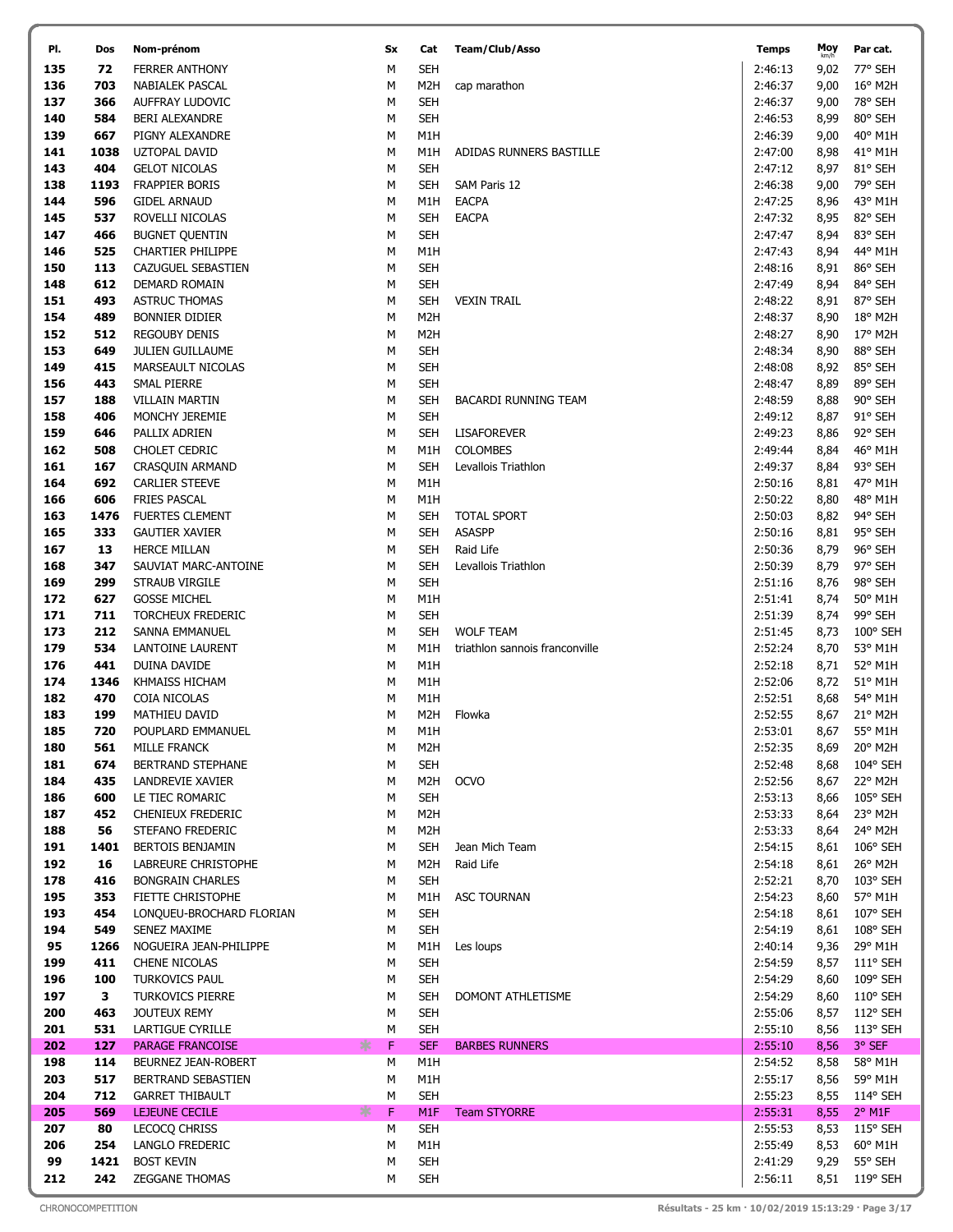| PI.        | Dos        | Nom-prénom                                     |     | Sx     | Cat               | Team/Club/Asso                                                 | <b>Temps</b>       | Moy          | Par cat.            |
|------------|------------|------------------------------------------------|-----|--------|-------------------|----------------------------------------------------------------|--------------------|--------------|---------------------|
| 103        | 1243       | <b>LAUDREN ARTHUR</b>                          |     | M      | <b>SEH</b>        |                                                                | 2:41:42            | 9,28         | 58° SEH             |
| 214        | 58         | KOLLY MAXIME                                   |     | М      | <b>SEH</b>        |                                                                | 2:56:21            | 8,51         | 121° SEH            |
| 215        | 628        | MBENGUE ADAMA                                  |     | М      | <b>SEH</b>        |                                                                | 2:56:28            | 8,50         | 122° SEH            |
| 219        | 658        | <b>LOUIS SONY</b>                              |     | М      | M1H               |                                                                | 2:56:39            | 8,49         | 63° M1H             |
| 220        | 583        | <b>GUENIN ALEXANDRE</b>                        |     | М      | M1H               | <b>LISAFOREVER</b>                                             | 2:56:40            | 8,49         | 64° M1H             |
| 221        | 632        | <b>GUILLAUMINAUD FRED</b>                      |     | М      | M <sub>2</sub> H  |                                                                | 2:56:40            | 8,49         | 28° M2H             |
| 222        | 207        | <b>BOYER MARC</b>                              |     | М      | M <sub>2</sub> H  | Running conseil 77                                             | 2:56:40            | 8,49         | 29° M2H             |
| 225        | 620        | FILLETTE STEPHANE                              |     | М      | M <sub>2</sub> H  | Foulées de St Germain en Laye                                  | 2:56:41            | 8,49         | 30° M2H             |
| 216        | 104        | LAY DAVID                                      |     | М      | M <sub>2</sub> H  |                                                                | 2:56:31            | 8,50         | 27° M2H             |
| 223        | 323        | FERDOELLE WILLIAM                              |     | М      | <b>SEH</b>        |                                                                | 2:56:40            | 8,49         | 123° SEH            |
| 224        | 1278       | <b>CRUCHANT STEPHANE</b>                       |     | М      | M1H               |                                                                | 2:56:40            | 8,49         | 65° M1H             |
| 211        | 574        | <b>COZELIN JULIEN</b>                          |     | М      | <b>SEH</b>        | X-Trail                                                        | 2:56:09            | 8,52         | 118° SEH            |
| 227        | 314        | <b>MARGOUX STEPHANE</b>                        |     | М      | M1H               |                                                                | 2:56:52            | 8,48         | 66° M1H             |
| 218        | 515        | <b>MATTHYS MORGAN</b>                          |     | М      | M1H               |                                                                | 2:56:37            | 8,49         | 62° M1H             |
| 217<br>230 | 715<br>617 | JOAO JEAN-CLAUDE                               |     | М      | M1H<br><b>SEH</b> | YYYIIIIIIAAAAAAHHHHHH                                          | 2:56:35<br>2:57:32 | 8,49         | 61° M1H<br>125° SEH |
| 232        | 619        | <b>BLANCHE YOANN</b><br><b>FILLETTE CLAIRE</b> | ∗   | М<br>F | M <sub>1</sub> F  | Foulées de St Germain en Laye<br>Foulées de St Germain en Laye | 2:57:42            | 8,45<br>8,44 | 4° M1F              |
| 231        | 123        | PIAT JEAN-MICHEL                               |     | М      | M3H               | STAMINA RUNNING CLUB                                           | 2:57:34            | 8,45         | $1^\circ$ M3H       |
| 113        | 1577       | RICHOU MELVIN                                  |     | М      | <b>SEH</b>        | Oxfam France                                                   | 2:42:59            | 9,20         | 63° SEH             |
| 237        | 405        | MULLIER NICOLAS                                |     | М      | <b>SEH</b>        |                                                                | 2:57:54            | 8,43         | 127° SEH            |
| 234        | 481        | MENARD CHRISTOPHE                              |     | М      | M1H               | marlyteam                                                      | 2:57:44            | 8,44         | 69° M1H             |
| 235        | 210        | <b>GADBLED YANN</b>                            |     | M      | M1H               |                                                                | 2:57:45            | 8,44         | 70° M1H             |
| 238        | 1343       | <b>BICHAUD CARINE</b>                          | ∗   | F      | M <sub>1</sub> F  | <b>US EZANVILLE ECOUEN</b>                                     | 2:57:55            | 8,43         | 5° M1F              |
| 239        | 28         | <b>JEULAND SANDRINE</b>                        | $*$ | F      | <b>SEF</b>        |                                                                | 2:57:59            | 8,43         | 4° SEF              |
| 240        | 269        | DENEFLE GEOFFROY                               |     | М      | M <sub>2</sub> H  |                                                                | 2:58:00            | 8,43         | 32° M2H             |
| 244        | 10         | CHEVALIER JEAN-PIERRE                          |     | М      | M <sub>2</sub> H  |                                                                | 2:58:16            | 8,41         | 33° M2H             |
| 245        | 559        | <b>CHATELAS JULIEN</b>                         |     | М      | M1H               |                                                                | 2:58:30            | 8,40         | 72° M1H             |
| 248        | 471        | EBERHARDT LUC                                  |     | М      | M <sub>2</sub> H  |                                                                | 2:58:45            | 8,39         | 34° M2H             |
| 241        | 604        | <b>BERTRAND THOMAS</b>                         |     | М      | <b>SEH</b>        |                                                                | 2:58:12            | 8,42         | 128° SEH            |
| 250        | 605        | DERMECHE MOHAMED                               |     | М      | M1H               | <b>LISAFOREVER</b>                                             | 2:58:57            | 8,38         | 75° M1H             |
| 246        | 109        | RIBAULT ALBAN                                  |     | М      | <b>SEH</b>        |                                                                | 2:58:38            | 8,40         | 130° SEH            |
| 254        | 479        | PRUVREL STEPHAN                                |     | М      | M1H               | marlyteam                                                      | 2:59:07            | 8,37         | 76° M1H             |
| 255        | 597        | <b>BYLICKI OLIVIER</b>                         |     | М      | <b>SEH</b>        | <b>TEAM PERCY</b>                                              | 2:59:24            | 8,36         | 133° SEH            |
| 253        | 226        | <b>BEIGNON RAPHAEL</b>                         |     | М      | <b>SEH</b>        |                                                                | 2:59:05            | 8,38         | 132° SEH            |
| 252        | 1222       | FIEURGANT JONATHAN                             |     | М      | <b>SEH</b>        | Vegan and paleo                                                | 2:59:01            | 8,38         | 131° SEH            |
| 262        | 527<br>55  | LEFEBVRE GUILLAUME                             |     | М      | <b>SEH</b>        |                                                                | 2:59:44            | 8,35         | 138° SEH            |
| 256<br>261 | 1425       | DEFFIEUX JEROME<br><b>VOISIN JEROME</b>        |     | М<br>М | <b>SEH</b><br>M1H | Roadrunners95                                                  | 2:59:31<br>2:59:41 | 8,36<br>8,35 | 134° SEH<br>78° M1H |
| 264        | 464        | MAILLARD CHRISTOPHE                            |     | М      | SEH               | <b>VEXIN TRAIL</b>                                             | 2:59:52            | 8,34         | 140° SEH            |
| 263        | 668        | RHARRABTI OMAR                                 |     | М      | <b>SEH</b>        |                                                                | 2:59:44            | 8,35         | 139° SEH            |
| 268        | 566        | MANIMA RODESANT                                |     | м      | <b>SEH</b>        |                                                                | 3:00:01            | 8,33         | 143° SEH            |
| 271        | 316        | DAVIGNON JEAN-FRANCOIS                         |     | М      | M2H               | Jeff95                                                         | 3:00:07            | 8,33         | 37° M2H             |
| 272        | 186        | <b>GAT HELENE</b>                              | ∗   | F      | <b>SEF</b>        | <b>STAMINA RUNNING CLUB</b>                                    | 3:00:14            | 8,32         | 5° SEF              |
| 269        | 497        | <b>LEGRAND THIERRY</b>                         |     | М      | M <sub>2</sub> H  |                                                                | 3:00:05            | 8,33         | 36° M2H             |
| 274        | 9          | <b>BELLET JACKY</b>                            |     | М      | M <sub>2</sub> H  | MIL PATTES VITRE                                               | 3:00:24            | 8,31         | 38° M2H             |
| 270        | 75         | COULIBALY MAHAMADOU                            |     | М      | <b>SEH</b>        | VALLEE DE MONTMORENCY TRIATHLON                                | 3:00:05            | 8,33         | 144° SEH            |
| 276        | 303        | <b>BECUE NICOLAS</b>                           |     | М      | M1H               |                                                                | 3:00:40            | 8,30         | 81° M1H             |
| 280        | 1400       | PREAUD LAURENT                                 |     | м      | M1H               | <b>BACARDI RUNNING TEAM</b>                                    | 3:00:51            | 8,29         | 83° M1H             |
| 277        | 175        | <b>HEMON FREDERIC</b>                          |     | М      | M1H               |                                                                | 3:00:44            | 8,30         | 82° M1H             |
| 278        | 389        | <b>FLAMENT CEDRIC</b>                          |     | м      | <b>SEH</b>        |                                                                | 3:00:44            | 8,30         | 146° SEH            |
| 283        | 457        | <b>LECERF GERY</b>                             |     | М      | M1H               |                                                                | 3:01:11            | 8,28         | 84° M1H             |
| 284        | 723        | URBAN CYRILLE                                  |     | М      | M1H               |                                                                | 3:01:13            | 8,28         | 85° M1H             |
| 142        | 1500       | <b>FROUIN GAEL</b>                             |     | М      | M1H               |                                                                | 2:47:08            | 8,97         | 42° M1H             |
| 289        | 576        | <b>BEAUMEL MARC</b>                            |     | М      | M <sub>2</sub> H  | DOMONT ATHLETISME                                              | 3:01:47            | 8,25         | 40° M2H             |
| 286<br>290 | 126<br>516 | CARLIER PHILIPPE<br>DELFOSSE CHRISTOPHE        |     | М<br>М | M1H<br>M1H        | ANDRESY ATHLETISME                                             | 3:01:38<br>3:01:52 | 8,26<br>8,25 | 86° M1H<br>88° M1H  |
| 287        | 278        | <b>WEBER PASCALINE</b>                         | ∗   | F      | M <sub>1</sub> F  | Team chouchou                                                  | 3:01:44            | 8,25         | $6^{\circ}$ M1F     |
| 288        | 277        | CHARLEZ JEROME                                 |     | М      | M1H               | Team chouchou                                                  | 3:01:44            | 8,25         | 87° M1H             |
| 296        | 636        | <b>GUILMEAU LAURENT</b>                        |     | М      | M1H               |                                                                | 3:02:24            | 8,22         | 90° M1H             |
| 297        | 387        | POTISLAVOWSKI MARC                             |     | М      | M1H               |                                                                | 3:02:27            | 8,22         | 91° M1H             |
| 298        | 727        | <b>EMONNET CAROLE</b>                          | ∗   | F      | M <sub>1</sub> F  |                                                                | 3:02:47            | 8,21         | 7° M1F              |
| 299        | 330        | <b>BARRET JOFFREY</b>                          |     | М      | <b>SEH</b>        | <b>ASASPP</b>                                                  | 3:02:50            | 8,20         | 153° SEH            |
| 303        | 6          | <b>CHEVALIER SANDRINE</b>                      | ∗   | F      | M <sub>1</sub> F  |                                                                | 3:03:06            | 8,19         | 8° M1F              |
| 155        | 1220       | <b>CURE OLIVIER</b>                            |     | М      | M <sub>2</sub> H  |                                                                | 2:48:40            | 8,89         | 19° M2H             |
| 300        | 15         | MOREAU VICTOR                                  |     | М      | <b>SEH</b>        | <b>VP Running</b>                                              | 3:03:00            | 8,20         | 154° SEH            |
| 301        | 172        | <b>CONTANT EMMANUEL</b>                        |     | М      | M <sub>2</sub> H  |                                                                | 3:03:03            | 8,19         | 41° M2H             |
| 305        | 564        | DE MISCAULT ARNAUD                             |     | М      | SEH               | Miscmass corp                                                  | 3:03:22            | 8,18         | $155^{\circ}$ SEH   |
| 306        | 550        | <b>BINLICH JEAN-MANUEL</b>                     |     | м      | M3H               |                                                                | 3:03:24            | 8,18         | 3° M3H              |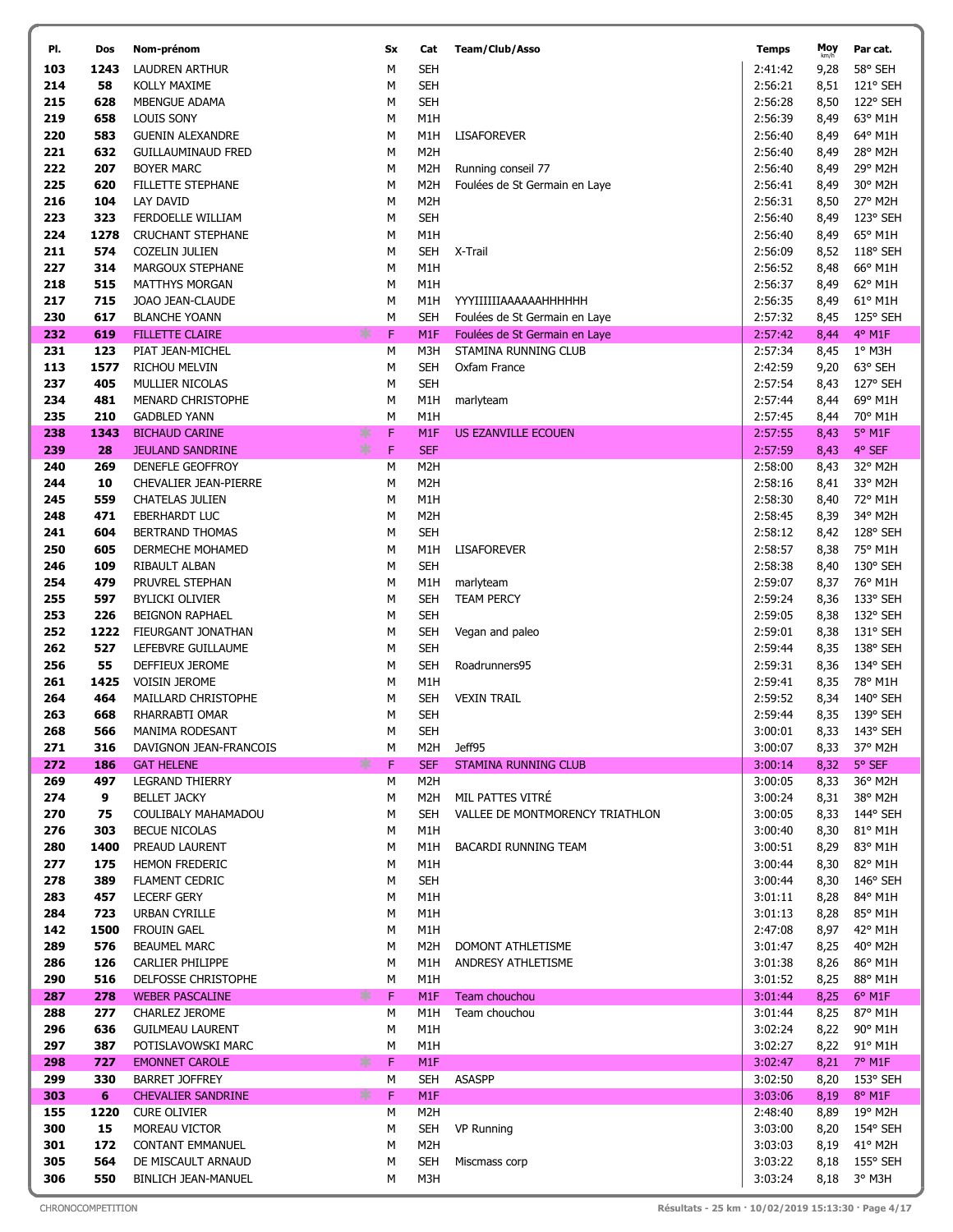| PI.        | Dos         | Nom-prénom                                            | Sx               | Cat                            | Team/Club/Asso                    | <b>Temps</b>       | Moy<br>km/h  | Par cat.                              |
|------------|-------------|-------------------------------------------------------|------------------|--------------------------------|-----------------------------------|--------------------|--------------|---------------------------------------|
| 308        | 327         | ∗<br>RIVIERRE ISABELLE                                | F.               | M <sub>1</sub> F               |                                   | 3:03:40            | 8,17         | 9° M1F                                |
| 316        | 259         | <b>BONILLA ERIC</b>                                   | М                | M <sub>2</sub> H               |                                   | 3:03:57            | 8,15         | 42° M2H                               |
| 160        | 1387        | COURTIER DIMITRI                                      | М                | M1H                            | <b>ESSPO</b>                      | 2:49:36            | 8,84         | 45° M1H                               |
| 319        | 281         | <b>MARTIN CHRISTOPHE</b>                              | М                | M1H                            | <b>USIPT</b>                      | 3:04:13            | 8,14         | 98° M1H                               |
| 320        | 268         | <b>CELLIEZ CHARLY</b>                                 | М                | M1H                            |                                   | 3:04:13            | 8,14         | 99° M1H                               |
| 309        | 615         | KUBIAK JEAN-CHRISTOPHE                                | М                | <b>SEH</b>                     |                                   | 3:03:44            | 8,16         | 156° SEH                              |
| 315        | 59          | <b>BATTAGLIA PAUL</b>                                 | М                | M3H                            |                                   | 3:03:56            | 8,16         | $4^{\circ}$ M3H                       |
| 312        | 476         | BEURNAUX GUILLAUME                                    | М                | M1H                            | <b>BPC</b>                        | 3:03:54            | 8,16         | 96° M1H                               |
| 310        | 729         | AKARKAOU YASSINE                                      | М                | M1H                            | Eoa-S/I Ea Creil                  | 3:03:44            | 8,16         | 95° M1H                               |
| 313        | 1396        | CAQUELIN LAURENT                                      | М                | M1H                            |                                   | 3:03:54            | 8,16         | 97° M1H                               |
| 322        | 1481        | <b>GALY CHRISTOPHE</b>                                | M                | M1H                            | <b>VEXIN TRAIL</b>                | 3:04:21            | 8,14         | 100° M1H                              |
| 323        | 544         | TAZRART MUSTAPHA                                      | M                | M <sub>2</sub> H               |                                   | 3:04:26            | 8,13         | 45° M2H                               |
| 324        | 397         | <b>FONTAINE THOMAS</b>                                | М                | <b>SEH</b>                     | Décat Madeleine                   | 3:04:35            | 8,13         | 160° SEH                              |
| 325        | 368         | NOVOA ERIC                                            | M                | M <sub>2</sub> H               |                                   | 3:04:35            | 8,13         | 46° M2H                               |
| 327        | 310         | DARMANDARITZ BENOIT                                   | М                | <b>SEH</b>                     |                                   | 3:04:52            | 8,11         | 162° SEH                              |
| 331        | 426         | <b>BOQUET SYLVAIN</b>                                 | M                | M3H                            | DOMONT ATHLETISME                 | 3:05:24            | 8,09         | 5° M3H                                |
| 333        | 492         | MICHAUD JEAN - LOUIS                                  | М                | M <sub>2</sub> H               |                                   | 3:05:32            | 8,08         | 48° M2H                               |
| 332        | 169         | DEVILLIER GERARD                                      | М                | M <sub>2</sub> H               |                                   | 3:05:25            | 8,09         | 47° M2H                               |
| 335        | 63          | DIJKSTRA ROBIN                                        | М                | M1H                            | RMA Paris Triathlon               | 3:05:48            | 8,07         | 102° M1H                              |
| 330        | 1221        | <b>HONORE MORGANN</b>                                 | М                | <b>SEH</b>                     | Vegan and paleo                   | 3:05:13            | 8,10         | 164° SEH                              |
| 170        | 1139        | OLIVEIRA JOAO                                         | M                | M1H                            |                                   | 2:51:19            | 8,76         | 49° M1H                               |
| 336        | 485         | <b>JOUANNE ERIC</b>                                   | M                | M2H                            | <b>REV7 MENUCOURT</b>             | 3:06:07            | 8,06         | 49° M2H                               |
| 340        | 735         | ∗<br>PRINTZ GABRIELLE                                 | F                | <b>ESF</b>                     | Eoa-S/I Ea Creil                  | 3:06:24            | 8,05         | $1°$ ESF                              |
| 344        | 716         | <b>BOULAIRE CHRISTOPHE</b>                            | М                | M <sub>2</sub> H               | SAGEMCOM                          | 3:06:41            | 8,03         | 50° M2H                               |
| 341        | 67          | DJABRI MARC                                           | М                | M1H                            |                                   | 3:06:27            | 8,05         | 103° M1H                              |
| 177<br>345 | 1540<br>365 | <b>INDJIC MATIAS</b><br>∗<br><b>COLOMBEL ISABELLE</b> | М<br>$\mathsf F$ | <b>SEH</b><br>M <sub>1</sub> F |                                   | 2:52:18<br>3:06:42 | 8,71<br>8,03 | 102° SEH<br>$10^{\circ}$ M1F          |
| 175        | 1502        | <b>DUBOURG MAXIME</b>                                 | М                | <b>SEH</b>                     | Bocage Ornais                     | 2:52:16            | 8,71         | 101° SEH                              |
| 342        | 413         | PENCREACH GWENDAL                                     | М                | <b>SEH</b>                     |                                   | 3:06:36            | 8,04         | 168° SEH                              |
| 346        | 201         | DEGORCE-DUMAS PIERRE-EMMANUEL                         | М                | <b>SEH</b>                     |                                   | 3:07:05            | 8,02         | 170° SEH                              |
| 348        | 407         | LAISSUS ANTOINE                                       | M                | M <sub>2</sub> H               |                                   | 3:07:22            | 8,01         | 51° M2H                               |
| 349        | 687         | <b>LEGENDRE REGIS</b>                                 | M                | M <sub>2</sub> H               | Courette for the best             | 3:07:30            | 8,00         | 52° M2H                               |
| 353        | 484         | <b>MATHIEU FLORIAN</b>                                | M                | M1H                            |                                   | 3:07:57            | 7,98         | 106° M1H                              |
| 189        | 1487        | PAVLAKOS REMY                                         | М                | M <sub>2</sub> H               |                                   | 2:53:36            | 8,64         | 25° M2H                               |
| 190        | 1607        | <b>DESON SYLVAIN</b>                                  | M                | M1H                            |                                   | 2:53:52            | 8,63         | 56° M1H                               |
| 357        | 308         | <b>GROMENIL HERVE</b>                                 | М                | M3H                            |                                   | 3:08:38            | 7,95         | 6° M3H                                |
| 360        | 266         | SARAMAGO JULIO                                        | М                | <b>SEH</b>                     | Trail And The City vs ESCXV       | 3:09:00            | 7,94         | 173° SEH                              |
| 362        | 317         | LARDILLEUX REMI                                       | М                | <b>SEH</b>                     | <b>ESC 15</b>                     | 3:09:03            | 7,93         | 174° SEH                              |
| 359        | 355         | <b>BISKUPSKI MATHIEU</b>                              | М                | M1H                            | Paris                             | 3:08:55            | 7,94         | 109° M1H                              |
| 358        | 40          | <b>GIMONET FRANCK</b>                                 | М                | M1H                            |                                   | 3:08:53            | 7,94         | 108° M1H                              |
| 361        | 562         | MILLE FREDERIC                                        | М                | M <sub>2</sub> H               | ROADRUNNERS SAINT LEU LA FORET 95 | 3:09:01            | 7,94         | 53° M2H                               |
| 367        | 270         | HENRY JEAN-FRANCOIS                                   | М                | M <sub>2</sub> H               |                                   | 3:09:33            |              | 7,91 55° M2H                          |
| 363        | 32          | DUCLOUX DAVID                                         | М                | M1H                            |                                   | 3:09:13            | 7,93         | 110° M1H                              |
| 369        | 682         | <b>ELBAZ RICHARD</b>                                  | М                | M3H                            | US EZANVILLE ECOUEN               | 3:09:36            | 7,91         | 7° M3H                                |
| 368        | 241         | PLUCHART SEBASTIEN                                    | М                | M1H                            | Racer 78                          | 3:09:33            | 7,91         | 112° M1H                              |
| 370        | 272         | <b>FERNANDES THIERRY</b>                              | М                | M1H                            |                                   | 3:09:47            | 7,90         | 113° M1H                              |
| 364        | 138         | LEVELUT FRANCOIS                                      | М                | M <sub>2</sub> H               |                                   | 3:09:14            | 7,93         | 54° M2H                               |
| 365        | 743         | *<br><b>TRAVERS MARIE</b>                             | $\mathsf F$      | <b>SEF</b>                     |                                   | 3:09:28            | 7,92         | 7° SEF                                |
| 371        | 1593        | <b>LAYDIS THOMAS</b>                                  | М                | <b>SEH</b>                     |                                   | 3:09:48            | 7,90         | 175° SEH                              |
| 373        | 34          | MACRELLE EMMANUEL                                     | М                | M1H                            |                                   | 3:10:02            | 7,89         | 114° M1H                              |
| 208        | 1463        | <b>BEGEL JEROME</b>                                   | М                | <b>SEH</b>                     |                                   | 2:55:55            | 8,53         | $116^{\circ}$ SEH                     |
| 383        | 84          | <b>CHAMPION SEBASTIEN</b>                             | М                | <b>SEH</b>                     |                                   | 3:10:39            | 7,87         | 182° SEH                              |
| 379        | 363         | LEPLUMEY CLAUDE                                       | М                | M1H                            |                                   | 3:10:32            | 7,87         | 116° M1H                              |
| 384        | 1277        | KUCHINSKI STANISLAS                                   | М                | M1H                            |                                   | 3:10:40            | 7,87         | 117° M1H                              |
| 377        | 731         | <b>GOMEZ JEREMY</b>                                   | М                | <b>SEH</b>                     | Eoa-S/I Ea Creil                  | 3:10:24            | 7,88         | 178° SEH                              |
| 376<br>380 | 60<br>371   | <b>JACQ KEVIN</b>                                     | М<br>М           | <b>SEH</b><br><b>SEH</b>       | kikourou                          | 3:10:17<br>3:10:32 | 7,88         | 177° SEH<br>179° SEH                  |
|            |             | NORBERT YANN                                          |                  |                                | <b>Woods Runners</b>              |                    | 7,87         |                                       |
| 213<br>386 | 1550<br>343 | PETER SEBASTIEN<br>∗<br><b>COHEN CLARINDA</b>         | М<br>F           | <b>SEH</b><br>M <sub>1</sub> F |                                   | 2:56:12<br>3:10:49 | 8,51<br>7,86 | $120^{\circ}$ SEH<br>$12^{\circ}$ M1F |
| 387        | 49          | $*$<br>PENELOUX CHRISTINE                             | $\mathsf F$      | M <sub>1</sub> F               | US EZANVILLE ECOUEN               | 3:10:50            | 7,86         | $13^{\circ}$ M1F                      |
| 382        | 614         | LEBOIS BENJAMIN                                       | М                | <b>SEH</b>                     |                                   | 3:10:38            | 7,87         | 181° SEH                              |
| 226        | 1508        | FLEURY ALEXANDRE                                      | М                | M2H                            | RSCC DE CHAMPAGNY SUR MARNE       | 2:56:49            | 8,48         | 31° M2H                               |
| 228        | 1436        | LE SEC'H CEDRIC                                       | М                | M1H                            | Barth France                      | 2:56:56            | 8,48         | 67° M1H                               |
| 392        | 148         | CARIOU SYLVAIN                                        | M                | <b>SEH</b>                     | BACARDI RUNNING TEAM              | 3:11:21            | 7,84         | $185^\circ$ SEH                       |
| 397        | 495         | ∗<br><b>ADAM JULIETTE</b>                             | $\mathsf F$      | <b>SEF</b>                     |                                   | 3:11:49            | 7,82         | 8° SEF                                |
| 393        | 146         | <b>VERRIER NICOLAS</b>                                | М                | M <sub>2</sub> H               |                                   | 3:11:23            | 7,84         | 60° M2H                               |
| 394        | 211         | DURAND YON ANTOINE                                    | М                | M1H                            | La Roca Running Club              | 3:11:30            | 7,83         | 119° M1H                              |
| 210        | 125         | CADOR DIDIER                                          | М                | <b>SEH</b>                     | STAMINA RUNNING CLUB              | 2:56:01            |              | 8,52 117° SEH                         |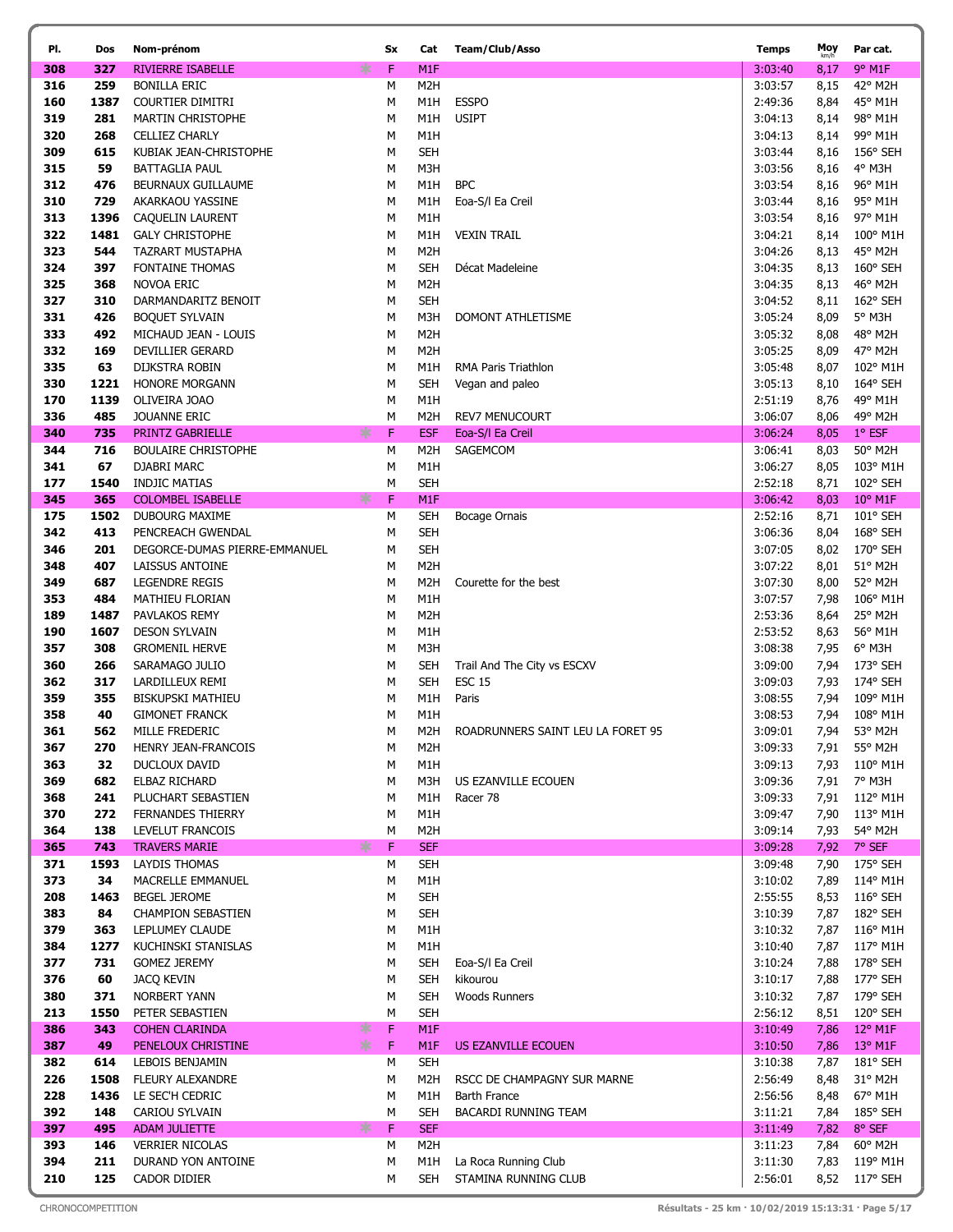| PI.        | Dos                             | Nom-prénom                                        | Sx                      | Cat                      | Team/Club/Asso                                | <b>Temps</b>       | Moy          | Par cat.                     |
|------------|---------------------------------|---------------------------------------------------|-------------------------|--------------------------|-----------------------------------------------|--------------------|--------------|------------------------------|
| 402        | 553                             | PASQUALINI ANAIS                                  | ∗<br>F                  | M <sub>1</sub> F         | <b>PNRT</b>                                   | 3:12:04            | 7,81         | 14° M1F                      |
| 209        | 120                             | <b>KERBOUSSA NADIA</b>                            | $*$<br>$\mathsf F$      | M <sub>1</sub> F         | <b>STAMINA RUNNING CLUB</b>                   | 2:55:57            | 8,53         | 3° M1F                       |
| 229        | 1231                            | LAIGLE FRANCOIS                                   | M                       | <b>SEH</b>               |                                               | 2:57:29            | 8,45         | 124° SEH                     |
| 404        | 5                               | <b>VIGUIER VINCENT</b>                            | М                       | M1H                      | DOMONT ATHLETISME                             | 3:12:10            | 7,81         | 123° M1H                     |
| 395        | 373                             | AUDOUBERT DANIEL                                  | М                       | M1H                      |                                               | 3:11:39            | 7,83         | 120° M1H                     |
| 398        | 350                             | <b>NUNES EDGAR</b>                                | М                       | M1H                      |                                               | 3:11:50            | 7,82         | 121° M1H                     |
| 233        | 1217                            | VERMET JEAN-BAPTISTE                              | M                       | M1H                      | <b>Team Trail Paris</b>                       | 2:57:43            | 8,44         | 68° M1H                      |
| 236        | 1445                            | PAIN GUILLAUME                                    | М                       | <b>SEH</b>               |                                               | 2:57:51            | 8,43         | 126° SEH                     |
| 406<br>407 | 74<br>73                        | LEGUILLON (LETELLIER) SANDRA<br><b>CLARE DAVE</b> | $*$<br>$\mathsf F$<br>М | M <sub>1</sub> F<br>M1H  | <b>RUNFUN TEAM SQUAD</b><br>RUNFUN TEAM SQUAD | 3:12:19<br>3:12:19 | 7,80         | $15^{\circ}$ M1F<br>124° M1H |
| 399        | 1429                            | <b>CHAUMET CONSTANCE</b>                          | ∗<br>F                  | <b>SEF</b>               |                                               | 3:12:01            | 7,80<br>7,81 | 9° SEF                       |
| 388        | 64                              | DOH-DJANHOUNDY LE PRINCE                          | M                       | <b>SEH</b>               |                                               | 3:10:59            | 7,85         | 184° SEH                     |
| 401        | 1428                            | <b>RIEGERT ARNAUD</b>                             | М                       | <b>SEH</b>               |                                               | 3:12:03            | 7,81         | 188° SEH                     |
| 243        | 1462                            | <b>MARIOT RUDY</b>                                | M                       | <b>SEH</b>               |                                               | 2:58:14            | 8,42         | 129° SEH                     |
| 410        | 22                              | <b>LAMARQUE AXELLE</b>                            | ∗<br>$\mathsf F$        | M <sub>1</sub> F         | triathlon sannois franconville                | 3:12:42            | 7,78         | $16^{\circ}$ M1F             |
| 414        | 726                             | <b>DUBOIS JULIE</b>                               | $*$<br>$\mathsf F$      | <b>SEF</b>               |                                               | 3:13:03            | 7,77         | 11° SEF                      |
| 242        | 1252                            | <b>GUYOUX STEPHANE</b>                            | М                       | M1H                      | Chaussy trail et Gasny running                | 2:58:12            | 8,42         | 71° M1H                      |
| 408        | 616                             | LAILLER CEDRIC                                    | М                       | M1H                      | Vaincre les maladies lysosomales              | 3:12:38            | 7,79         | 125° M1H                     |
| 247        | 1554                            | <b>BOISSEL LOIC</b>                               | М                       | M1H                      |                                               | 2:58:42            | 8,39         | 73° M1H                      |
| 416        | 117                             | DHAUSSY NICOLAS                                   | М                       | <b>SEH</b>               |                                               | 3:13:04            | 7,77         | 190° SEH                     |
| 415        | 149                             | <b>BELUGOU LAURENT</b>                            | М                       | M1H                      |                                               | 3:13:03            | 7,77         | 128° M1H                     |
| 418        | 313                             | SOUMILLARD XAVIER                                 | М                       | <b>SEH</b>               |                                               | 3:13:10            | 7,77         | 191° SEH                     |
| 413<br>423 | 539<br>364                      | CHAMPION LUDOVIC<br>COLOMBEL MATTHIEU             | М<br>M                  | M1H<br>M1H               |                                               | 3:12:59<br>3:13:20 | 7,77         | 127° M1H<br>130° M1H         |
| 422        | 695                             | LICHAN GABRIEL                                    | М                       | <b>SEH</b>               |                                               | 3:13:19            | 7,76<br>7,76 | 195° SEH                     |
| 428        | 654                             | AUBERMAS SEBASTIEN                                | М                       | <b>SEH</b>               |                                               | 3:13:42            | 7,74         | 197° SEH                     |
| 429        | 535                             | <b>HOURDEQUIN PATRICK</b>                         | М                       | M1H                      |                                               | 3:13:44            | 7,74         | 133° M1H                     |
| 249        | 1524                            | <b>COUDERT SAMY</b>                               | М                       | M1H                      | RSCC DE CHAMPAGNY SUR MARNE                   | 2:58:52            | 8,39         | 74° M1H                      |
| 432        | 541                             | LEDUC FLORIAN                                     | М                       | <b>SEH</b>               |                                               | 3:14:04            | 7,73         | 198° SEH                     |
| 251        | 1519                            | PANZINI JEAN LOUIS                                | М                       | M2H                      | RSCC DE CHAMPAGNY SUR MARNE                   | 2:58:58            | 8,38         | 35° M2H                      |
| 260        | 1397                            | SHAHIN AURELIEN                                   | М                       | <b>SEH</b>               |                                               | 2:59:40            | 8,35         | 137° SEH                     |
| 259        | 1186                            | <b>DELAFOSSE THOMAS</b>                           | М                       | <b>SEH</b>               | Levallois Triathlon                           | 2:59:39            | 8,35         | 136° SEH                     |
| 435        | 97                              | <b>MARC ERWAN</b>                                 | М                       | <b>SEH</b>               |                                               | 3:14:17            | 7,72         | 200° SEH                     |
| 433        | 625                             | PERE FABRICE                                      | M                       | M <sub>2</sub> H         |                                               | 3:14:14            | 7,72         | 64° M2H                      |
| 257        | 1210                            | <b>BAUDOUIN EMMANUEL</b>                          | М                       | M1H                      |                                               | 2:59:31            | 8,36         | 77° M1H                      |
| 430        | 462                             | <b>VECHART LAURENT</b>                            | M                       | M2H                      | Team trail Evoissons                          | 3:14:00            | 7,73         | 63° M2H                      |
| 265<br>266 | 1517<br>1420                    | <b>MARTIN GREGORY</b><br><b>VERRIER JULIEN</b>    | М<br>М                  | <b>SEH</b><br>M1H        | RSCC DE CHAMPAGNY SUR MARNE<br><b>SAFRAN</b>  | 2:59:53<br>2:59:58 | 8,34<br>8,33 | 141° SEH<br>79° M1H          |
| 434        | 391                             | TREMELAT GUILLAUME                                | М                       | <b>SEH</b>               |                                               | 3:14:15            | 7,72         | 199° SEH                     |
| 267        | 1050                            | MEHEUST ALEXANDRE                                 | М                       | <b>SEH</b>               |                                               | 3:00:00            | 8,33         | 142° SEH                     |
| 436        | 1316                            | <b>BOURGET PIERRE</b>                             | M                       | M1H                      |                                               | 3:14:32            | 7,71         | 135° M1H                     |
| 258        | 44                              | PARIS ADRIEN                                      | М                       | <b>SEH</b>               |                                               | 2:59:35            | 8,35         | 135° SEH                     |
| 273        | 1402                            | <b>GUEUDET DAVID</b>                              | М                       | <b>SEH</b>               | kikourou                                      | 3:00:14            | 8,32         | 145° SEH                     |
| 438        | 1072                            | LAVOCAT PASCAL                                    | М                       | M1H                      |                                               | 3:14:40            | 7,71         | 137° M1H                     |
| 437        | 322                             | <b>HUGUES SEBASTIEN</b>                           | M                       | M1H                      |                                               | 3:14:34            | 7,71         | 136° M1H                     |
| 439        | 641                             | PALAVIT CECILE                                    | ∗<br>F                  | <b>SEF</b>               |                                               | 3:14:42            | 7,70         | 12° SEF                      |
| 275        | 1293                            | BONNETY BERTRAND                                  | М                       | M1H                      |                                               | 3:00:33            | 8,31         | 80° M1H                      |
| 441<br>440 | $\overline{\mathbf{z}}$<br>1614 | <b>CHEVALIER BERNARD</b><br><b>UZAN CLARA</b>     | М<br>$*$<br>F           | M2H<br><b>SEF</b>        |                                               | 3:15:12<br>3:14:48 | 7,68<br>7,70 | 65° M2H<br>13° SEF           |
| 281        | 1377                            | <b>ALLIES FRANCOIS</b>                            | М                       | <b>SEH</b>               |                                               | 3:00:56            | 8,29         | 148° SEH                     |
| 444        | 478                             | LE VAGUERESSE REMI                                | М                       | <b>SEH</b>               |                                               | 3:15:35            | 7,67         | 202° SEH                     |
| 279        | 1106                            | <b>LECHAT JEROME</b>                              | М                       | <b>SEH</b>               | AS BANQUE DE FRANCE                           | 3:00:44            | 8,30         | 147° SEH                     |
| 282        | 1479                            | CAJOLY ERIC                                       | M                       | M <sub>2</sub> H         |                                               | 3:01:09            | 8,28         | 39° M2H                      |
| 448        | 429                             | LANGLAIS NICOLAS                                  | М                       | M <sub>2</sub> H         |                                               | 3:15:53            | 7,66         | 67° M2H                      |
| 449        | 376                             | VANDECASTEELE NICOLAS                             | М                       | <b>SEH</b>               | Trinosaure                                    | 3:15:59            | 7,65         | 205° SEH                     |
| 450        | 1073                            | MELLUL DYLAN                                      | М                       | <b>SEH</b>               |                                               | 3:15:59            | 7,65         | 206° SEH                     |
| 285        | 1424                            | DECOENE GEOFFROY                                  | М                       | <b>SEH</b>               | <b>BMP</b>                                    | 3:01:23            | 8,27         | 149° SEH                     |
| 453        | 499                             | MONTFAJON JEAN-CLEMENT                            | М                       | <b>SEH</b>               |                                               | 3:16:15            | 7,64         | 208° SEH                     |
| 457        | 359<br>1423                     | SANTOS VINCENT                                    | М<br>М                  | <b>SEH</b><br><b>SEH</b> |                                               | 3:16:44<br>3:01:59 | 7,62         | 211° SEH<br>150° SEH         |
| 291<br>293 | 1512                            | <b>CORDIVAL THOMAS</b><br>DESPAGNE CHRISTOPHE     | М                       | M3H                      | RSCC DE CHAMPAGNY SUR MARNE                   | 3:02:06            | 8,24<br>8,24 | 2° M3H                       |
| 458        | 221                             | <b>DUMAS SYLVIE</b>                               | $*$<br>$\mathsf F$      | M <sub>2F</sub>          | DOMONT ATHLETISME                             | 3:16:44            | 7,62         | $1°$ M2F                     |
| 294        | 1393                            | <b>BESSEAU VICTOR</b>                             | М                       | <b>SEH</b>               | <b>ESC 15</b>                                 | 3:02:14            | 8,23         | $151^{\circ}$ SEH            |
| 459        | 390                             | PRADIGNAC NICOLAS                                 | М                       | <b>SEH</b>               | Rev7                                          | 3:16:48            | 7,62         | 212° SEH                     |
| 295        | 505                             | <b>GOASDUFF MAEL</b>                              | М                       | <b>SEH</b>               | Adidas Runners République                     | 3:02:20            | 8,23         | 152° SEH                     |
| 455        | 440                             | <b>FOULON ARNAUD</b>                              | М                       | M1H                      |                                               | 3:16:40            | 7,63         | 140° M1H                     |
| 461        | 17                              | MARCHANDISE GAETAN                                | М                       | M1H                      | ASTRE CREILLOIS                               | 3:16:51            | 7,62         | 141° M1H                     |
| 292        | 1511                            | DRUEZ CYRIL                                       | М                       | M1H                      | RSCC DE CHAMPAGNY SUR MARNE                   | 3:02:01            | 8,24         | 89° M1H                      |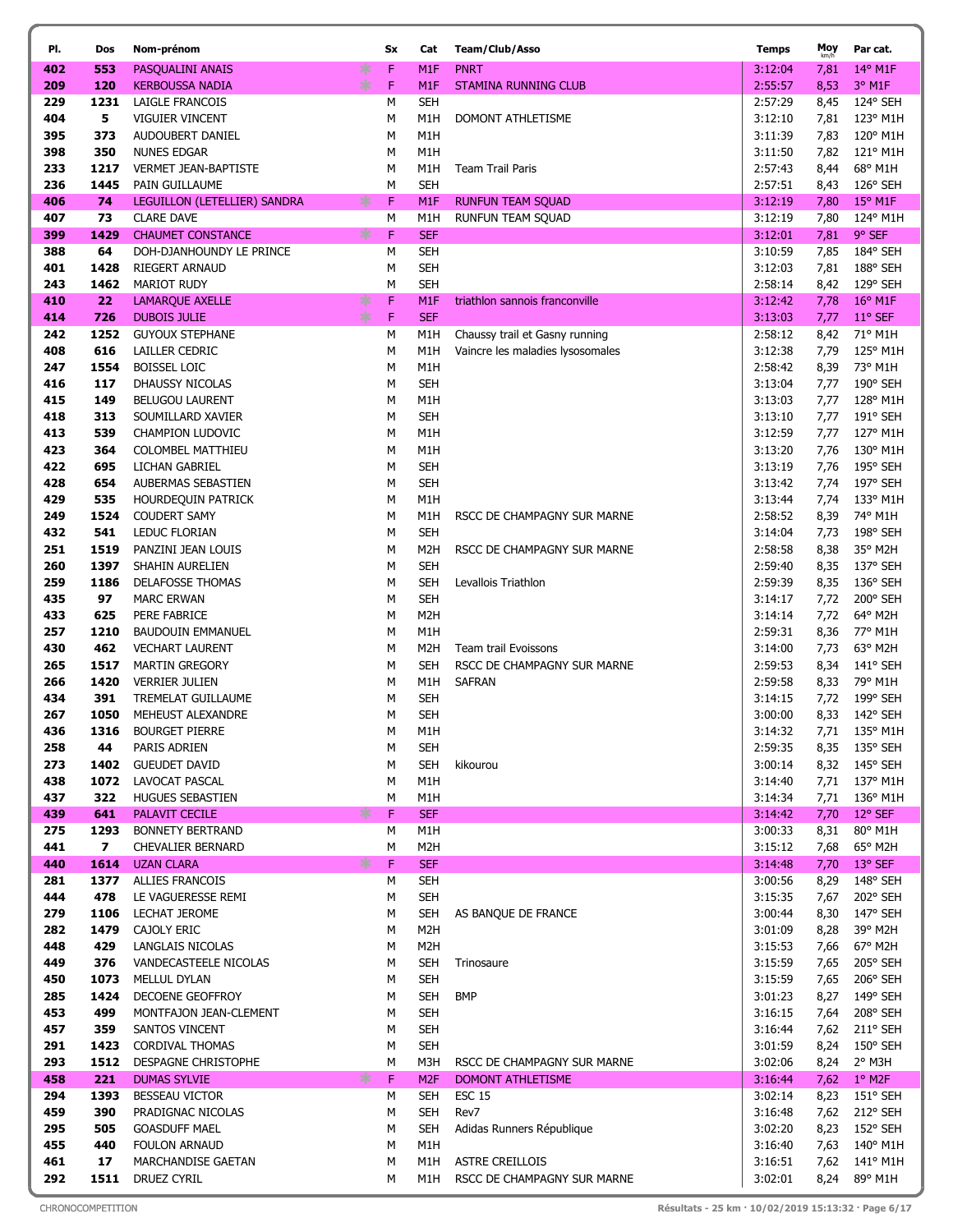| PI.        | Dos          | Nom-prénom                                     | Sx          | Cat                            | Team/Club/Asso                           | <b>Temps</b>       | Moy          | Par cat.                     |
|------------|--------------|------------------------------------------------|-------------|--------------------------------|------------------------------------------|--------------------|--------------|------------------------------|
| 462        | 79           | <b>BARREAU TIFENN</b>                          | М           | M <sub>1</sub> H               |                                          | 3:17:04            | 7,61         | 142° M1H                     |
| 465        | 14           | NEVOT DAVID                                    | М           | M1H                            |                                          | 3:17:20            | 7,60         | 143° M1H                     |
| 468        | 236          | RODRIGUES HENRI                                | М           | M1H                            |                                          | 3:17:52            | 7,58         | 145° M1H                     |
| 466        | 1569         | LECLERCQ STEVE                                 | М           | M <sub>1</sub> H               |                                          | 3:17:23            | 7,60         | 144° M1H                     |
| 302        | 1256         | <b>FERRET YANNICK</b>                          | М           | M1H                            | EA ST Quentin en Yvelines                | 3:03:05            | 8,19         | 92° M1H                      |
| 304        | 1226         | <b>DJERBI TOMMY</b>                            | М           | M1H                            |                                          | 3:03:10            | 8,19         | 93° M1H                      |
| 307        | 1265         | <b>HILPERT ARNAUD</b>                          | М           | M1H                            |                                          | 3:03:27            | 8,18         | 94° M1H                      |
| 472        | 475          | DENERT FRANCOIS                                | М           | M <sub>1</sub> H               |                                          | 3:18:11            | 7,57         | 147° M1H                     |
| 470        | 436          | <b>COMMENGES HADRIEN</b>                       | М           | <b>SEH</b>                     |                                          | 3:18:08            | 7,57         | 214° SEH                     |
| 471        | 1094         | RAMOS LOIS                                     | М           | M1H                            |                                          | 3:18:10            | 7,57         | 146° M1H                     |
| 314        | 1576         | <b>BECART HUGO</b>                             | М           | <b>SEH</b>                     |                                          | 3:03:55            | 8,16         | 158° SEH                     |
| 317        | 1586         | <b>GEBEAUX ALEXIS</b>                          | М           | <b>SEH</b>                     |                                          | 3:03:57            | 8,15         | 159° SEH                     |
| 321        | 1446         | MONTIGNY STEVE                                 | М           | M <sub>2</sub> H               |                                          | 3:04:15            | 8,14         | 44° M2H                      |
| 311        | 1115         | <b>BLONDEL SYLVAIN</b>                         | М           | SEH                            | La Poulageoise Athletic Club             | 3:03:45            | 8,16         | 157° SEH                     |
| 478        | 1042         | LEPINE ERIC                                    | М           | M <sub>2</sub> H               |                                          | 3:18:58            | 7,54         | 72° M2H                      |
| 473        | 536          | <b>BERTON LEO</b>                              | М           | <b>ESH</b>                     |                                          | 3:18:36            | 7,55         | 3° ESH                       |
| 318        | 1268         | RUDELLE JEROME                                 | м<br>∗<br>F | M2H                            | EA ST Quentin en Yvelines                | 3:04:11            | 8,14         | 43° M2H                      |
| 475<br>326 | 607<br>1413  | <b>COULON LAURENCE</b><br><b>ZENERE GEROME</b> | м           | M <sub>1</sub> F<br><b>SEH</b> | Wave Surfers Dream Team                  | 3:18:40<br>3:04:46 | 7,55<br>8,12 | $17^{\circ}$ M1F<br>161° SEH |
| 480        | 455          | <b>HIL DENIS</b>                               | М           | M1H                            | Levallois Triathlon                      | 3:19:00            | 7,54         | 150° M1H                     |
| 482        | 526          | DE LAVALETTE MATHIEU                           | М           | <b>SEH</b>                     |                                          | 3:19:01            | 7,54         | 215° SEH                     |
| 485        | 472          | <b>OUMOKRANE SAMIR</b>                         | М           | <b>SEH</b>                     |                                          | 3:19:26            | 7,52         | 216° SEH                     |
| 328        | 1121         | <b>ESCLEINE MURIEL</b>                         | ∗<br>F      | <b>SEF</b>                     |                                          | 3:04:54            | 8,11         | 6° SEF                       |
| 477        | 1298         | <b>TEISSIER CHRISTOPHE</b>                     | М           | M <sub>2</sub> H               |                                          | 3:18:54            | 7,54         | 71° M2H                      |
| 329        | 1503         | LE BLEVEC ANTHONY                              | М           | <b>SEH</b>                     | Bocage Ornais                            | 3:04:55            | 8,11         | 163° SEH                     |
| 481        | 438          | <b>BERTHET CLAUDE</b>                          | м           | M <sub>1</sub> H               |                                          | 3:19:00            | 7,54         | 151° M1H                     |
| 489        | 570          | MOREL VERONIQUE                                | ∗<br>F      | M <sub>1</sub> F               |                                          | 3:19:42            | 7,51         | 20° M1F                      |
| 491        | 680          | <b>LOZIER ANNE</b>                             | ∗<br>F      | M <sub>1</sub> F               |                                          | 3:20:06            | 7,50         | $21^{\circ}$ M1F             |
| 492        | 163          | <b>BODET FREDERIC</b>                          | М           | M1H                            | AS BANQUE DE FRANCE                      | 3:20:06            | 7,50         | 153° M1H                     |
| 495        | 660          | <b>TUROTTE ELIOTT</b>                          | М           | <b>SEH</b>                     |                                          | 3:20:15            | 7,49         | 219° SEH                     |
| 496        | 1333         | <b>BOURRET ROMAIN</b>                          | М           | <b>SEH</b>                     |                                          | 3:20:15            | 7,49         | 220° SEH                     |
| 494        | 545          | LANGRAND JACQUES                               | М           | M3H                            |                                          | 3:20:09            | 7,49         | 8° M3H                       |
| 334        | 23           | <b>BAPTISTA GEORGE</b>                         | М           | M1H                            |                                          | 3:05:44            | 8,08         | 101° M1H                     |
| 493        | 548          | BERTIN JONATHAN                                | М           | <b>SEH</b>                     |                                          | 3:20:08            | 7,50         | 218° SEH                     |
| 499        | 494          | SIRUGUES FREDERIC                              | М           | M1H                            | TEAM IBSI                                | 3:20:32            | 7,48         | 154° M1H                     |
| 337        | 1104         | LAFOUCRIERE MARC                               | М           | <b>SEH</b>                     |                                          | 3:06:08            | 8,06         | 165° SEH                     |
| 498        | 85           | TRICOT MICKAEL                                 | М           | <b>SEH</b>                     | SAM Paris 12                             | 3:20:30            | 7,48         | 222° SEH                     |
| 497        | 332          | <b>CARRION ARNAUD</b>                          | М           | <b>SEH</b><br><b>SEH</b>       | <b>ASASPP</b>                            | 3:20:25<br>3:06:37 | 7,48         | 221° SEH<br>169° SEH         |
| 343<br>338 | 1485<br>1594 | MIQUEU SUHAS HUGUES<br><b>DELANNOY JEROME</b>  | М<br>М      | <b>SEH</b>                     |                                          | 3:06:22            | 8,04<br>8,05 | 166° SEH                     |
| 502        | 258          | <b>FEASSON MICHEL</b>                          | M           | M4H                            |                                          | 3:20:55            | 7,47         | 1° M4H                       |
| 504        | 675          | LINOTTE JEAN FRANCOIS                          | М           | M2H                            | <b>ESAM ACCRORUN</b>                     | 3:21:07            | 7,46         | 75° M2H                      |
| 339        | 1171         | <b>DUMONT JEREMY</b>                           | М           | <b>SEH</b>                     |                                          | 3:06:23            | 8,05         | 167° SEH                     |
| 506        | 557          | <b>STEFANI SABINE</b>                          | ∗<br>F      | M <sub>1</sub> F               | <b>OXYGENE PSA</b>                       | 3:21:11            | 7,46         | 22° M1F                      |
| 507        | 86           | DIETRICH YANN                                  | М           | M1H                            |                                          | 3:21:13            | 7,45         | 158° M1H                     |
| 511        | 293          | MICHEL FREDERIC                                | м           | <b>SEH</b>                     |                                          | 3:21:26            | 7,45         | $226^\circ$ SEH              |
| 350        | 1587         | <b>GILLOT JEAN BAPTISTE</b>                    | М           | M1H                            |                                          | 3:07:31            | 8,00         | 104° M1H                     |
| 351        | 1542         | <b>BARBIER CYRIL</b>                           | М           | M1H                            |                                          | 3:07:31            | 8,00         | 105° M1H                     |
| 347        | 1409         | EVERAERT THOMAS                                | М           | SEH                            | <b>NTMF</b>                              | 3:07:07            | 8,02         | 171° SEH                     |
| 515        | 304          | HACHEFA MUSTAPHA                               | М           | M2H                            |                                          | 3:22:01            | 7,43         | 77° M2H                      |
| 352        | 1264         | <b>VOUNATSOS DIMITRI</b>                       | М           | <b>SEH</b>                     | Les loups                                | 3:07:39            | 7,99         | 172° SEH                     |
| 516        | 131          | MAIGNANT FREDERIC                              | М           | M1H                            |                                          | 3:22:02            | 7,42         | 161° M1H                     |
| 355        | 1167         | <b>THOMAS ANTOINE</b>                          | М           | <b>ESH</b>                     |                                          | 3:08:07            | 7,97         | 2° ESH                       |
| 521        | 27           | <b>GREBAUT SYLVAIN</b>                         | М           | M1H                            |                                          | 3:22:18            | 7,41         | 163° M1H                     |
| 527        | 501          | SAHRAOUI NORAH                                 | ∗<br>F      | M <sub>1</sub> F               | DOMONT ATHLETISME                        | 3:22:50            | 7,40         | 23° M1F                      |
| 523<br>524 | 681<br>459   | ROUSNAK CHRISTOPHE<br>ZINBI NORDINE            | М<br>М      | M1H<br>M1H                     | US EZANVILLE ECOUEN                      | 3:22:34<br>3:22:36 | 7,40<br>7,40 | 164° M1H<br>165° M1H         |
| 520        | 414          | <b>INGENITO CHRISTOPHE</b>                     | М           | SEH                            | STAMINA RUNNING CLUB                     | 3:22:13            | 7,42         | 229° SEH                     |
| 509        | 231          | PIEDNOIR OLIVIER                               | м           | SEH                            | REGIS ROGER ROBERT ET RAOUL ONT UN FRERE | 3:21:20            | 7,45         | 225° SEH                     |
| 354        | 1242         | <b>DUBOIS NATHALIE</b>                         | ∗<br>F      | M1F                            | <b>EA ST Quentin en Yvelines</b>         | 3:08:02            | 7,98         | $11^{\circ}$ M1F             |
| 530        | 672          | BERNIER ERIC                                   | М           | M1H                            | US EZANVILLE ECOUEN                      | 3:23:06            | 7,39         | 167° M1H                     |
| 356        | 1228         | <b>JUST SEBASTIEN</b>                          | М           | M1H                            | Team Ex Aequo                            | 3:08:18            | 7,97         | 107° M1H                     |
| 529        | 500          | FORMONT DIDIER                                 | М           | M3H                            | asnieres athletisme                      | 3:23:05            | 7,39         | $9^{\circ}$ M3H              |
| 528        | 461          | <b>VECHART SOPHIE</b>                          | ∗<br>F      | M <sub>2F</sub>                | <b>Team trail Evoissons</b>              | 3:23:04            | 7,39         | $2°$ M <sub>2F</sub>         |
| 533        | 47           | <b>ANTOINE BERNARD</b>                         | М           | M2H                            | US EZANVILLE ECOUEN                      | 3:23:25            | 7,37         | 80° M2H                      |
| 534        | 450          | LIM MAKARA                                     | м           | M1H                            |                                          | 3:23:29            | 7,37         | 168° M1H                     |
| 531        | 184          | BERGER VIVIEN                                  | М           | SEH                            | Adidas Runners Bir Hakeim                | 3:23:17            | 7,38         | 231° SEH                     |
| 538        | 375          | <b>MERRIEN GWENAELLE</b>                       | ∗<br>F      | M <sub>1</sub> F               |                                          | 3:23:55            | 7,36         | 24° M1F                      |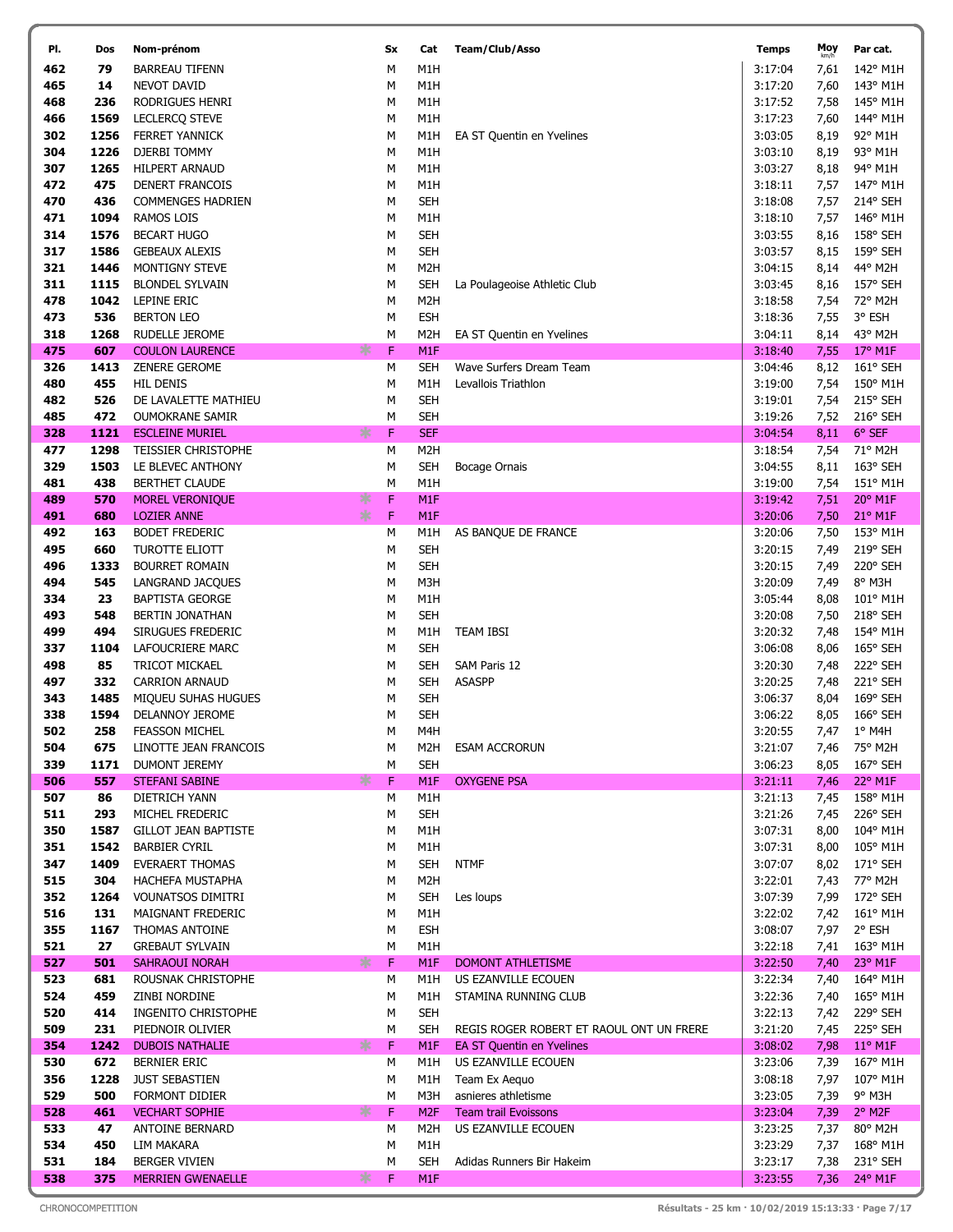| PI.        | Dos          | Nom-prénom                                  | Sx                    | Cat                      | <b>Team/Club/Asso</b>                        | <b>Temps</b>       | Moy<br>km/h  | Par cat.             |
|------------|--------------|---------------------------------------------|-----------------------|--------------------------|----------------------------------------------|--------------------|--------------|----------------------|
| 536        | 252          | <b>GORON MARINE</b>                         | ∗<br>F.               | <b>SEF</b>               |                                              | 3:23:54            | 7,36         | 16° SEF              |
| 539        | 367          | <b>MATRONE CYRIL</b>                        | М                     | M1H                      |                                              | 3:23:56            | 7,36         | 170° M1H             |
| 366        | 1018         | TOURTELIER GAEL                             | M                     | M1H                      | <b>ESC 15</b>                                | 3:09:28            | 7,92         | 111° M1H             |
| 535        | 134          | <b>FUNARO PIERRE</b>                        | M                     | M2H                      | ROADRUNNERS SAINT LEU LA FORET 95            | 3:23:43            | 7,36         | 81° M2H              |
| 542        | 737          | <b>ESCOFFIER NICOLAS</b>                    | M                     | M1H                      |                                              | 3:24:10            | 7,35         | 172° M1H             |
| 374        | 1456         | RAQUIN OLIVIER                              | М                     | M <sub>2</sub> H         |                                              | 3:10:05            | 7,89         | 56° M2H              |
| 375        | 1570         | CHEVREL XAVIER                              | М                     | M1H                      |                                              | 3:10:09            | 7,89         | 115° M1H             |
| 545        | 699          | PECH-GOURG GUILLAUME                        | М                     | M1H                      |                                              | 3:24:30            | 7,33         | 173° M1H             |
| 552        | 202          | <b>MERCERON BENOIT</b>                      | М                     | M1H                      |                                              | 3:24:38            | 7,33         | 176° M1H             |
| 548        | 200          | LE BOZEC DAVID                              | м                     | M1H                      |                                              | 3:24:36            | 7,33         | 174° M1H             |
| 549        | 198          | <b>DURST VALERIE</b>                        | $\mathsf F$<br>∗      | M <sub>1</sub> F         |                                              | 3:24:37            | 7,33         | 25° M1F              |
| 553        | 300          | MAUVISSEAU DENIS                            | M                     | M <sub>2</sub> H         |                                              | 3:24:38            | 7,33         | 84° M2H              |
| 547        | 665          | <b>BULTEAU JULIEN</b>                       | М                     | <b>SEH</b>               | <b>Woods Runners</b>                         | 3:24:34            | 7,33         | 234° SEH             |
| 555        | 424          | <b>GRACIAS MARIN</b>                        | M                     | <b>SEH</b>               |                                              | 3:24:47            | 7,32         | 235° SEH<br>176° SEH |
| 372<br>550 | 1205<br>145  | MILLOT DAMIEN                               | М<br>$\mathsf F$<br>∗ | <b>SEH</b><br><b>SEF</b> |                                              | 3:10:00<br>3:24:37 | 7,89         | 17° SEF              |
| 551        | 340          | <b>HUOT DELPHINE</b><br>ROCA DAVID          | М                     | M1H                      | <b>BACARDI RUNNING TEAM</b><br><b>ASASPP</b> | 3:24:37            | 7,33<br>7,33 | 175° M1H             |
| 554        | 336          | MOREIRA MICHEL                              | М                     | M1H                      | <b>ASASPP</b>                                | 3:24:40            | 7,33         | 177° M1H             |
| 378        | 1613         | SICART OLIVIER                              | М                     | M2H                      | <b>Team STYORRE</b>                          | 3:10:30            | 7,87         | 57° M2H              |
| 381        | 1249         | <b>GANCEL THOMAS</b>                        | М                     | <b>SEH</b>               |                                              | 3:10:34            | 7,87         | 180° SEH             |
| 385        | 1450         | THENEVIN NICOLAS                            | M                     | <b>SEH</b>               | <b>EACPA</b>                                 | 3:10:42            | 7,87         | 183° SEH             |
| 559        | 618          | <b>EBNER PASCALE</b>                        | ∗<br>$\mathsf F$      | M3F                      | Foulées de St Germain en Laye                | 3:25:36            | 7,30         | 1° M3F               |
| 558        | 224          | <b>DUMANGE ALAIN</b>                        | M                     | M1H                      |                                              | 3:25:30            | 7,30         | 178° M1H             |
| 560        | 87           | <b>VILLOT THIERRY</b>                       | M                     | M <sub>2</sub> H         |                                              | 3:25:38            | 7,29         | 85° M2H              |
| 561        | 1342         | <b>ARNALDI PIERRE</b>                       | M                     | M <sub>2</sub> H         | US EZANVILLE ECOUEN                          | 3:25:42            | 7,29         | 86° M2H              |
| 391        | 1388         | <b>MOUSSA FRANCIS</b>                       | М                     | M2H                      | <b>ESSPO</b>                                 | 3:11:20            | 7,84         | 59° M2H              |
| 562        | 431          | PREVOT ULRICH                               | М                     | <b>SEH</b>               |                                              | 3:25:51            | 7,29         | 237° SEH             |
| 389        | 1241         | <b>HAREL VINCENT</b>                        | М                     | M <sub>2</sub> H         |                                              | 3:11:12            | 7,85         | 58° M2H              |
| 565        | 1363         | <b>VOGIN FREDERIC</b>                       | M                     | M1H                      | Athletic Brunoy Club                         | 3:26:10            | 7,28         | 179° M1H             |
| 567        | 648          | DODIN BENOIT                                | М                     | M1H                      |                                              | 3:26:12            | 7,27         | 180° M1H             |
| 396        | 1591         | LARDET BENJAMIN                             | M                     | <b>SEH</b>               |                                              | 3:11:39            | 7,83         | 186° SEH             |
| 568        | 324          | <b>CARLES HUGO</b>                          | M                     | <b>SEH</b>               | <b>Tatas Traileuses</b>                      | 3:26:13            | 7,27         | 240° SEH             |
| 390        | 1520         | ZILBERSTEIN LUCA                            | M                     | M1H                      | RSCC DE CHAMPAGNY SUR MARNE                  | 3:11:18            | 7,84         | 118° M1H             |
| 403        | 1552         | <b>VELU LUDOVIC</b>                         | M                     | M1H                      |                                              | 3:12:04            | 7,81         | 122° M1H             |
| 405<br>400 | 1258<br>1062 | SAINT GERMAIN OLIVIER<br><b>GARNIER LEO</b> | М<br>М                | <b>SEH</b><br><b>SEH</b> |                                              | 3:12:11<br>3:12:02 | 7,81<br>7,81 | 189° SEH<br>187° SEH |
| 578        | 694          | CAYROCHE FRANCOIS                           | М                     | M <sub>2</sub> H         |                                              | 3:26:51            | 7,25         | 91° M2H              |
| 577        | 439          | <b>DESGAGNES YVES</b>                       | М                     | M <sub>2</sub> H         | Roadrunners95                                | 3:26:43            | 7,26         | 90° M2H              |
| 585        | 370          | <b>FLOCH CAROLE</b>                         | ∗<br>F                | M <sub>1</sub> F         |                                              | 3:27:21            | 7,23         | 27° M1F              |
| 587        | 434          | <b>CUSQUEL STEPHANE</b>                     | М                     | M1H                      |                                              | 3:27:31            | 7,23         | 184° M1H             |
| 411        | 1533         | <b>BEUREY MARGAUX</b>                       | ∗<br>F                | <b>SEF</b>               |                                              | 3:12:58            | 7,77         | $10^{\circ}$ SEF     |
| 409        | 1223         | <b>BARBETTE MICKAEL</b>                     | М                     | M1H                      |                                              | 3:12:40            | 7,79         | 126° M1H             |
| 582        | 124          | <b>BON ROMAIN</b>                           | М                     | <b>SEH</b>               | ANDRESY ATHLETISME                           | 3:27:10            | 7,24         | 245° SEH             |
| 586        | 12           | KOLANDJIAN OCEANE                           | *<br>F                | <b>SEF</b>               |                                              | 3:27:22            | 7,23         | $19°$ SEF            |
| 424        | 532          | <b>BOUAKAZ SMAEL</b>                        | M                     | <b>SEH</b>               |                                              | 3:13:20            | 7,76         | 196° SEH             |
| 420        | 1470         | LOUIS GUILLAUME                             | М                     | <b>SEH</b>               |                                              | 3:13:14            | 7,76         | 193° SEH             |
| 419        | 1571         | <b>TRIBHOUT CHRISTOPHER</b>                 | М                     | <b>SEH</b>               |                                              | 3:13:13            | 7,76         | 192° SEH             |
| 421        | 1303         | <b>LEGROS ARTHUR</b>                        | М                     | <b>SEH</b>               |                                              | 3:13:14            | 7,76         | 194° SEH             |
| 592<br>594 | 325<br>383   | HENRY PIERRE-YVES<br>ROCHAULT VINCENT       | М<br>М                | <b>SEH</b><br>M1H        |                                              | 3:27:45<br>3:27:50 | 7,22<br>7,22 | 247° SEH<br>186° M1H |
| 590        | 447          | <b>BERTON THIERRY</b>                       | М                     | M <sub>2</sub> H         |                                              | 3:27:38            | 7,22         | 94° M2H              |
| 412        | 1034         | LECOMMANDEUR PIERRE                         | м                     | M <sub>2</sub> H         |                                              | 3:12:58            | 7,77         | $61^{\circ}$ M2H     |
| 596        | 722          | LESPORT GUILLAUME                           | М                     | M1H                      |                                              | 3:27:57            | 7,21         | 187° M1H             |
| 427        | 1478         | <b>COUSIN ROMUALD</b>                       | М                     | M1H                      | ATOMIK Z1KOO                                 | 3:13:36            | 7,75         | 132° M1H             |
| 417        | 1039         | <b>BRANGER ABEL</b>                         | М                     | M1H                      |                                              | 3:13:08            | 7,77         | 129° M1H             |
| 425        | 1271         | <b>BERTHAULT PATRICK</b>                    | M                     | M2H                      | EA ST Quentin en Yvelines                    | 3:13:20            | 7,76         | 62° M2H              |
| 601        | 613          | SPANGENBERG JEAN-LOUIS                      | М                     | M2H                      |                                              | 3:28:09            | 7,21         | 97° M2H              |
| 599        | 1056         | ADAM GABRIEL                                | М                     | M3H                      |                                              | 3:28:06            | 7,21         | 12° M3H              |
| 600        | 76           | BERTHE JOCELYN                              | М                     | M <sub>2</sub> H         |                                              | 3:28:07            | 7,21         | 96° M2H              |
| 603        | 229          | LETTRY MATTHIEU                             | М                     | <b>SEH</b>               |                                              | 3:28:17            | 7,20         | 248° SEH             |
| 431        | 1516         | FERREIRA FREDERIC                           | М                     | M1H                      | RSCC DE CHAMPAGNY SUR MARNE                  | 3:14:01            | 7,73         | 134° M1H             |
| 597        | 193          | <b>BOSSUAT LIONEL</b>                       | М                     | M1H                      |                                              | 3:27:57            | 7,21         | 188° M1H             |
| 609        | 589          | <b>COMERE LAETITIA</b>                      | $*$<br>F              | <b>SEF</b>               |                                              | 3:28:29            | 7,19         | 21° SEF              |
| 426        | 1331<br>507  | CABARBAYE FRANCOIS                          | М                     | M1H<br>M1H               | AU VIEUX CAMPEUR PARIS                       | 3:13:27<br>3:28:37 | 7,75         | 131° M1H             |
| 610<br>612 | 227          | <b>AURY VINCENT</b><br>CARTEL GREGOIRE      | М<br>М                | <b>SEH</b>               | <b>REV7 MENUCOURT</b><br>Team Foul&es 60     | 3:28:58            | 7,19<br>7,18 | 190° M1H<br>249° SEH |
| 611        | 315          | STEINER FRANCK                              | М                     | M2H                      | <b>BSGA</b>                                  | 3:28:43            | 7,19         | 101° M2H             |
| 614        | 739          | <b>VAUTHERIN CHRISTELLE</b>                 | ⋇<br>F                | M <sub>2F</sub>          | <b>UR78</b>                                  | 3:29:07            | 7,17         | 4° M2F               |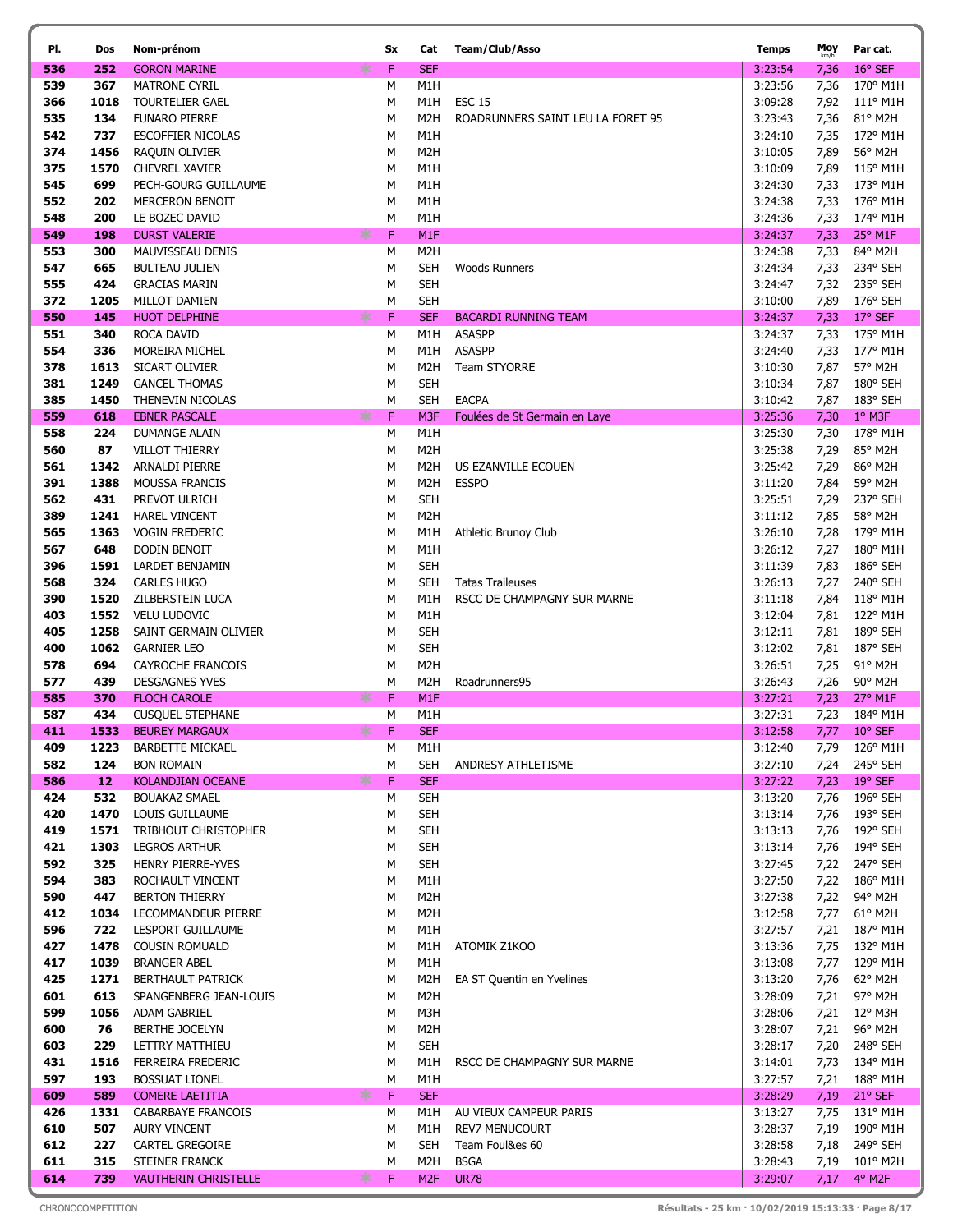| PI.        | Dos          | Nom-prénom                                     | Sx               | Cat                      | <b>Team/Club/Asso</b>           | <b>Temps</b>       | Moy          | Par cat.             |
|------------|--------------|------------------------------------------------|------------------|--------------------------|---------------------------------|--------------------|--------------|----------------------|
| 615        | 738          | <b>TARIN STEPHANIE</b>                         | ∗<br>$\mathsf F$ | M1F                      | UNITED RUNNERS 78               | 3:29:07            | 7,17         | 31° M1F              |
| 616        | 669          | <b>GALTIE CYRIL</b>                            | М                | M1H                      | U.S.O.Bezons                    | 3:29:14            | 7,17         | 192° M1H             |
| 447        | 1592         | CHIRON WILFRID                                 | М                | <b>SEH</b>               |                                 | 3:15:44            | 7,66         | 204° SEH             |
| 446        | 1574         | <b>BEILLOT PIERRE</b>                          | М                | <b>SEH</b>               |                                 | 3:15:43            | 7,66         | 203° SEH             |
| 443        | 1589         | <b>MERCIER GILLES</b>                          | М                | M1H                      | <b>ASCT THALES</b>              | 3:15:21            | 7,68         | 138° M1H             |
| 442        | 1283         | <b>LECERF JOHAN</b>                            | М                | <b>SEH</b>               |                                 | 3:15:19            | 7,68         | 201° SEH             |
| 445        | 1300         | <b>MAUXION YANNICK</b>                         | М                | M <sub>2</sub> H         |                                 | 3:15:37            | 7,67         | 66° M2H              |
| 623        | 288          | <b>DESHAYES LAURENT</b>                        | М                | M <sub>2</sub> H         |                                 | 3:30:24            | 7,13         | 102° M2H             |
| 620        | 150          | LALU GUILLAUME                                 | М                | M1H                      |                                 | 3:30:10            | 7,14         | 194° M1H             |
| 626        | 362          | <b>HUI BRUNO</b>                               | М                | M <sub>2</sub> H         | <b>DOMONT ATHLETISME</b>        | 3:30:38            | 7,12         | 103° M2H             |
| 627        | 351          | <b>HETTE AUDREY</b>                            | F<br>∗           | M <sub>1</sub> F         | <b>CS TERNES PARIS OUEST</b>    | 3:30:47            | 7,12         | 32° M1F              |
| 451        | 1403         | <b>GANSTER MATHIEU</b>                         | М                | <b>SEH</b>               | Brie francilienne Triathlon     | 3:16:08            | 7,65         | 207° SEH             |
| 622        | 639          | DE CASTRO THOMAS                               | М                | <b>SEH</b>               |                                 | 3:30:21            | 7,13         | 252° SEH             |
| 628        | 223          | <b>GARCIA ANGEL</b>                            | М                | M2H                      | DOMONT ATHLETISME               | 3:30:49            | 7,12         | 104° M2H             |
| 452        | 1215         | <b>BAUCHY DAMIEN</b>                           | М                | M1H                      | Beauvais O.U.C                  | 3:16:08            | 7,65         | 139° M1H             |
| 633        | 1254         | DOUVILLE PASCAL                                | М                | M2H                      |                                 | 3:31:09            | 7,10         | 105° M2H             |
| 631<br>456 | 483<br>1545  | <b>COLIN FABIEN</b>                            | М<br>М           | <b>SEH</b><br><b>SEH</b> |                                 | 3:31:04            | 7,11<br>7,63 | 255° SEH<br>210° SEH |
| 454        | 1111         | <b>FOURCADE ANTOINE</b><br><b>BOULAY YVAN</b>  | М                | <b>SEH</b>               |                                 | 3:16:40<br>3:16:29 | 7,63         | 209° SEH             |
| 460        | 1212         | <b>JACQUIER FRANCIS</b>                        | М                | M <sub>2</sub> H         | Easgy                           | 3:16:50            | 7,62         | 68° M2H              |
| 635        | 346          | <b>HENRY AUDREY</b>                            | F<br>∗           | <b>SEF</b>               |                                 | 3:31:14            | 7,10         | 23° SEF              |
| 463        | 1064         | RICCI JEAN-LUC                                 | М                | M <sub>2</sub> H         |                                 | 3:17:16            | 7,60         | 69° M2H              |
| 641        | 558          | THEVENIN MATTHIEU                              | М                | <b>SEH</b>               |                                 | 3:32:08            | 7,07         | 257° SEH             |
| 467        | 1103         | <b>CHAMPION MARIE</b>                          | ∗<br>F           | <b>SEF</b>               | usmbm                           | 3:17:35            | 7,59         | 14° SEF              |
| 643        | 110          | <b>MASSE CHRISTOPHE</b>                        | М                | <b>SEH</b>               |                                 | 3:32:17            | 7,07         | 258° SEH             |
| 464        | 1321         | <b>GELLE ROMAIN</b>                            | М                | <b>SEH</b>               |                                 | 3:17:16            | 7,60         | 213° SEH             |
| 638        | 294          | PHAM THANH                                     | М                | M1H                      |                                 | 3:31:36            | 7,09         | 200° M1H             |
| 642        | 631          | MOCHI CELINE                                   | ∗<br>$\mathsf F$ | M <sub>1</sub> F         |                                 | 3:32:12            | 7,07         | 33° M1F              |
| 469        | 1122         | MEHDI MERZOUGUI                                | М                | M2H                      | usmbm                           | 3:17:58            | 7,58         | 70° M2H              |
| 646        | 247          | SOAVI DIDIER                                   | М                | M <sub>2</sub> H         | DOMONT ATHLETISME               | 3:32:30            | 7,06         | 106° M2H             |
| 648        | 732          | <b>HULIN CORALIE</b>                           | ∗<br>F           | <b>SEF</b>               | Eoa-S/I Ea Creil                | 3:32:45            | 7,05         | 25° SEF              |
| 649        | 267          | WILLIAM STEPHANE                               | М                | M1H                      |                                 | 3:32:52            | 7,05         | 202° M1H             |
| 652        | 611          | PHAM BUUTAM                                    | М                | M <sub>2</sub> H         | asnieres athletisme             | 3:33:03            | 7,04         | 108° M2H             |
| 474        | 686          | <b>DURAND FABIEN</b>                           | М                | M1H                      |                                 | 3:18:38            | 7,55         | 148° M1H             |
| 654        | 453          | <b>DESILLES MARIE</b>                          | ∗<br>F           | M <sub>2F</sub>          |                                 | 3:33:27            | 7,03         | 6° M2F               |
| 651        | 157          | SPIETH LAURENT                                 | М                | <b>SEH</b>               | BACARDI RUNNING TEAM            | 3:33:01            | 7,04         | 260° SEH             |
| 650        | 154          | <b>ANDRIEU EVELYNE</b>                         | ∗<br>$\mathsf F$ | <b>SEF</b>               | <b>BACARDI RUNNING TEAM</b>     | 3:32:57            | 7,04         | $26°$ SEF            |
| 476<br>479 | 1434<br>1014 | <b>GUILLAMO JEROME</b><br><b>BELIN ARMELLE</b> | М<br>∗<br>F      | M1H<br>M <sub>1</sub> F  | <b>ESC 15</b>                   | 3:18:47<br>3:18:58 | 7,55<br>7,54 | 149° M1H<br>18° M1F  |
| 483        | 1471         | PEDRAZZI CARINE                                | ∗<br>F           | M <sub>1</sub> F         |                                 | 3:19:04            | 7,54         | $19°$ M1F            |
| 656        | 540          | LE GUYADER NICOLAS                             | М                | M1H                      | Globe Runners                   | 3:33:32            | 7,02         | 203° M1H             |
| 660        | 101          | <b>JEROME GRAND</b>                            | М                | <b>SEH</b>               |                                 | 3:33:47            |              | 7,02 263° SEH        |
| 484        | 1385         | DECARREAUX PHILIPPE                            | М                | M2H                      | <b>OXYGENE PSA</b>              | 3:19:21            | 7,52         | 73° M2H              |
| 658        | 1531         | PEZZALI ALEXANDRA                              | ∗<br>F           | <b>SEF</b>               |                                 | 3:33:36            | 7,02         | 28° SEF              |
| 657        | 419          | PUCHEU PATRICK                                 | М                | M1H                      |                                 | 3:33:34            | 7,02         | 204° M1H             |
| 655        | 286          | AROKYANADAR REMI                               | м                | <b>SEH</b>               |                                 | 3:33:27            | 7,03         | 261° SEH             |
| 659        | 204          | HUMILIERE ADRIEN                               | М                | SEH                      | Fartleck                        | 3:33:44            | 7,02         | 262° SEH             |
| 486        | 1560         | <b>GOSSELIN PIERRE</b>                         | М                | <b>SEH</b>               |                                 | 3:19:27            | 7,52         | 217° SEH             |
| 488        | 273          | <b>BARA AGNIESZKA</b>                          | $\mathsf F$<br>∗ | <b>SEF</b>               |                                 | 3:19:34            | 7,52         | $15^{\circ}$ SEF     |
| 487        | 1015         | DEGASNE JEAN FRANCOIS                          | М                | M1H                      |                                 | 3:19:33            | 7,52         | 152° M1H             |
| 661        | 348          | <b>CROS TANGUY</b>                             | М                | <b>SEH</b>               |                                 | 3:33:49            | 7,02         | 264° SEH             |
| 662        | 2268         | <b>DENIS GREGORY</b>                           | М                | SEH                      | $1 - 20 - q$                    | 3:34:04            | 7,01         | 265° SEH             |
| 670        | 679          | DIF BRAHIM                                     | М                | M1H                      | FREE RUNNERS                    | 3:34:29            | 6,99         | 208° M1H             |
| 668        | 647          | <b>BLANQUART EMMANUELLE</b>                    | ∗<br>$\mathsf F$ | M1F                      | Levallois Triathlon             | 3:34:17            | 7,00         | 34° M1F              |
| 490<br>664 | 1267<br>456  | <b>JAUSET PHILIPPE</b><br><b>DUFOUR FABIEN</b> | М<br>М           | M2H<br>M2H               | VALLEE DE MONTMORENCY TRIATHLON | 3:19:58<br>3:34:14 | 7,50<br>7,00 | 74° M2H<br>109° M2H  |
| 500        | 1505         | <b>COURTIADE ROMAIN</b>                        | М                | <b>SEH</b>               |                                 | 3:20:34            | 7,48         | 223° SEH             |
| 503        | 1558         | <b>BOISSEL YANNICK</b>                         | М                | M1H                      |                                 | 3:21:02            | 7,46         | 156° M1H             |
| 505        | 1116         | VIANEY GUILLAUME                               | М                | M1H                      |                                 | 3:21:07            | 7,46         | 157° M1H             |
| 501        | 1529         | DRIOUCH SIF                                    | М                | M1H                      | RSCC DE CHAMPAGNY SUR MARNE     | 3:20:41            | 7,47         | 155° M1H             |
| 675        | 176          | <b>LAGREZE RENE</b>                            | М                | M3H                      |                                 | 3:35:48            | 6,95         | 13° M3H              |
| 677        | 482          | <b>CLAUDET VINCENT</b>                         | М                | M1H                      |                                 | 3:35:53            | 6,95         | 211° M1H             |
| 508        | 1373         | MESNIER PHILIPPE                               | М                | <b>SEH</b>               |                                 | 3:21:13            | 7,45         | 224° SEH             |
| 512        | 1144         | CARBONI CYRIL                                  | М                | M1H                      |                                 | 3:21:39            | 7,44         | 160° M1H             |
| 510        | 430          | DEVINE VINCENT                                 | М                | M1H                      |                                 | 3:21:22            | 7,45         | 159° M1H             |
| 680        | 670          | OLLIER PHILIPPE                                | М                | M2H                      | U.S.O.Bezons                    | 3:36:13            | 6,94         | 110° M2H             |
| 678        | 137          | <b>LORAIN THOMAS</b>                           | М                | M1H                      |                                 | 3:36:05            | 6,94         | 212° M1H             |
| 517        | 1394         | <b>MERLIN ANTOINE</b>                          | М                | <b>SEH</b>               |                                 | 3:22:02            | 7,42         | 228° SEH             |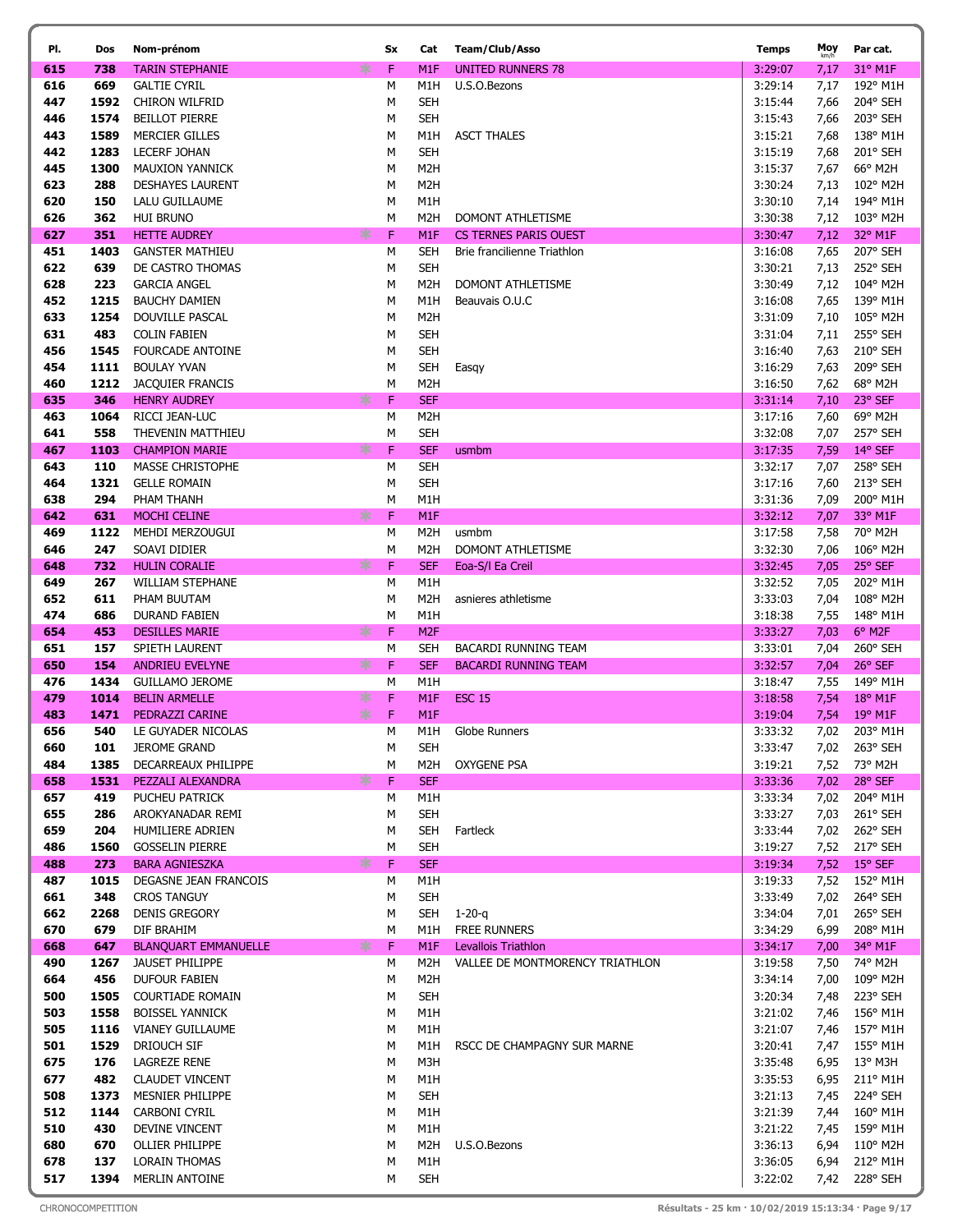| PI.        | Dos          | Nom-prénom                                              | Sx               | Cat                                  | Team/Club/Asso                         | <b>Temps</b>       | Moy          | Par cat.                    |
|------------|--------------|---------------------------------------------------------|------------------|--------------------------------------|----------------------------------------|--------------------|--------------|-----------------------------|
| 514        | 1134         | LEDORMEUR LOIC                                          | M                | <b>SEH</b>                           | gesys                                  | 3:21:52            | 7,43         | 227° SEH                    |
| 513        | 1141         | <b>BONIFACIE ERIC</b>                                   | М                | M <sub>2</sub> H                     |                                        | 3:21:48            | 7,43         | 76° M2H                     |
| 518        | 1348         | <b>BONY CHRISTOPHE</b>                                  | М                | M1H                                  |                                        | 3:22:04            | 7,42         | 162° M1H                    |
| 683        | 503          | <b>GEORGET FRANCOIS</b>                                 | М                | <b>SEH</b>                           |                                        | 3:36:48            | 6,92         | 270° SEH                    |
| 519        | 1143         | <b>BOZZIA VINCENT</b>                                   | М                | M <sub>2</sub> H                     | Les R' runners                         | 3:22:11            | 7,42         | 78° M2H                     |
| 684        | 650          | SECHER DAMIEN                                           | М                | <b>SEH</b>                           |                                        | 3:36:53            | 6,92         | 271° SEH                    |
| 685        | 666          | DUFLOS CEDRIC                                           | М                | M1H                                  |                                        | 3:36:56            | 6,91         | 214° M1H                    |
| 686        | 31           | SPINETTA CHRISTOPHE                                     | М                | M1H                                  |                                        | 3:36:57            | 6,91         | 215° M1H                    |
| 689        | 263<br>264   | <b>DENIS BERNARD</b>                                    | М<br>$\mathsf F$ | M3H<br><b>SEF</b>                    |                                        | 3:37:30<br>3:37:32 | 6,90         | $15^{\circ}$ M3H<br>30° SEF |
| 690<br>691 | 275          | <b>DENIS LAURA</b><br>$\ast$<br><b>TOURNIER HUBERT</b>  | М                | M3H                                  |                                        | 3:37:36            | 6,90<br>6,89 | 16° M3H                     |
| 526        | 1482         | <b>MANGEANT SIMON</b>                                   | М                | <b>SEH</b>                           |                                        | 3:22:47            | 7,40         | 230° SEH                    |
| 522        | 1407         | <b>DEQUIDT THIERRY</b>                                  | М                | M <sub>2</sub> H                     |                                        | 3:22:32            | 7,41         | 79° M2H                     |
| 692        | 178          | AUGUSTIN BASTIEN                                        | М                | <b>SEH</b>                           |                                        | 3:37:36            | 6,89         | 272° SEH                    |
| 532        | 1194         | <b>TARLE MICHAEL</b>                                    | М                | <b>SEH</b>                           |                                        | 3:23:17            | 7,38         | 232° SEH                    |
| 540        | 1029         | LAGNIEL ERICK                                           | М                | M <sub>2</sub> H                     | DOMONT ATHLETISME                      | 3:23:56            | 7,36         | 82° M2H                     |
| 537        | 1507         | <b>CHAPELLE SEBASTIEN</b>                               | М                | M1H                                  |                                        | 3:23:54            | 7,36         | 169° M1H                    |
| 699        | 262          | ∗<br><b>KERGOAT ALICE</b>                               | F                | <b>SEF</b>                           | <b>BACARDI RUNNING TEAM</b>            | 3:38:12            | 6,87         | 32° SEF                     |
| 704        | 498          | $*$<br><b>LEGRAND ESTELLE</b>                           | $\mathsf F$      | M <sub>2F</sub>                      | Montfort Méré Triathlon                | 3:38:42            | 6,86         | 7° M2F                      |
| 544        | 1290         | MONET NICOLAS                                           | М                | <b>SEH</b>                           |                                        | 3:24:21            | 7,34         | 233° SEH                    |
| 543        | 1146         | <b>LALLEMAND MARC</b>                                   | М                | M <sub>2</sub> H                     |                                        | 3:24:18            | 7,34         | 83° M2H                     |
| 525<br>701 | 1435<br>1382 | <b>JABIN GERMAIN</b>                                    | М<br>М           | M1H                                  |                                        | 3:22:40<br>3:38:27 | 7,40         | 166° M1H<br>277° SEH        |
| 541        | 1245         | DE COURCY BENOIT<br>DA SILVA LIONEL                     | М                | SEH<br>M1H                           | Bspp livry gargan<br>DOMONT ATHLETISME | 3:24:03            | 6,87<br>7,35 | 171° M1H                    |
| 706        | 251          | LE MOIGNE VINCENT                                       | М                | M1H                                  | Entente 36                             | 3:38:56            | 6,85         | 218° M1H                    |
| 707        | 623          | ∗<br><b>LOISEAU VALERIE</b>                             | $\mathsf F$      | M <sub>2F</sub>                      | Foulées de St Germain en Laye          | 3:38:58            | 6,85         | 8° M2F                      |
| 546        | 1588         | DELABROSSE PHILIPPE                                     | М                | M3H                                  |                                        | 3:24:30            | 7,33         | 10° M3H                     |
| 709        | 1191         | DIAS JEAN-FRANCOIS                                      | М                | M1H                                  |                                        | 3:39:13            | 6,84         | 219° M1H                    |
| 713        | 206          | <b>JAILLON MATTHIEU</b>                                 | М                | M <sub>2</sub> H                     |                                        | 3:39:30            | 6,83         | 115° M2H                    |
| 710        | 352          | POULIQUEN GUILLAUME                                     | М                | <b>SEH</b>                           |                                        | 3:39:21            | 6,84         | 279° SEH                    |
| 712        | 70           | MOR EMMANUEL                                            | М                | <b>SEH</b>                           |                                        | 3:39:25            | 6,84         | 280° SEH                    |
| 716        | 156          | DE VILLARTAY AUGUSTIN                                   | М                | <b>SEH</b>                           | <b>BACARDI RUNNING TEAM</b>            | 3:39:46            | 6,83         | 282° SEH                    |
| 556        | 1419         | ∗<br><b>BONGRAIN PAULINE</b>                            | F                | <b>SEF</b>                           |                                        | 3:25:19            | 7,31         | 18° SEF                     |
| 557<br>718 | 1469<br>147  | CROZILHAC LUDOVIC<br><b>GRESSANI ROMAIN</b>             | M<br>М           | <b>SEH</b><br><b>SEH</b>             | <b>CROZI</b><br>BACARDI RUNNING TEAM   | 3:25:27<br>3:40:01 | 7,30         | 236° SEH<br>284° SEH        |
| 719        | 159          | <b>ADON CYRIL</b>                                       | M                | <b>SEH</b>                           | BACARDI RUNNING TEAM                   | 3:40:01            | 6,82<br>6,82 | 285° SEH                    |
| 563        | 1238         | FIENI SYLVAIN                                           | М                | <b>SEH</b>                           |                                        | 3:25:57            | 7,28         | 238° SEH                    |
| 564        | 1350         | LE CLAINCHE PIERRICK                                    | М                | M3H                                  | US EZANVILLE ECOUEN                    | 3:26:06            | 7,28         | $11^{\circ}$ M3H            |
| 725        | 671          | <b>BORDES PATRICK</b>                                   | М                | <b>SEH</b>                           | U.S.O.Bezons                           | 3:40:28            | 6,80         | 287° SEH                    |
| 571        | 1460         | CAQUOT CHRISTIAN                                        | М                | M <sub>2</sub> H                     | ricoh                                  | 3:26:15            | 7,27         | 88° M2H                     |
| 569        | 1087         | BODEREAU JEAN NOEL                                      | M                | M1H                                  |                                        | 3:26:14            | 7,27         | 181° M1H                    |
| 720        | 196          | $*$<br><b>ADONIS AUDREY</b>                             | F                | M1F                                  |                                        | 3:40:22            | 6,81         | 36° M1F                     |
| 722        | 197          | <b>BEGEL SEBASTIEN</b>                                  | M                | M1H                                  |                                        | 3:40:24            | 6,81         | 220° M1H                    |
| 572        | 1274         | ACCAULT GHISLAIN                                        | М                | <b>SEH</b>                           |                                        | 3:26:18            | 7,27         | 241° SEH                    |
| 570<br>576 | 1275         | DELAFOYE PASCAL                                         | М                | M2H<br>M <sub>2</sub> H              | Tic & Tac                              | 3:26:14<br>3:26:38 | 7,27         | 87° M2H<br>89° M2H          |
| 729        | 1247<br>69   | <b>COHIN REGIS</b><br>∗<br><b>BARREIRA PASCALE</b>      | М<br>$\mathsf F$ | M <sub>1</sub> F                     |                                        | 3:41:00            | 7,26<br>6,79 | 39° M1F                     |
| 574        | 1010         | <b>DESTOURS DAVID</b>                                   | М                | M1H                                  |                                        | 3:26:36            | 7,26         | 182° M1H                    |
| 566        | 1309         | CAZAUX GUILLAUME                                        | М                | <b>SEH</b>                           |                                        | 3:26:11            | 7,28         | 239° SEH                    |
| 575        | 1234         | ROLLAND CYRIL                                           | М                | <b>SEH</b>                           |                                        | 3:26:37            | 7,26         | 243° SEH                    |
| 579        | 1391         | CHAVAN DIDIER                                           | М                | M <sub>2</sub> H                     |                                        | 3:26:53            | 7,25         | 92° M2H                     |
| 581        | 1325         | WILHELM GAUTHIER                                        | М                | <b>SEH</b>                           |                                        | 3:27:01            | 7,25         | 244° SEH                    |
| 580        | 1443         | <b>COLLOT PASCAL</b>                                    | М                | M <sub>2</sub> H                     |                                        | 3:26:55            | 7,25         | 93° M2H                     |
| 573        | 1279         | CAILLIAU BENOIT                                         | М                | SEH                                  | Courette for the best                  | 3:26:33            | 7,26         | 242° SEH                    |
| 735        | 182          | PIZARRO LOUIS                                           | М                | M1H                                  |                                        | 3:41:27            | 6,77         | 222° M1H                    |
| 736<br>739 | 180<br>296   | <b>BLANDIN FREDERIC</b><br>∗<br><b>FRITZ DURAND RAY</b> | м<br>$\mathsf F$ | M <sub>2</sub> H<br>M <sub>1</sub> F |                                        | 3:41:27<br>3:41:42 | 6,77<br>6,77 | 118° M2H<br>41° M1F         |
| 583        | 1198         | ∗<br><b>AUMON SOPHIE</b>                                | F                | M1F                                  |                                        | 3:27:17            | 7,24         | $26^{\circ}$ M1F            |
| 584        | 1405         | LANCETTE SYLVAIN                                        | М                | M1H                                  |                                        | 3:27:19            | 7,24         | 183° M1H                    |
| 741        | 166          | *<br><b>HAVARD JOSIANE</b>                              | F                | M1F                                  |                                        | 3:41:48            | 6,76         | 42° M1F                     |
| 588        | 1195         | RUIN ANTOINE                                            | М                | M1H                                  |                                        | 3:27:34            | 7,23         | 185° M1H                    |
| 744        | 591          | ∗<br><b>FATH DELPHINE</b>                               | F                | M <sub>1</sub> F                     | Je cours pour toi                      | 3:42:17            | 6,75         | 43° M1F                     |
| 589        | 610          | *<br>SAHLI LUCYNA                                       | F                | M <sub>1</sub> F                     |                                        | 3:27:35            | 7,23         | 28° M1F                     |
| 591        | 1182         | <b>FRUIQUIERE CHARLES</b>                               | М                | <b>SEH</b>                           | <b>ESC 15</b>                          | 3:27:44            | 7,22         | 246° SEH                    |
| 593        | 1055         | ∗<br><b>FAGES MARION</b>                                | F                | M <sub>1</sub> F                     | <b>ESC 15</b>                          | 3:27:47            | 7,22         | 29° M1F                     |
| 742        | 128          | ∗<br><b>SIBILLE DIANE</b>                               | F                | <b>SEF</b>                           |                                        | 3:42:05            | 6,75         | 36° SEF                     |
| 595        | 1093         | 氺<br><b>CHAUMON SARAH</b>                               | F                | M <sub>2F</sub>                      | <b>ESC 15</b>                          | 3:27:50            | 7,22         | 3° M2F                      |
| 598        |              | 1433 LEGRAND RUDI                                       | М                | M2H                                  |                                        | 3:27:59            | 7,21         | 95° M2H                     |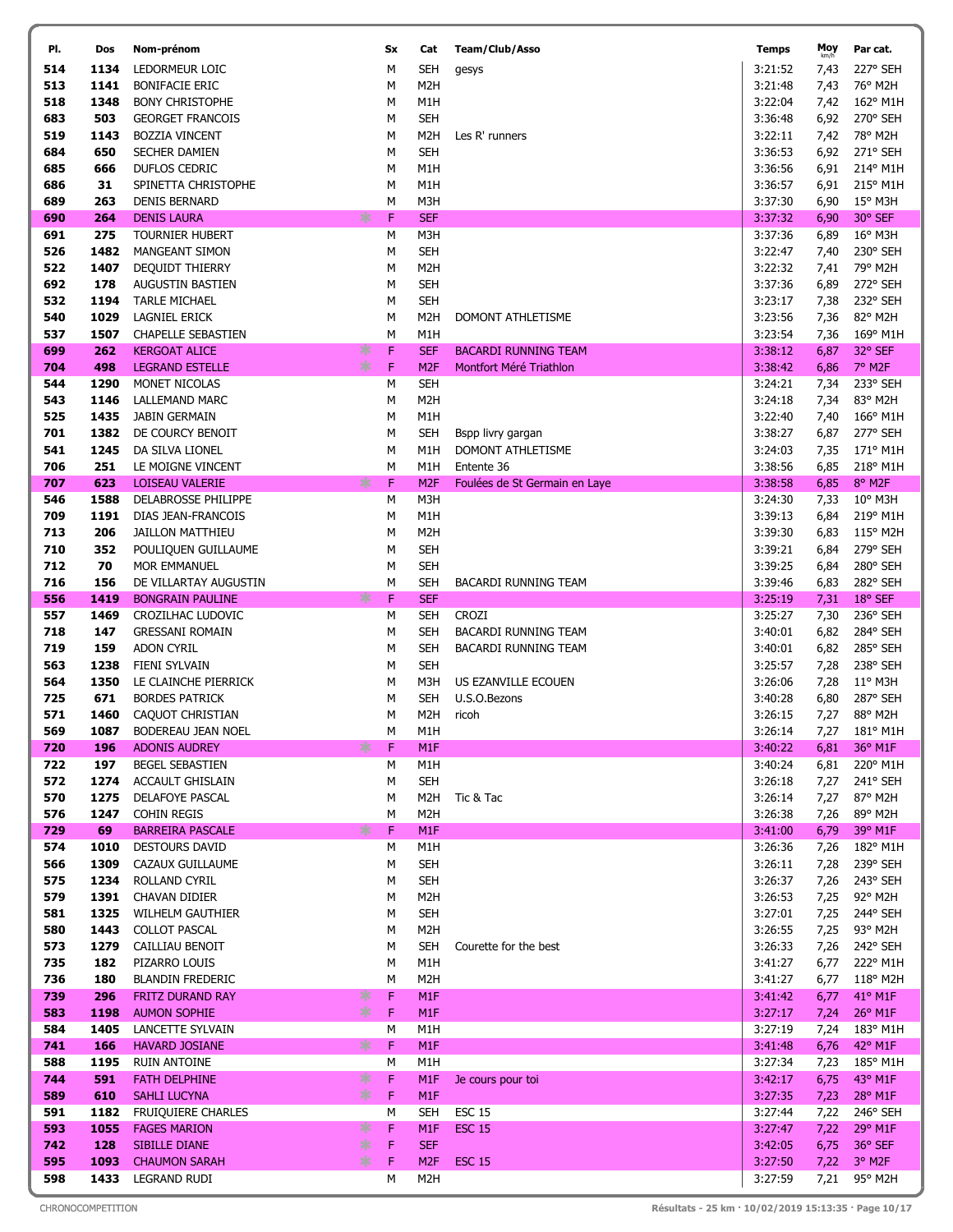| PI.        | Dos         | Nom-prénom                                      |        | Sx          | Cat                      | Team/Club/Asso                | <b>Temps</b>       | Moy<br>km/h  | Par cat.                     |
|------------|-------------|-------------------------------------------------|--------|-------------|--------------------------|-------------------------------|--------------------|--------------|------------------------------|
| 602        | 1375        | <b>BELLATI GIORGIO</b>                          |        | м           | M2H                      | MACUMBA GO                    | 3:28:12            | 7,20         | 98° M2H                      |
| 608        | 1054        | <b>DIEUDONNE DELPHINE</b>                       | ∗      | F           | <b>SEF</b>               | Trail And The City vs ESCXV   | 3:28:26            | 7,20         | 20° SEF                      |
| 605        | 1546        | DENIAUD LAURENT                                 |        | M           | M1H                      | <b>RND ISSY</b>               | 3:28:21            | 7,20         | 189° M1H                     |
| 752        | 83          | <b>SIRAT SONIA</b>                              | ∗      | F           | <b>SEF</b>               | Les TWIX                      | 3:43:06            | 6,72         | 39° SEF                      |
| 606        | 1480        | <b>LAMBERT ERIC</b>                             |        | М           | M <sub>2</sub> H         | tco                           | 3:28:21            | 7,20         | 99° M2H                      |
| 751        | 153         | SORHOUET XABI                                   |        | М           | <b>SEH</b>               | <b>BACARDI RUNNING TEAM</b>   | 3:43:01            | 6,73         | 292° SEH                     |
| 607        | 164         | DREUIL ALAIN                                    |        | М           | M <sub>2</sub> H         | DOMONT ATHLETISME             | 3:28:24            | 7,20         | 100° M2H                     |
| 749        | 433         | MICHEL LAURENT                                  |        | M           | M <sub>2</sub> H         |                               | 3:42:48            | 6,73         | 120° M2H                     |
| 604        | 1157        | <b>MONNIER DAISY</b>                            | ∗      | $\mathsf F$ | M <sub>1F</sub>          | Framis                        | 3:28:20            | 7,20         | 30° M1F                      |
| 753        | 209         | PERRIER ARNAULT                                 |        | М           | <b>SEH</b>               |                               | 3:43:08            | 6,72         | 293° SEH                     |
| 613        | 1486        | <b>BOUCART ALEXANDRE</b>                        |        | М           | M1H                      | Les fonds de tiroirs          | 3:28:59            | 7,18         | 191° M1H                     |
| 763        | 48          | <b>MICHEL CATHERINE</b>                         | ∗      | $\mathsf F$ | M <sub>2F</sub>          | US EZANVILLE ECOUEN           | 3:44:00            | 6,70         | $10^{\circ}$ M <sub>2F</sub> |
| 764        | 307         | <b>FLEUREAU ROSE ANNIE</b>                      | ∗<br>∗ | $\mathsf F$ | M <sub>2F</sub>          | <b>OXYGENE PSA</b>            | 3:44:02            | 6,70         | 11° M2F                      |
| 767<br>618 | 265<br>1230 | <b>SOTON SOLENE</b><br>DUPONT DAVID             |        | F<br>М      | <b>SEF</b><br><b>SEH</b> | <b>ACA BEAUVAIS</b>           | 3:44:22<br>3:30:02 | 6,69         | 42° SEF<br>250° SEH          |
| 619        | 1159        | PICARD VINCENT                                  |        | М           | <b>SEH</b>               |                               | 3:30:02            | 7,14<br>7,14 | 251° SEH                     |
| 765        | 473         | <b>FOLGOAS ALAIN</b>                            |        | М           | M <sub>2</sub> H         |                               | 3:44:14            | 6,69         | 124° M2H                     |
| 769        | 644         | LE GUYADER SEBASTIEN                            |        | М           | <b>SEH</b>               | Globe Runners                 | 3:44:27            | 6,68         | 296° SEH                     |
| 617        | 1523        | <b>JOUBAUD PATRICK</b>                          |        | М           | M1H                      | RSCC DE CHAMPAGNY SUR MARNE   | 3:29:48            | 7,15         | 193° M1H                     |
| 625        | 1371        | <b>GOLLIN MAGALIE</b>                           | ∗      | F           | <b>SEF</b>               |                               | 3:30:32            | 7,12         | 22° SEF                      |
| 624        | 1295        | <b>REGURON REGIS</b>                            |        | M           | <b>SEH</b>               |                               | 3:30:25            | 7,13         | 253° SEH                     |
| 621        | 1408        | <b>NAYE BENOIT</b>                              |        | М           | M1H                      |                               | 3:30:12            | 7,14         | 195° M1H                     |
| 774        | 183         | ROSENBAUM DAVID                                 |        | М           | M <sub>2</sub> H         | tendons flingueurs            | 3:44:57            | 6,67         | 127° M2H                     |
| 775        | 181         | PIZARRO VANINA                                  | ∗      | F           | M <sub>1</sub> F         |                               | 3:44:57            | 6,67         | 47° M1F                      |
| 778        | 624         | PECOUEUX PHILIPPE                               |        | M           | M <sub>2</sub> H         | Foulées de St Germain en Laye | 3:45:35            | 6,65         | 128° M2H                     |
| 629        | 1296        | <b>ANDRE JULIEN</b>                             |        | М           | <b>SEH</b>               |                               | 3:30:56            | 7,11         | 254° SEH                     |
| 634        | 1347        | <b>QUIGNON JULIEN</b>                           |        | М           | M1H                      |                               | 3:31:13            | 7,10         | 197° M1H                     |
| 777        | 629         | <b>MILLOT GAELLE</b>                            | ∗      | F           | M <sub>1</sub> F         |                               | 3:45:32            | 6,65         | 48° M1F                      |
| 632        | 1415        | <b>GANDON GHISLAINE</b>                         | ∗      | $\mathsf F$ | M <sub>2F</sub>          |                               | 3:31:08            | 7,10         | 5° M2F                       |
| 630        | 1066        | ONDO ONA OLIVIER                                |        | M           | M1H                      |                               | 3:30:56            | 7,11         | 196° M1H                     |
| 779        | 195         | <b>SKRZEK DOMINIQUE</b>                         | ∗      | $\mathsf F$ | M3F                      | <b>OXYGENE PSA</b>            | 3:45:39            | 6,65         | 2° M3F                       |
| 637        | 1392        | BARTHELEMY DOMINIQUE                            |        | M           | M1H                      |                               | 3:31:24            | 7,10         | 199° M1H                     |
| 636        | 1573        | <b>COURNON SEBASTIEN</b>                        |        | М           | M1H                      | OXYGENE PSA                   | 3:31:17            | 7,10         | 198° M1H                     |
| 782<br>639 | 139<br>1013 | ARBON RABOURDIN DAVID<br><b>JOURDAIN FRANCK</b> |        | М<br>М      | M <sub>2</sub> H<br>M1H  |                               | 3:45:53<br>3:31:39 | 6,64<br>7,09 | 129° M2H<br>201° M1H         |
| 787        | 477         | STEIN BENOIT                                    |        | М           | <b>SEH</b>               | <b>VEXIN TRAIL</b>            | 3:46:31            | 6,62         | 298° SEH                     |
| 792        | 190         | <b>VAN DEN EYNDE MELANIE</b>                    | ∗      | F           | <b>SEF</b>               |                               | 3:46:43            | 6,62         | 45° SEF                      |
| 794        | 486         | <b>BUCAILLE LAURENT</b>                         |        | М           | M <sub>2</sub> H         |                               | 3:46:49            | 6,61         | 132° M2H                     |
| 640        | 1109        | <b>BOULAY CLEMENT</b>                           |        | м           | <b>SEH</b>               | La Poulageoise Athletic Club  | 3:32:04            | 7,07         | 256° SEH                     |
| 806        | 292         | CHAMBRELLAN FABIEN                              |        | М           | M1H                      | <b>DOMONT ATHLETISME</b>      | 3:47:21            | 6,60         | 238° M1H                     |
| 790        | 394         | <b>TACHON SEBASTIEN</b>                         |        | м           | M1H                      | The walking deaf              | 3:46:38            | 6,62         | 230° M1H                     |
| 791        | 398         | REBULARD CHRISTOPHE                             |        | м           | M1H                      | The walking deaf              | 3:46:40            | 6,62         | 231° M1H                     |
| 644        | 1284        | <b>CHAPIN MANON</b>                             | ∗      | Æ           | <b>SEF</b>               |                               | 3:32:26            | 7,06         | 24° SEF                      |
| 645        | 1285        | <b>GILLERON ROBIN</b>                           |        | М           | <b>SEH</b>               | Team Aimergi                  | 3:32:28            | 7,06         | 259° SEH                     |
| 801        | 744         | <b>BISCHOFF NICOLAS</b>                         |        | М           | M1H                      |                               | 3:47:10            | 6,60         | 233° M1H                     |
| 653        | 1305        | <b>D'HONDT JULIE</b>                            | ∗      | F           | <b>SEF</b>               |                               | 3:33:10            | 7,04         | 27° SEF                      |
| 647        | 1522        | <b>MARCHAIS OLIVIER</b>                         |        | М           | M2H                      | RSCC DE CHAMPAGNY SUR MARNE   | 3:32:41            | 7,05         | 107° M2H                     |
| 807        | 653         | LEPLOMB DIDIER                                  |        | м           | M <sub>2</sub> H         |                               | 3:47:23            | 6,60         | 136° M2H                     |
| 808<br>812 | 345<br>357  | AUBE OLIVIER                                    |        | м<br>м      | M1H                      |                               | 3:47:30<br>3:47:41 | 6,59         | 239° M1H<br>240° M1H         |
| 811        | 1452        | THORAX OLIVIER<br><b>BERTOLLE FABRICE</b>       |        | М           | M1H<br>M <sub>2</sub> H  | Trinosaure                    | 3:47:36            | 6,59<br>6,59 | 138° M2H                     |
| 702        | 2838        | <b>ROUZAUT MARIE</b>                            | ∗      | F           | <b>SEF</b>               |                               | 3:38:34            | 6,86         | 33° SEF                      |
| 816        | 274         | <b>SALVADO AURORA</b>                           | ∗      | $\mathsf F$ | M <sub>2F</sub>          |                               | 3:48:35            | 6,56         | $14^{\circ}$ M2F             |
| 817        | 342         | BENDELAC JACKY                                  |        | М           | M <sub>2</sub> H         |                               | 3:48:36            | 6,56         | 140° M2H                     |
| 663        | 1610        | LECHENE NATHANIEL                               |        | М           | M1H                      |                               | 3:34:08            | 7,00         | 205° M1H                     |
| 665        | 1259        | <b>BOULLE SEBASTIEN</b>                         |        | М           | <b>SEH</b>               | Cleany                        | 3:34:15            | 7,00         | 266° SEH                     |
| 820        | 626         | <b>VILASECA AXEL</b>                            |        | М           | M <sub>2</sub> H         | Je cours pour toi             | 3:48:54            | 6,55         | 141° M2H                     |
| 666        | 1179        | MESSE MICHAEL                                   |        | М           | M1H                      |                               | 3:34:15            | 7,00         | 206° M1H                     |
| 669        | 1178        | <b>GICQUELAIS ROMAIN</b>                        |        | М           | <b>SEH</b>               | Running Bad                   | 3:34:18            | 7,00         | 267° SEH                     |
| 667        | 1233        | LOUEDEC ANTHONY                                 |        | М           | M1H                      | Les mordus                    | 3:34:15            | 7,00         | 207° M1H                     |
| 672        | 1117        | <b>GERMOND FLORIAN</b>                          |        | М           | <b>SEH</b>               |                               | 3:34:42            | 6,99         | 268° SEH                     |
| 671        | 1564        | <b>SKODA SANDRINE</b>                           | ∗      | $\mathsf F$ | <b>SEF</b>               | Séverine et Jeanette          | 3:34:37            | 6,99         | 29° SEF                      |
| 822        | 287         | <b>GUILLEMINET DANIEL</b>                       |        | М           | M4H                      |                               | 3:49:16            | 6,54         | $3^{\circ}$ M4H              |
| 673        | 1538        | MECHAMBRE LAURENT                               |        | м           | M1H                      | US EZANVILLE ECOUEN           | 3:35:02            | 6,98         | 209° M1H                     |
| 824<br>833 | 248<br>237  | COUFFIGNAL ERIC<br>DOMNESQUE JOCELYNE           | ∗      | М<br>F      | M2H<br>M <sub>1F</sub>   | Globe Runners                 | 3:49:20<br>3:50:00 | 6,54<br>6,52 | 143° M2H<br>53° M1F          |
| 827        | 95          | <b>MANIER INGRID</b>                            | ∗      | F           | M <sub>1</sub> F         |                               | 3:49:32            | 6,53         | 50° M1F                      |
| 826        | 96          | <b>DEMARE MORGANE</b>                           | ∗      | F           | <b>SEF</b>               |                               | 3:49:31            | 6,54         | 48° SEF                      |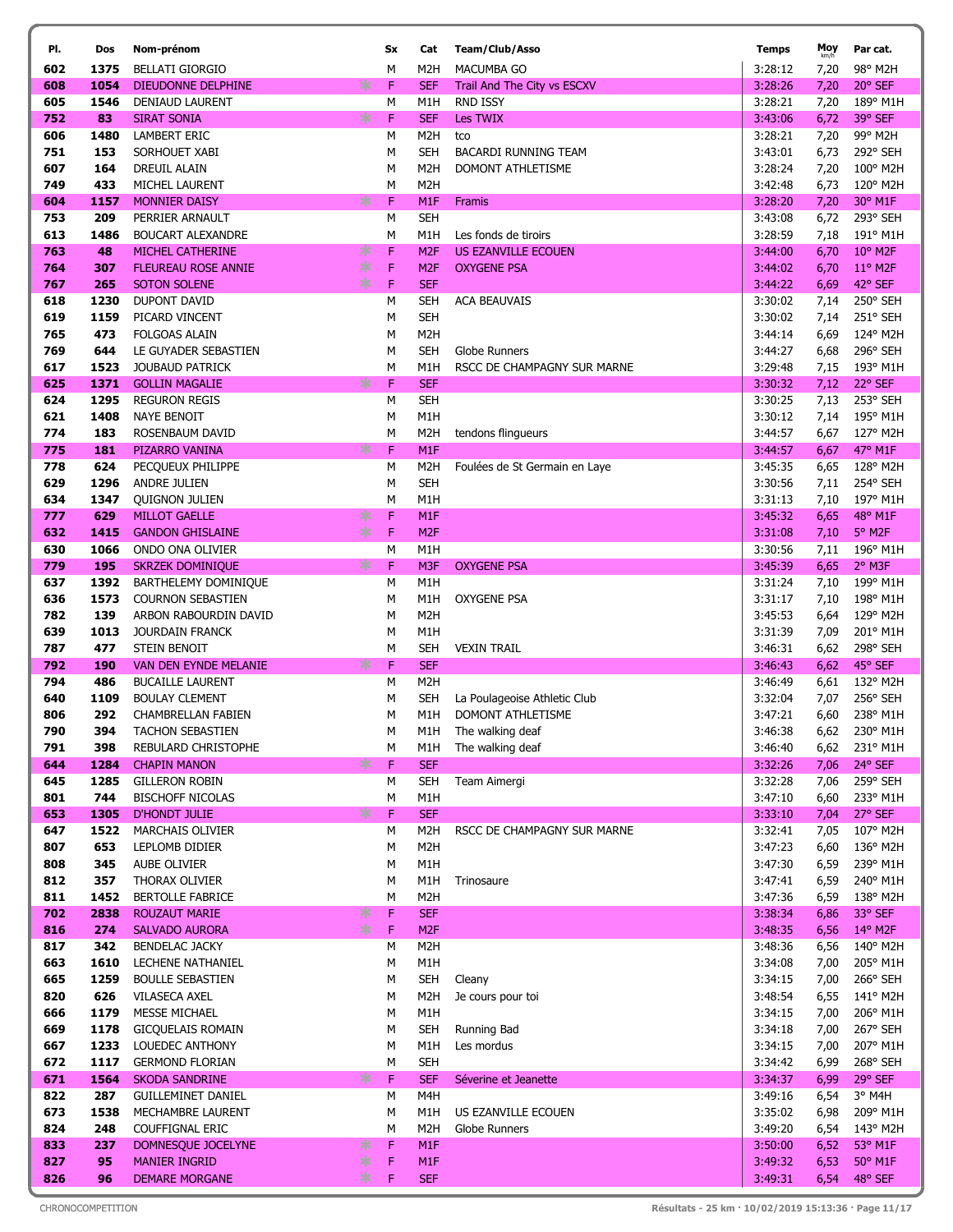| PI.        | Dos          | Nom-prénom                                  | Sx            | Cat                            | Team/Club/Asso                    | <b>Temps</b>       | Moy          | Par cat.                  |
|------------|--------------|---------------------------------------------|---------------|--------------------------------|-----------------------------------|--------------------|--------------|---------------------------|
| 674        | 1384         | <b>GAILLARD STEPHAN</b>                     | M             | M1H                            |                                   | 3:35:39            | 6,96         | 210° M1H                  |
| 676        | 1065         | <b>RAGOT FABIEN</b>                         | M             | <b>SEH</b>                     |                                   | 3:35:51            | 6,95         | 269° SEH                  |
| 839        | 657          | POULET JEAN-PHILIPPE                        | M             | <b>SEH</b>                     |                                   | 3:50:40            | 6,50         | 306° SEH                  |
| 837        | 543          | MESIERE JEREMY                              | M             | <b>SEH</b>                     |                                   | 3:50:38            | 6,50         | 305° SEH                  |
| 840        | 487          | <b>BUCAILLE ISABELLE</b>                    | ∗<br>F        | M <sub>1F</sub>                |                                   | 3:50:57            | 6,49         | 54° M1F                   |
| 679        | 1127         | <b>COURNON FREDERIC</b>                     | М             | M1H                            | <b>US Natixis</b>                 | 3:36:05            | 6,94         | 213° M1H                  |
| 681        | 1376         | RAJCH JEAN-PIERRE                           | M             | M <sub>2</sub> H               | Chaumont En Vexin                 | 3:36:22            | 6,93         | 111° M2H                  |
| 682        | 1374         | <b>HAMIER DEBORAH</b>                       | 氺<br>F        | M <sub>1</sub> F               |                                   | 3:36:36            | 6,93         | 35° M1F                   |
| 687        | 1078         | <b>GODDE PHILIPPE</b>                       | М             | M <sub>2</sub> H               |                                   | 3:36:57            | 6,91         | 112° M2H                  |
| 694        | 427          | <b>GRIMAL NICOLAS</b>                       | М             | <b>SEH</b>                     |                                   | 3:37:49            | 6,89         | 273° SEH                  |
| 688<br>693 | 1114<br>1067 | POUJOULY PIERRE<br><b>GAVARIN GILLES</b>    | M<br>М        | M3H<br>M1H                     |                                   | 3:37:18<br>3:37:39 | 6,90<br>6,89 | 14° M3H<br>216° M1H       |
| 696        | 1562         | ROMANET-PERROUX ARNAUD                      | M             | <b>SEH</b>                     | Upstone                           | 3:38:03            | 6,88         | 275° SEH                  |
| 695        | 1603         | ARAGAO LOUIS                                | M             | <b>SEH</b>                     |                                   | 3:38:01            | 6,88         | 274° SEH                  |
| 846        | 1459         | LE NECHET FLORENT                           | М             | <b>SEH</b>                     |                                   | 3:52:30            | 6,45         | 308° SEH                  |
| 697        | 1071         | <b>CHOQUEL SOPHIE</b>                       | 氺<br>F        | <b>SEF</b>                     | <b>Adidas Runners LA VILLETTE</b> | 3:38:04            | 6,88         | 31° SEF                   |
| 698        | 1196         | ROHRMANN JEROME                             | М             | <b>SEH</b>                     |                                   | 3:38:10            | 6,88         | 276° SEH                  |
| 700        | 1070         | <b>GRANGER OLIVIER</b>                      | М             | M1H                            |                                   | 3:38:14            | 6,87         | 217° M1H                  |
| 847        | 510          | <b>RIDEL CLEMENT</b>                        | М             | <b>SEH</b>                     | <b>ACCRORUN VILLEPREUX</b>        | 3:52:45            | 6,44         | 309° SEH                  |
| 705        | 1197         | HECQUET JEAN FRANCOIS                       | М             | M <sub>2</sub> H               |                                   | 3:38:48            | 6,86         | 113° M2H                  |
| 703        | 1123         | <b>GUTH EMILIE</b>                          | $\ast$<br>F   | <b>SEF</b>                     |                                   | 3:38:34            | 6,86         | 34° SEF                   |
| 708        | 1556         | <b>DUBOIS FRANCK</b>                        | М             | <b>SEH</b>                     |                                   | 3:38:58            | 6,85         | 278° SEH                  |
| 711        | 1211         | <b>CHEMIN OLIVIER</b>                       | M             | M <sub>2</sub> H               |                                   | 3:39:21            | 6,84         | 114° M2H                  |
| 856        | 228          | PERDEREAU AMANI                             | F<br>氺        | M <sub>1</sub> F               | Amani tout court                  | 3:53:37            | 6,42         | 57° M1F                   |
| 857        | 334          | <b>JALWAN ALEXIS</b>                        | М             | M1H                            | <b>ASASPP</b>                     | 3:53:40            | 6,42         | 248° M1H                  |
| 714        | 1422         | LEMONNIER PASCAL                            | М             | <b>SEH</b>                     | TEAM77/GUERIDUNCANCER             | 3:39:30            | 6,83         | 281° SEH                  |
| 855        | 234          | <b>COMBAUD FLORIAN</b>                      | М             | <b>SEH</b>                     | Adidas Runners Batignolles        | 3:53:31            | 6,42         | 310° SEH                  |
| 715<br>860 | 1147<br>335  | VAN DOOREN DAMIEN<br>MAILLEFER TIMOTHEE     | М<br>М        | JUH<br>M1H                     | damien<br><b>ASASPP</b>           | 3:39:39<br>3:54:08 | 6,83<br>6,41 | $1^\circ$ JUH<br>250° M1H |
| 717        | 1369         | PIZY SYLAIN                                 | М             | <b>SEH</b>                     |                                   | 3:40:00            | 6,82         | 283° SEH                  |
| 863        | 140          | PAUFERT ALEXANDRE                           | M             | <b>SEH</b>                     |                                   | 3:54:46            | 6,39         | 312° SEH                  |
| 726        | 1237         | <b>BANIERE STEPHANE</b>                     | M             | M1H                            |                                   | 3:40:29            | 6,80         | 221° M1H                  |
| 723        | 1240         | LEROUX JEAN BAPTISTE                        | M             | <b>SEH</b>                     |                                   | 3:40:24            | 6,81         | 286° SEH                  |
| 721        | 1129         | PIERRE LAURENT                              | M             | M <sub>2</sub> H               |                                   | 3:40:23            | 6,81         | 116° M2H                  |
| 724        | 1527         | <b>MAUGER-TABELLION CAROLE</b>              | ∗<br>F        | M <sub>2F</sub>                |                                   | 3:40:27            | 6,80         | 9° M2F                    |
| 864        | 713          | MURGIER LAURENT                             | M             | M1H                            |                                   | 3:55:13            | 6,38         | 251° M1H                  |
| 866        | 174          | LUU FREDERIC                                | М             | M <sub>2</sub> H               |                                   | 3:55:26            | 6,37         | 148° M2H                  |
| 727        | 1598         | <b>DUTROU MAUD</b>                          | *<br>F        | M <sub>1</sub> F               | <b>US DEUIL</b>                   | 3:40:44            | 6,80         | 37° M1F                   |
| 728        | 1599         | <b>TATIBOUET ANABELLE</b>                   | ∗<br>F        | M <sub>1</sub> F               | <b>US DEUIL</b>                   | 3:40:46            | 6,79         | 38° M1F                   |
| 732        | 51           | <b>LABORDE MARC</b>                         | M             | <b>SEH</b>                     |                                   | 3:41:15            | 6,78         | 288° SEH                  |
| 733        | 81           | MENARD MATTHIEU                             | M             | <b>SEH</b>                     |                                   | 3:41:16            | 6,78         | 289° SEH                  |
| 730        | 1418         | MARCEL ERIC                                 | М             | M <sub>2</sub> H               |                                   | 3:41:10            | 6,78         | 117° M2H                  |
| 731<br>740 | 1615<br>1495 | <b>MARCEL KATIA</b><br><b>BROSSIER PAUL</b> | $*$<br>F<br>М | M <sub>1</sub> F<br><b>SEH</b> | <b>CUTE</b>                       | 3:41:11<br>3:41:44 | 6,78<br>6,76 | 40° M1F<br>291° SEH       |
| 737        | 1364         | <b>GUESTRE VALERIAN</b>                     | М             | <b>SEH</b>                     | <b>714 PROD</b>                   | 3:41:29            | 6,77         | 290° SEH                  |
| 738        | 1032         | NGUYEN-SAUVAGE VUONG                        | М             | M1H                            | Levallois Triathlon               | 3:41:32            | 6,77         | 223° M1H                  |
| 734        | 1608         | <b>FORESTIER CAROLE</b>                     | F<br>$*$      | <b>SEF</b>                     |                                   | 3:41:26            | 6,77         | 35° SEF                   |
| 745        | 1411         | <b>QUIGNON OLIVIER</b>                      | М             | M1H                            |                                   | 3:42:19            | 6,75         | 224° M1H                  |
| 743        | 522          | LUXI FABIO                                  | М             | M <sub>2</sub> H               |                                   | 3:42:06            | 6,75         | 119° M2H                  |
| 875        | 1497         | BRISSET DOMINIQUE                           | М             | M <sub>2</sub> H               | Globe Runners                     | 3:56:47            | 6,33         | 150° M2H                  |
| 876        | 130          | PAILLET BENOIT                              | М             | <b>SEH</b>                     |                                   | 3:56:57            | 6,33         | 313° SEH                  |
| 748        | 1323         | DEREGNAUCOURT AMELIE                        | 氺<br>F        | <b>SEF</b>                     |                                   | 3:42:26            | 6,74         | 37° SEF                   |
| 746        | 1069         | <b>LHAIRAUD SANDRINE</b>                    | *<br>F        | M1F                            |                                   | 3:42:25            | 6,74         | 44° M1F                   |
| 747        | 1063         | ROULOT PATRICIA                             | *<br>F        | M <sub>1</sub> F               |                                   | 3:42:25            | 6,74         | 45° M1F                   |
| 877        | 392          | LEMARQUIER AURELIEN                         | М             | <b>SEH</b>                     |                                   | 3:57:07            | 6,33         | 314° SEH                  |
| 880<br>750 | 386<br>1504  | COINTRE NICOLAS<br><b>GODEFROY SYLVIE</b>   | М<br>∗<br>F   | <b>SEH</b><br><b>SEF</b>       | Jambes légères                    | 3:57:12<br>3:42:48 | 6,32<br>6,73 | 315° SEH<br>38° SEF       |
| 755        |              | 1334 CHEVALIER MICHAEL                      | М             | M1H                            | CS TERNES PARIS OUEST             | 3:43:34            | 6,71         | 225° M1H                  |
| 758        | 533          | MAUDUIT ARNAUD                              | М             | M1H                            |                                   | 3:43:48            | 6,70         | 226° M1H                  |
| 756        | 1158         | <b>MAUDUIT JULIE</b>                        | $\ast$<br>F   | <b>SEF</b>                     |                                   | 3:43:47            | 6,70         | 40° SEF                   |
| 759        |              | 1204 THIOLIERE JEAN CLAUDE                  | М             | M <sub>2</sub> H               |                                   | 3:43:51            | 6,70         | 121° M2H                  |
| 760        | 1255         | <b>OGEREAU FRANCK</b>                       | М             | M1H                            |                                   | 3:43:51            | 6,70         | 227° M1H                  |
| 762        | 1176         | DALLEMAGNE FREDERIC                         | М             | M <sub>2</sub> H               |                                   | 3:43:53            | 6,70         | 123° M2H                  |
| 754        | 1137         | <b>BAILLET LAURENT</b>                      | М             | <b>SEH</b>                     |                                   | 3:43:22            | 6,72         | 294° SEH                  |
| 761        |              | 1214 SAJA DANIEL                            | М             | M <sub>2</sub> H               |                                   | 3:43:52            | 6,70         | 122° M2H                  |
| 757        | 1200         | SOLER ANTOINE                               | М             | <b>SEH</b>                     |                                   | 3:43:47            | 6,70         | 295° SEH                  |
| 768        |              | 1041 LETESSIER CHRISTOPHE                   | М             | M <sub>2</sub> H               |                                   | 3:44:22            | 6,69         | 125° M2H                  |
| 771        |              | 1120 CLEMENT PASCAL                         | М             | M3H                            |                                   | 3:44:28            |              | 6,68 17° M3H              |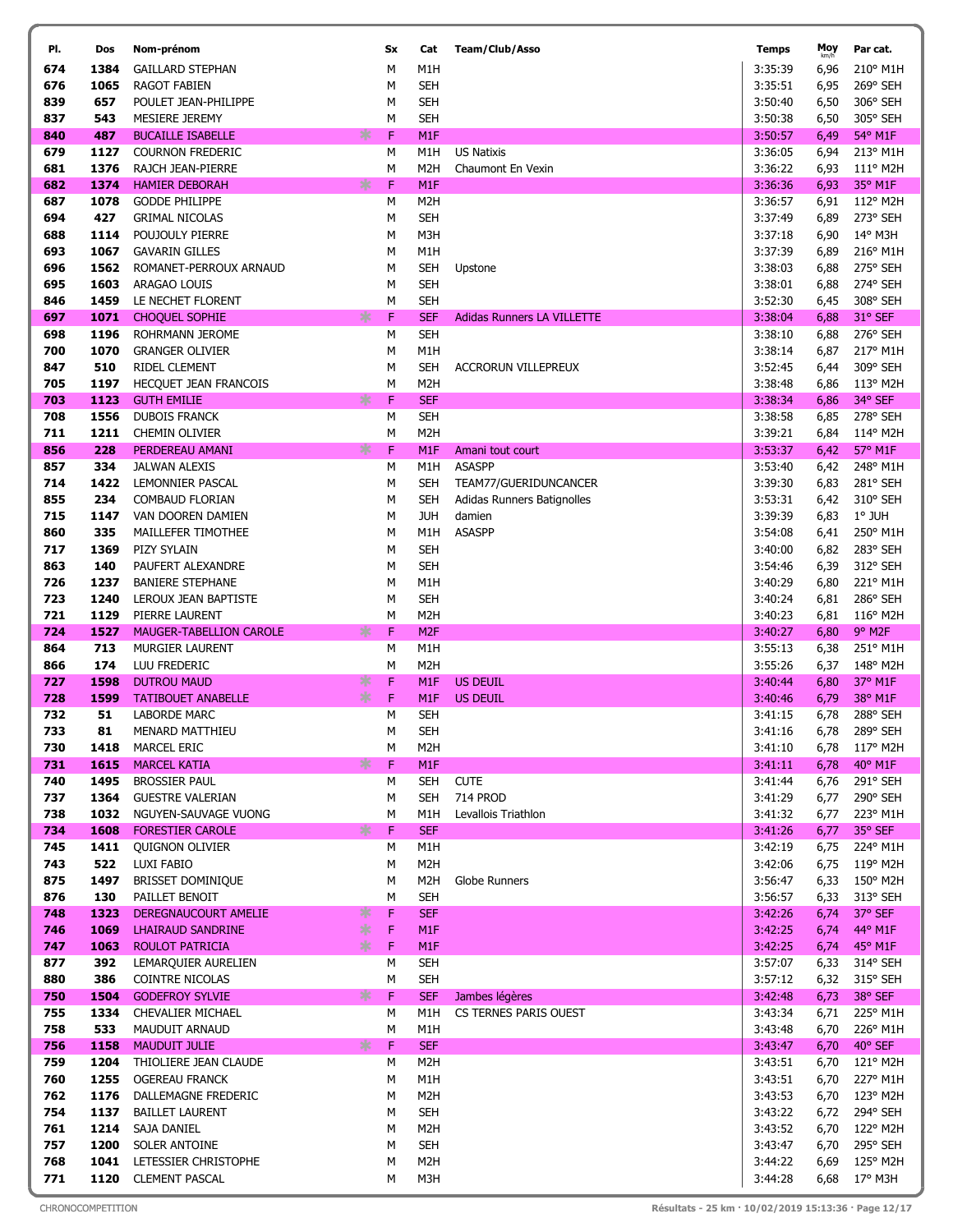| PI.        | Dos               | Nom-prénom                                     |     | Sx          | Cat                                  | Team/Club/Asso                           | <b>Temps</b>       | Moy          | Par cat.             |
|------------|-------------------|------------------------------------------------|-----|-------------|--------------------------------------|------------------------------------------|--------------------|--------------|----------------------|
| 773        | 1184              | <b>BRAY MARYLINE</b>                           | ∗   | F           | <b>SEF</b>                           | <b>SAM Paris 12</b>                      | 3:44:46            | 6,67         | 43° SEF              |
| 766        | 571               | <b>LEBOEUF CECILIA</b>                         | ∗   | F           | <b>SEF</b>                           | <b>SAM Paris 12</b>                      | 3:44:16            | 6,69         | 41° SEF              |
| 772        | 1535              | LE GROS STEPHANIE                              | ∗   | F           | M <sub>1</sub> F                     | Jambes légères                           | 3:44:33            | 6,68         | 46° M1F              |
| 770        | 1130              | <b>TREGUER GUY</b>                             |     | М           | M <sub>2</sub> H                     |                                          | 3:44:27            | 6,68         | 126° M2H             |
| 892        | 179               | SCHEPENS CEDRIC                                |     | М           | <b>SEH</b>                           | <b>Team Trail Paris</b>                  | 3:59:02            | 6,28         | 318° SEH             |
| 893        | 519               | <b>CHHIENG LILI</b>                            | 氺   | F           | M <sub>1</sub> F                     |                                          | 3:59:10            | 6,27         | 64° M1F              |
| 895        | 253               | DOS PAZOS JOSE                                 |     | М           | M3H                                  |                                          | 3:59:20            | 6,27         | 20° M3H              |
| 899<br>900 | 594<br>255        | DABANCOURT STEPHANE<br><b>CHAUVIN ERIC</b>     |     | М<br>М      | M <sub>2</sub> H<br>M <sub>2</sub> H | <b>OXYGENE PSA</b><br><b>OXYGENE PSA</b> | 3:59:28<br>3:59:46 | 6,26         | 151° M2H<br>152° M2H |
| 898        | 165               | <b>JUTANT TIPHAINE</b>                         | ∗   | F           | <b>SEF</b>                           |                                          | 3:59:26            | 6,26<br>6,26 | 57° SEF              |
| 776        | 1489              | <b>SARABIA NADINE</b>                          | ∗   | F           | M <sub>2F</sub>                      |                                          | 3:45:30            | 6,65         | $12^{\circ}$ M2F     |
| 780        | 1449              | <b>LAGORCE CATIEA</b>                          | $*$ | F           | <b>SEF</b>                           |                                          | 3:45:42            | 6,65         | 44° SEF              |
| 781        | 1448              | LAGORCE GUILLAUME                              |     | М           | <b>SEH</b>                           |                                          | 3:45:42            | 6,65         | 297° SEH             |
| 784        | 1177              | <b>BAILLEUL ARTHUR</b>                         |     | М           | M <sub>1</sub> H                     |                                          | 3:45:55            | 6,64         | 228° M1H             |
| 785        | 1075              | DIAZ JEAN JACQUES                              |     | М           | M <sub>4</sub> H                     |                                          | 3:46:13            | 6,63         | 2° M4H               |
| 786        | 1327              | <b>DACQUET SABINE</b>                          | 氺   | F           | M <sub>1</sub> F                     |                                          | 3:46:17            | 6,63         | 49° M1F              |
| 783        | 1088              | MONTHEIL CHRISTOPHE                            |     | М           | M <sub>2</sub> H                     |                                          | 3:45:53            | 6,64         | 130° M2H             |
| 906        | 488               | <b>BACH CHRISTOPHE</b>                         |     | М           | M <sub>2</sub> H                     | marlyteam                                | 4:00:52            | 6,23         | 154° M2H             |
| 788        | 1058              | <b>GUIMARD CEDRIC</b>                          |     | M           | M <sub>1</sub> H                     |                                          | 3:46:31            | 6,62         | 229° M1H             |
| 793        | 1601              | MARIE-JOSEPH SYLVIE                            | ∗   | F           | M <sub>2F</sub><br>M <sub>2</sub> H  | Val d'orge athletic                      | 3:46:48            | 6,61         | 13° M2F<br>131° M2H  |
| 789<br>799 | 1297<br>1057      | LAMY LAURENT<br>PHILIPPS THIERRY               |     | М<br>М      | M <sub>2</sub> H                     |                                          | 3:46:35<br>3:47:04 | 6,62<br>6,61 | 135° M2H             |
| 910        | 542               | MEDINA AURELIEN                                |     | М           | M1H                                  |                                          | 4:01:20            | 6,22         | 260° M1H             |
| 795        | 1398              | CACADOR ALAIN                                  |     | М           | M1H                                  |                                          | 3:46:50            | 6,61         | 232° M1H             |
| 802        | 1017              | <b>CAUCHY STEPHANE</b>                         |     | М           | M <sub>1</sub> H                     |                                          | 3:47:11            | 6,60         | 234° M1H             |
| 800        | 1253              | PERON ANTHONY                                  |     | М           | SEH                                  | GOST                                     | 3:47:06            | 6,61         | 300° SEH             |
| 797        | 1406              | LEMAZURIER LOIC                                |     | М           | <b>SEH</b>                           |                                          | 3:46:57            | 6,61         | 299° SEH             |
| 803        | 1270              | <b>VILARD TERENCE</b>                          |     | М           | M1H                                  |                                          | 3:47:17            | 6,60         | 235° M1H             |
| 798        | 1491              | TARKANY HAMID                                  |     | М           | M <sub>2</sub> H                     |                                          | 3:47:03            | 6,61         | 134° M2H             |
| 810        | 1328              | <b>QUILLARD MICHEL</b>                         |     | М           | M3H                                  | Val d'orge athletic                      | 3:47:35            | 6,59         | 18° M3H              |
| 796        | 1047              | DOUARINOU JOEL                                 |     | М           | M <sub>2</sub> H                     |                                          | 3:46:54            | 6,61         | 133° M2H             |
| 805        | 1341              | <b>FOURY FREDERIC</b>                          |     | М           | M1H                                  | U.S.O.Bezons                             | 3:47:20            | 6,60         | 237° M1H             |
| 809        | 1227              | DUBOIS DENIS                                   |     | М           | M <sub>2</sub> H                     |                                          | 3:47:30            | 6,59         | 137° M2H             |
| 804<br>0   | 1<br>$\mathbf{2}$ | LOGHRIEB OLIVIER<br>***** DOSSARD INCONNU      |     | М           | M1H                                  | US MERY AC                               | 3:47:18<br>4:02:40 | 6,60<br>6,18 | 236° M1H             |
| 813        | 1260              | ROUSSEL DAVID                                  |     | М           | M1H                                  | EA ST Quentin en Yvelines                | 3:47:53            | 6,58         | 241° M1H             |
| 814        | 1206              | <b>DOS REIS AURELIE</b>                        | ∗   | F           | <b>SEF</b>                           |                                          | 3:48:06            | 6,58         | 46° SEF              |
| 815        | 1441              | MANANT JEAN-FRANCOIS                           |     | М           | M <sub>2</sub> H                     |                                          | 3:48:19            | 6,57         | 139° M2H             |
| 818        | 1472              | <b>THEILLOUX MYLENE</b>                        | ∗   | F           | <b>SEF</b>                           |                                          | 3:48:42            | 6,56         | 47° SEF              |
| 819        | 1475              | <b>DUPUY THOMAS</b>                            |     | М           | <b>SEH</b>                           |                                          | 3:48:43            | 6,56         | 301° SEH             |
| 821        | 1107              | <b>MANGIN NICOLAS</b>                          |     | М           | <b>SEH</b>                           |                                          | 3:49:03            | 6,55         | 302° SEH             |
| 923        | 423               | <b>BODIN JEAN PAUL</b>                         |     | М           | M3H                                  |                                          | 4:03:40            | 6,16         | 22° M3H              |
| 823        |                   | 1332 LAGACHE BERTRAND                          |     | М           | M <sub>2</sub> H                     | Frog Team                                | 3:49:19            | 6,54         | 142° M2H             |
| 825        | 1379              | HOUGUENADE NOEL                                |     | М           | M1H                                  |                                          | 3:49:25            | 6,54         | 242° M1H             |
| 829<br>828 | 1292<br>1361      | <b>KECK DIDIER</b><br>DI FOLCO PIERRE-BAPTISTE |     | М<br>М      | M <sub>2</sub> H<br><b>SEH</b>       |                                          | 3:49:41<br>3:49:36 | 6,53<br>6,53 | 144° M2H<br>303° SEH |
| 830        | 1338              | <b>BECHE LAURENT</b>                           |     | М           | M1H                                  | Sport Habitat 08                         | 3:49:42            | 6,53         | 243° M1H             |
| 927        | 144               | LANNEAU CHRISTIAN                              |     | М           | M <sub>2</sub> H                     |                                          | 4:04:23            | 6,14         | 159° M2H             |
| 926        | 642               | LE CALVEZ BASTIEN                              |     | М           | <b>SEH</b>                           |                                          | 4:04:17            | 6,14         | 327° SEH             |
| 832        | 1181              | <b>VIEIRA JEAN PHILIPPE</b>                    | ∗   | F           | M <sub>1</sub> F                     | Team Cheptain trail                      | 3:49:47            | 6,53         | 52° M1F              |
| 928        | 326               | <b>BELLENGUEZ ARNAUD</b>                       |     | М           | M1H                                  | Courir à Cormeilles en Parisis           | 4:04:41            | 6,13         | 265° M1H             |
| 831        | 714               | <b>FENICHE KHIRA</b>                           | $*$ | F           | M <sub>1</sub> F                     |                                          | 3:49:42            | 6,53         | $51^{\circ}$ M1F     |
| 836        | 1609              | LE METAYER YANN                                |     | М           | M1H                                  |                                          | 3:50:19            | 6,51         | 245° M1H             |
| 834        | 1427              | <b>RESNAIS FRANCOIS</b>                        |     | М           | M1H                                  |                                          | 3:50:12            | 6,52         | 244° M1H             |
| 835        | 1530              | LEBORGNE SYLVAIN                               |     | М           | <b>SEH</b>                           |                                          | 3:50:12            | 6,52         | 304° SEH             |
| 838<br>841 | 1330              | <b>OUCHENE KARINE</b>                          | $*$ | F<br>М      | <b>SEF</b><br>M4H                    |                                          | 3:50:39<br>3:51:06 | 6,50         | 49° SEF<br>4° M4H    |
| 934        | 1349<br>1365      | LANIRAY JEAN<br><b>SAMSEL CARINE</b>           | ∗   | F           | M <sub>1</sub> F                     | US EZANVILLE ECOUEN                      | 4:06:35            | 6,49<br>6,08 | 68° M1F              |
| 843        | 1412              | <b>GONCALVES ANNE CHRISTINE</b>                | $*$ | F           | M <sub>1</sub> F                     |                                          | 3:51:42            | 6,47         | 55° M1F              |
| 842        |                   | 1514 LAGRANGE ERIC                             |     | М           | M1H                                  | RSCC DE CHAMPAGNY SUR MARNE              | 3:51:38            | 6,48         | 246° M1H             |
| 936        | 1276              | <b>BEN AISSI BASMA</b>                         | $*$ | F           | <b>SEF</b>                           |                                          | 4:06:43            | 6,08         | 62° SEF              |
| 845        | 1551              | <b>HELAINE ALEXANDRE</b>                       |     | М           | <b>SEH</b>                           |                                          | 3:52:17            | 6,46         | 307° SEH             |
| 844        | 1563              | <b>DURBAN JADE</b>                             | *   | F           | <b>SEF</b>                           | Séverine et Jeanette                     | 3:52:13            | 6,46         | 50° SEF              |
| 937        | 1153              | <b>MENIA FARID</b>                             |     | М           | M1H                                  | LES TONTONS RUNNERS                      | 4:06:51            | 6,08         | 267° M1H             |
| 848        | 374               | <b>LAPEYRERE JEANNE</b>                        | *   | F           | <b>SEF</b>                           | <b>ESC 15</b>                            | 3:52:46            | 6,44         | 51° SEF              |
| 851        | 282               | <b>BODARD CECILIA</b>                          | ∗   | $\mathsf F$ | <b>SEF</b>                           |                                          | 3:53:05            | 6,44         | 52° SEF              |
| 852        | 1022              | <b>IICH SOPHIA</b>                             | $*$ | F           | <b>SEF</b>                           |                                          | 3:53:05            | 6,44         | 53° SEF              |
| 849        | 1076              | SALHI MORGAN                                   |     | М           | M1H                                  |                                          | 3:52:46            | 6,44         | 247° M1H             |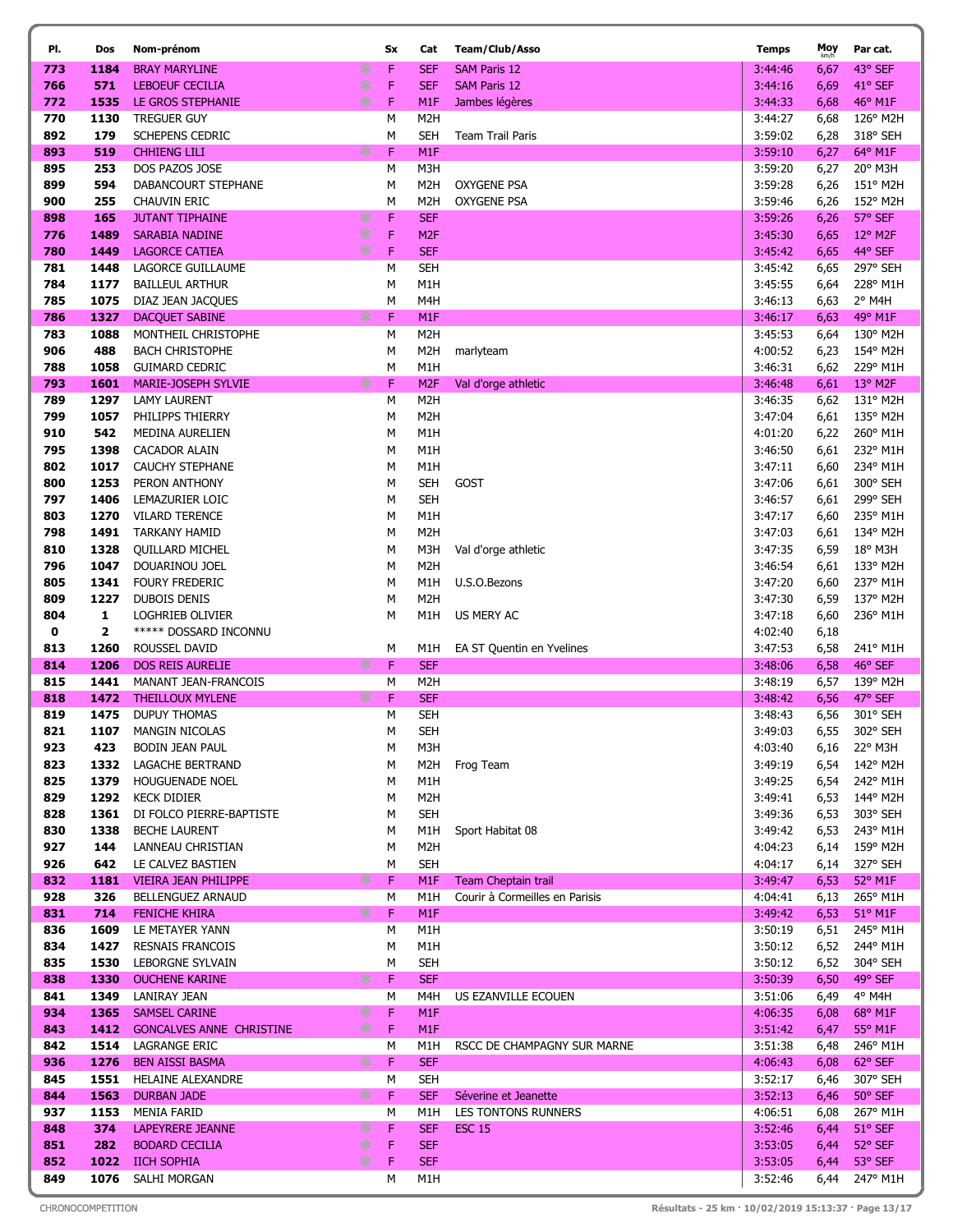| PI.        | Dos          | Nom-prénom                                      | Sx                         | Cat                                  | Team/Club/Asso              | <b>Temps</b>       | Moy<br>km/h  | Par cat.                     |
|------------|--------------|-------------------------------------------------|----------------------------|--------------------------------------|-----------------------------|--------------------|--------------|------------------------------|
| 850        | 1336         | <b>GOUCHET ANNE</b>                             | ∗<br>F                     | M <sub>1</sub> F                     |                             | 3:52:46            | 6,44         | 56° M1F                      |
| 853        | 1110         | ALBERTELLI LAURENT                              | М                          | M <sub>2</sub> H                     |                             | 3:53:06            | 6,44         | 145° M2H                     |
| 945        | 217          | <b>FABRIZIO FREDERIC</b>                        | М                          | M1H                                  |                             | 4:08:21            | 6,04         | 270° M1H                     |
| 854        | 1085         | <b>QUIGNON BERNARD</b>                          | М                          | M3H                                  |                             | 3:53:29            | 6,42         | 19° M3H                      |
| 858        | 1102         | <b>COLLIOT BERTRAND</b>                         | М                          | M1H                                  |                             | 3:53:56            | 6,41         | 249° M1H                     |
| 859        | 1544         | <b>BODINO DIDIER</b>                            | М                          | M <sub>2</sub> H                     |                             | 3:54:00            | 6,41         | 146° M2H                     |
| 861        | 1311         | <b>DESENNE DAMIEN</b>                           | М                          | <b>SEH</b>                           |                             | 3:54:08            | 6,41         | 311° SEH                     |
| 947        | 1156         | <b>DUPOND FABRICE</b>                           | M                          | M2H                                  | LES TONTONS RUNNERS         | 4:08:44            | 6,03         | 162° M2H                     |
| 862        | 1602         | ROUSSEL MAGALI                                  | ∗<br>F                     | <b>SEF</b>                           |                             | 3:54:21            | 6,40         | 54° SEF                      |
| 867        | 1439         | <b>CHRETIEN AURELIE</b>                         | $*$<br>F                   | M <sub>1</sub> F                     | Team Ndjomo                 | 3:55:42            | 6,36         | 58° M1F                      |
| 865        | 1344         | DELANNOY PATRICE                                | М                          | M2H                                  | US EZANVILLE ECOUEN         | 3:55:22            | 6,37         | 147° M2H                     |
| 949        | 1003         | <b>COLLOMB LISE</b>                             | ∗<br>F                     | <b>SEF</b>                           | <b>BACARDI RUNNING TEAM</b> | 4:10:05            | 6,00         | 64° SEF                      |
| 948        | 685          | MAENZA GUILLAUME                                | М                          | M1H                                  | US EZANVILLE ECOUEN         | 4:10:04            | 6,00         | 272° M1H                     |
| 958        | 1213         | MONTIE CHRISTOPHE                               | М                          | M <sub>2</sub> H                     |                             | 4:10:41            | 5,98         | 163° M2H                     |
| 868        | 1329         | <b>CREMOUX NICOLAS</b>                          | M                          | M1H                                  | AS BANQUE DE FRANCE         | 3:55:45            | 6,36         | 252° M1H                     |
| 955        | 442          | <b>COLOMB PIERRE</b>                            | М                          | <b>SEH</b>                           |                             | 4:10:36            | 5,99         | 330° SEH                     |
| 870        | 1051         | <b>DECHATRE MARIE-LAURE</b>                     | ∗<br>F                     | M1F                                  | Levallois Triathlon         | 3:55:54            | 6,36         | 59° M1F                      |
| 871        | 1053         | <b>DECHATRE FABIENNE</b>                        | ∗<br>F                     | M <sub>1</sub> F                     |                             | 3:55:54            | 6,36         | 60° M1F                      |
| 869        | 1339         | <b>HOLDERBACH DAVID</b>                         | М                          | M1H                                  | Manocchio Triathlon Team    | 3:55:53            | 6,36         | 253° M1H                     |
| 953        | 520          | CHHIENG LAO VA                                  | М                          | M1H                                  |                             | 4:10:29            | 5,99         | 273° M1H<br>61° M1F          |
| 872<br>960 | 418<br>734   | <b>CLARA NATHALIE</b><br><b>POUJOL VIRGINIE</b> | ∗<br>F<br>∗<br>$\mathsf F$ | M <sub>1</sub> F<br>M <sub>1</sub> F | Asphalte 94                 | 3:56:15<br>4:11:05 | 6,35         | 71° M1F                      |
| 873        | 1553         | KAUFFMANN FREDERIC                              | М                          | M1H                                  | Eoa-S/I Ea Creil            | 3:56:28            | 5,97<br>6,34 | 254° M1H                     |
| 874        | 1142         | WILHELM YVES                                    | М                          | M <sub>2</sub> H                     |                             | 3:56:29            | 6,34         | 149° M2H                     |
| 964        | 474          | <b>RIEB FRANCOIS</b>                            | M                          | M3H                                  |                             | 4:11:59            | 5,95         | 23° M3H                      |
| 878        | 1016         | <b>VERMAUT AGNES</b>                            | ∗<br>F                     | M <sub>2F</sub>                      | <b>ANDRESY ATHLETISME</b>   | 3:57:09            | 6,33         | 15° M2F                      |
| 879        | 1367         | <b>BRONN JACONO DELPHINE</b>                    | $\ast$<br>F                | M <sub>2F</sub>                      | <b>ANDRESY ATHLETISME</b>   | 3:57:09            | 6,33         | $16^{\circ}$ M <sub>2F</sub> |
| 882        | 1236         | <b>SEGARD AGNES</b>                             | ∗<br>F                     | M <sub>2F</sub>                      |                             | 3:57:38            | 6,31         | $17^{\circ}$ M2F             |
| 883        | 1317         | LE PRIOL THIERRY                                | М                          | <b>SEH</b>                           |                             | 3:57:43            | 6,31         | 316° SEH                     |
| 884        | 1399         | <b>CORTADA FRANCK</b>                           | M                          | <b>SEH</b>                           |                             | 3:57:44            | 6,31         | 317° SEH                     |
| 965        | 328          | <b>CHABROST MARION</b>                          | ∗<br>F                     | <b>SEF</b>                           |                             | 4:12:15            | 5,95         | 66° SEF                      |
| 881        | 1287         | <b>VARET COLETTE</b>                            | ∗<br>F                     | <b>SEF</b>                           |                             | 3:57:33            | 6,31         | 55° SEF                      |
| 885        | 1250         | ROLAND YANNICK                                  | М                          | M1H                                  |                             | 3:57:50            | 6,31         | 255° M1H                     |
| 886        | 1133         | PATIES FRANCK                                   | М                          | M1H                                  | gesys                       | 3:57:50            | 6,31         | 256° M1H                     |
| 887        | 1251         | HENRIQUES DA SILVA LOUIS                        | М                          | M1H                                  |                             | 3:57:50            | 6,31         | 257° M1H                     |
| 888        | 1132         | OUMAMI ALI                                      | M                          | M1H                                  | gesys                       | 3:57:50            | 6,31         | 258° M1H                     |
| 889        | 1207         | <b>LECLERE ALEXANDRA</b>                        | F<br>⋇                     | <b>SEF</b>                           | <b>SWAT</b>                 | 3:58:08            | 6,30         | 56° SEF                      |
| 890        | 1040         | LETESSIER ELISABETH                             | *<br>F                     | M <sub>1</sub> F                     |                             | 3:58:27            | 6,29         | 62° M1F                      |
| 967        | 400          | RASOLOMAMPIONONONA SOLOFONIAINA                 | М                          | M1H                                  | <b>BSGA</b>                 | 4:12:53            | 5,93         | 275° M1H                     |
| 891        | 1468         | <b>SCHMIDT FREDERIQUE</b>                       | F<br>∗                     | M <sub>1</sub> F                     |                             | 3:58:29            | 6,29         | 63° M1F                      |
| 894        | 1131         | <b>CHIRON GERALDINE</b>                         | ∗<br>F                     | M <sub>2F</sub>                      |                             | 3:59:10            | 6,27         | 18° M2F                      |
| 970        | 567          | DE PONNAT CELIANE                               | $*$<br>F                   | <b>SEF</b>                           | <b>VEXIN TRAIL</b>          | 4:14:06            | 5,90         | 67° SEF                      |
| 896        | 1225         | PLIOT BENJAMIN                                  | м                          | <b>SEH</b>                           |                             | 3:59:23            | 6,27         | 319° SEH<br>320° SEH         |
| 897<br>904 | 1224<br>1566 | PLIOT JORDAN<br><b>FOURNIER JESSICA</b>         | М<br>∗<br>F                | <b>SEH</b><br><b>SEF</b>             | Les runners du 60           | 3:59:24<br>4:00:46 | 6,27<br>6,23 | 58° SEF                      |
| 903        | 1567         | MERIAUX BAPTISTE                                | М                          | <b>SEH</b>                           | Les runners du 60           | 4:00:45            | 6,23         | 322° SEH                     |
| 905        | 1565         | <b>FLEURY PATRICK</b>                           | М                          | M2H                                  | Les runners du 60           | 4:00:48            | 6,23         | 153° M2H                     |
| 901        | 1024         | PULIDO RODRIGUEZ DAVID RICARDO                  | М                          | SEH                                  |                             | 4:00:23            | 6,24         | 321° SEH                     |
| 907        | 1368         | NAVENOT DAVID                                   | М                          | M2H                                  | C.L.O.C.ACHERES             | 4:00:56            | 6,23         | 155° M2H                     |
| 902        | 1201         | HOSTALIER CYRIL                                 | М                          | M1H                                  |                             | 4:00:30            | 6,24         | 259° M1H                     |
| 908        | 444          | <b>LUANGRATH SIRIRAK</b>                        | ∗<br>F.                    | M <sub>1F</sub>                      |                             | 4:01:03            | 6,22         | 65° M1F                      |
| 909        | 1044         | DUPRIEZ JEAN-FRANCOIS                           | М                          | M <sub>2</sub> H                     |                             | 4:01:09            | 6,22         | 156° M2H                     |
| 912        | 1386         | FESTIN QUENTIN                                  | М                          | <b>SEH</b>                           |                             | 4:01:56            | 6,20         | 324° SEH                     |
| 911        | 37           | CHEBLI ISMAIL                                   | М                          | SEH                                  | FenLabiZ                    | 4:01:27            | 6,21         | 323° SEH                     |
| 914        | 1105         | <b>TERNISIEN MARJORIE</b>                       | ∗<br>F                     | <b>SEF</b>                           |                             | 4:02:14            | 6,19         | 59° SEF                      |
| 913        | 1189         | <b>SEYCAT GAELLE</b>                            | *<br>$\mathsf F$           | M <sub>1F</sub>                      |                             | 4:02:08            | 6,19         | 66° M1F                      |
| 915        | 1356         | LAPERCHE THIERRY                                | М                          | M2H                                  |                             | 4:02:17            | 6,19         | 157° M2H                     |
| 916        | 1467         | SAVATIER XAVIER                                 | М                          | M3H                                  |                             | 4:02:18            | 6,19         | $21^{\circ}$ M3H             |
| 917        | 1370         | <b>COGNON GARY</b>                              | М                          | <b>SEH</b>                           |                             | 4:02:40            | 6,18         | 325° SEH                     |
| 918        | 1232         | ACHOUR KADDOUR                                  | М                          | <b>SEH</b>                           |                             | 4:03:08            | 6,17         | 326° SEH                     |
| 919        | 1372         | AYACHE BRAHIM                                   | М                          | M1H                                  |                             | 4:03:25            | 6,16         | 261° M1H                     |
| 920        | 11           | PINTO FERREIRA ABEL                             | М                          | M1H                                  |                             | 4:03:34            | 6,16         | 262° M1H                     |
| 921        | 33           | FREJAVILLE JEAN-JACQUES                         | М                          | M2H                                  |                             | 4:03:34            | 6,16         | 158° M2H                     |
| 922        | 35           | FERNANDES OLIVIER                               | М<br>$*$                   | M1H                                  |                             | 4:03:34            | 6,16         | 263° M1H                     |
| 924        | 1099         | POITOU MARIANE                                  | F                          | M <sub>1F</sub>                      |                             | 4:04:07            | 6,14         | 67° M1F                      |
| 983<br>984 | 102<br>220   | VAILLANT GREGORY<br>MORDELET ELODIE             | М<br>∗<br>F                | M1H<br><b>SEF</b>                    |                             | 4:18:52<br>4:18:52 | 5,79<br>5,79 | 281° M1H<br>68° SEF          |
| 925        |              | 1431 TISON STEPHANE                             | М                          |                                      | M1H LA ROUTE DU TRAIL       | 4:04:08            | 6,14         | 264° M1H                     |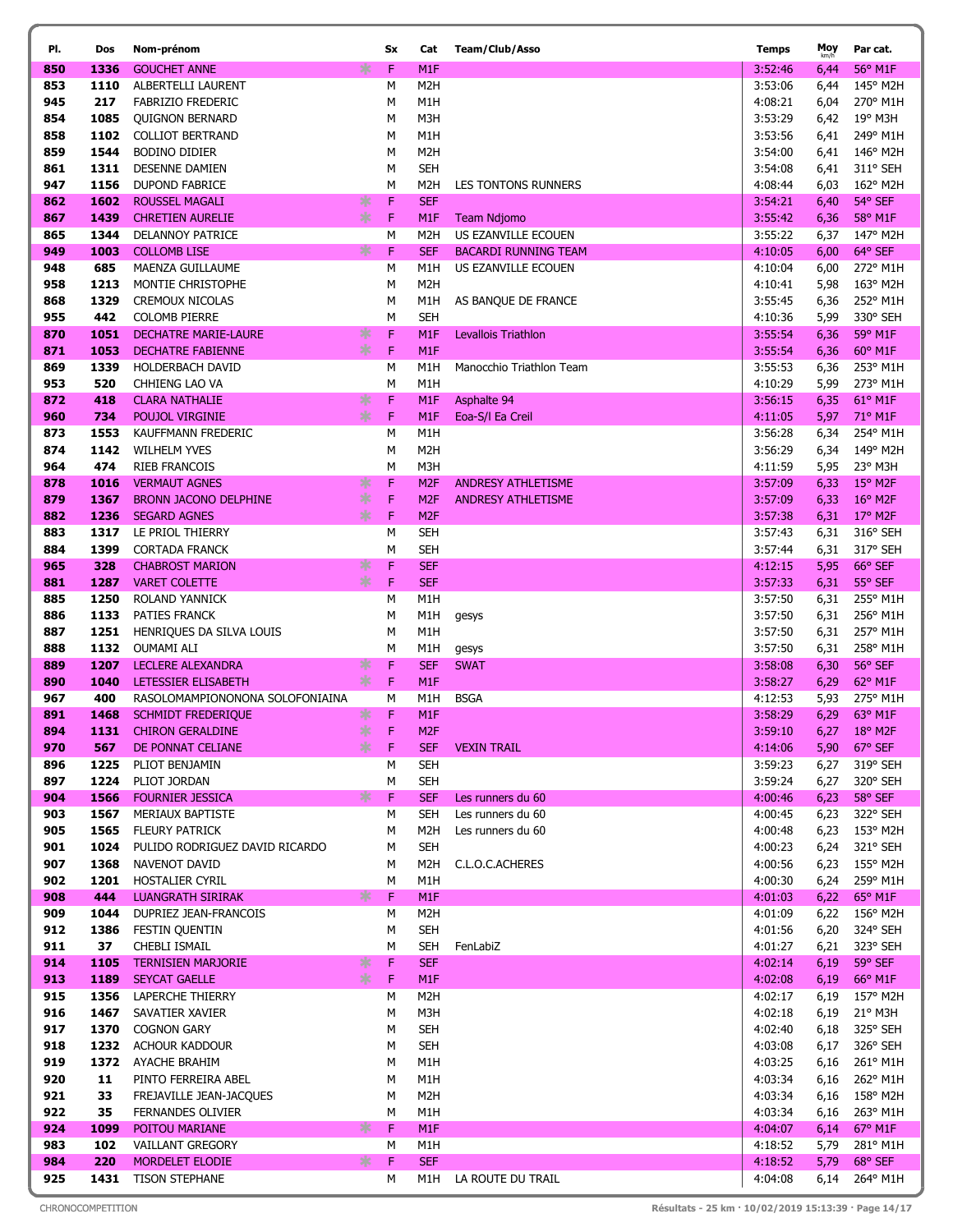| PI.          | Dos          | Nom-prénom                                                     |               | Sx     | Cat                                 | Team/Club/Asso                                           | <b>Temps</b>       | Moy          | Par cat.                     |
|--------------|--------------|----------------------------------------------------------------|---------------|--------|-------------------------------------|----------------------------------------------------------|--------------------|--------------|------------------------------|
| 929          | 1301         | <b>PAUL ARNAUD</b>                                             |               | M      | SEH                                 |                                                          | 4:04:52            | 6,13         | 328° SEH                     |
| 930          | 1302         | *<br><b>PAUL ALINE</b>                                         |               | F      | <b>SEF</b>                          |                                                          | 4:04:52            | 6,13         | 60° SEF                      |
| 931          | 1059         | <b>BENIERE ADELINE</b>                                         | $*$           | F      | <b>SEF</b>                          |                                                          | 4:05:07            | 6,12         | 61° SEF                      |
| 932          | 1004         | PAPELOREY VINCENT                                              |               | М      | M1H                                 |                                                          | 4:05:27            | 6,11         | 266° M1H                     |
| 995          | 191          | <b>HUBERT MATHILDE</b>                                         | ∗             | F      | <b>SEF</b>                          |                                                          | 4:20:32            | 5,76         | 70° SEF                      |
| 933          | 552          | <b>OCCOLIER MARCEL</b>                                         |               | М      | M <sub>2</sub> H                    |                                                          | 4:06:23            | 6,09         | 160° M2H                     |
| 938          | 1282         | *<br><b>BOU SIPHAN</b>                                         |               | F      | <b>SEF</b>                          | <b>VP Running</b>                                        | 4:06:54            | 6,08         | 63° SEF                      |
| 935          | 1595         | <b>FAURE PASCALE</b>                                           | $*$           | F      | M <sub>2F</sub>                     |                                                          | 4:06:40            | 6,08         | 19° M2F                      |
| 940          | 1335         | LE DISEZ BRUNO                                                 |               | M      | M1H                                 | US MERY AC                                               | 4:07:50            | 6,05         | 269° M1H                     |
| 941          | 1366         | *<br><b>LAPORTE SOPHIE</b>                                     |               | F      | M <sub>2F</sub>                     |                                                          | 4:07:57            | 6,05         | 20° M2F                      |
| 942<br>939   | 1068<br>1009 | <b>COUDERC MONIQUE</b><br><b>BARGOIN DAVID</b>                 | $*$           | F<br>M | M3F<br>M1H                          |                                                          | 4:07:57<br>4:07:41 | 6,05<br>6,06 | 3° M3F<br>268° M1H           |
| 943          | 1273         | <b>GALDEANO NICOLAS</b>                                        |               | М      | M <sub>2</sub> H                    |                                                          | 4:08:00            | 6,05         | 161° M2H                     |
| 944          | 1585         | <b>LERAT NADIA</b>                                             | ∗             | F      | M <sub>2F</sub>                     |                                                          | 4:08:12            | 6,04         | 21° M2F                      |
| 997          | 245          | MUSTIERE TRISTAN                                               |               | М      | <b>SEH</b>                          |                                                          | 4:22:29            | 5,71         | 337° SEH                     |
| 946          | 1239         | <b>FRENICHE BRUNO</b>                                          |               | M      | M1H                                 |                                                          | 4:08:39            | 6,03         | 271° M1H                     |
| 1002         | 235          | *<br>RAMANOUDJAME MIRA                                         |               | F      | <b>SEF</b>                          |                                                          | 4:24:02            | 5,68         | 72° SEF                      |
| 952          | 1190         | *<br><b>DUBERNARD SYLVIE</b>                                   |               | F      | M <sub>1</sub> F                    |                                                          | 4:10:26            | 5,99         | 69° M1F                      |
| 956          | 1045         | *<br><b>WOJTOWICZ MARILYNE</b>                                 |               | F      | M <sub>1</sub> F                    |                                                          | 4:10:36            | 5,99         | 70° M1F                      |
| 959          | 1219         | <b>DERUELLE EMILIE</b>                                         | ∗             | F      | <b>SEF</b>                          |                                                          | 4:10:49            | 5,98         | 65° SEF                      |
| 954          | 1318         | RODIER MATTHIEU                                                |               | M      | <b>SEH</b>                          |                                                          | 4:10:31            | 5,99         | 329° SEH                     |
| 951          | 1355         | *<br><b>MERRIEN MICHELINE</b>                                  |               | F      | M3F                                 |                                                          | 4:10:21            | 5,99         | 4° M3F                       |
| 950          | 1539         | <b>LAMARQUE BEATRICE</b>                                       | $*$           | F      | M <sub>2F</sub>                     |                                                          | 4:10:20            | 5,99         | 22° M2F                      |
| 957          | 1077         | <b>BASSINET CHRISTOPHE</b>                                     |               | M      | M1H                                 |                                                          | 4:10:37            | 5,99         | 274° M1H                     |
| 962          | 1218         | <b>VASSEUR AURELIEN</b>                                        |               | M      | <b>SEH</b>                          |                                                          | 4:11:28            | 5,97         | 331° SEH                     |
| 963          | 1590         | POULON VERONIQUE                                               | ∗<br>$*$      | F<br>F | M <sub>2F</sub><br>M <sub>1</sub> F |                                                          | 4:11:41            | 5,96         | 23° M2F<br>72° M1F           |
| 961<br>966   | 1357<br>1584 | <b>QUINONES DORIS</b><br><b>LERAT THIERRY</b>                  |               | М      | M <sub>2</sub> H                    |                                                          | 4:11:23<br>4:12:17 | 5,97<br>5,95 | 164° M2H                     |
| 968          | 1082         | KAYSER-POTHIN ANITA                                            | ∗             | F      | M <sub>2F</sub>                     |                                                          | 4:12:54            | 5,93         | 24° M2F                      |
| 969          | 1525         | <b>LEGRAND SYLVAIN</b>                                         |               | М      | M1H                                 | RSCC DE CHAMPAGNY SUR MARNE                              | 4:14:01            | 5,91         | 276° M1H                     |
| 1012         | 341          | <b>THENARD JOHANA</b>                                          | ∗             | F      | <b>SEF</b>                          | <b>ASASPP</b>                                            | 4:28:58            | 5,58         | 77° SEF                      |
| 1014         | 428          | <b>IRUJO FERNANDO</b>                                          |               | М      | M1H                                 |                                                          | 4:29:49            | 5,56         | 285° M1H                     |
| 971          | 1097         | LAFLEUR FREDERIC                                               |               | M      | M <sub>2</sub> H                    |                                                          | 4:15:28            | 5,87         | 165° M2H                     |
| 1015         | 50           | <b>NOURY ERWAN</b>                                             |               | M      | SEH                                 | team entonnoir                                           | 4:30:36            | 5,54         | 342° SEH                     |
| 972          | 1534         | <b>CETLIN NICOLAS</b>                                          |               | М      | <b>ESH</b>                          | Nico711                                                  | 4:15:59            | 5,86         | 4° ESH                       |
| 973          | 1561         | MINEBOIS JEAN FRANCOIS                                         |               | M      | <b>SEH</b>                          |                                                          | 4:17:02            | 5,84         | 332° SEH                     |
| 974          | 1488         | <b>DIGABEL SOPHIE</b>                                          | ∗             | F      | M <sub>1</sub> F                    | <b>ACBeauchamp</b>                                       | 4:17:24            | 5,83         | 73° M1F                      |
| 1018         | 88           | <b>BAROUX NICOLAS</b>                                          |               | М      | <b>SEH</b>                          |                                                          | 4:32:03            | 5,51         | 343° SEH                     |
| 976<br>977   | 1555<br>1559 | <b>KERVIZIC MIKE</b><br><b>GARNIER DAVID</b>                   |               | М<br>М | <b>SEH</b><br>M1H                   |                                                          | 4:17:50<br>4:17:50 | 5,82<br>5,82 | 333° SEH<br>277° M1H         |
| 975          | 1138         | <b>BEAUMONT PHILIPPE</b>                                       |               | M      | M <sub>2</sub> H                    |                                                          | 4:17:41            | 5,82         | 166° M2H                     |
| 1019         | 240          | <b>OUAALIT ZOU</b>                                             | 氺             | F      | <b>SEF</b>                          |                                                          | 4:32:32            | 5,50         | 78° SEF                      |
| 982          | 1046         | <b>KOROTKEVITCH NADIA</b>                                      | $\frac{1}{2}$ | F      | M <sub>2F</sub>                     |                                                          | 4:18:36            | 5,80         | $25^{\circ}$ M <sub>2F</sub> |
| 980          | 1183         | <b>GAGNARD NATHALIE</b>                                        | $*$           | F      | M <sub>1F</sub>                     |                                                          | 4:18:30            | 5,80         | 74° M1F                      |
| 978          | 1572         | BOIS OLIVIER-JEREMIE                                           |               | М      | M1H                                 |                                                          | 4:18:29            | 5,80         | 278° M1H                     |
| 979          | 1185         | <b>VERROY JEROME</b>                                           |               | М      | M1H                                 |                                                          | 4:18:29            | 5,80         | 279° M1H                     |
| 981          | 1187         | <b>CARLE ANTHONY</b>                                           |               | М      | M1H                                 |                                                          | 4:18:32            | 5,80         | 280° M1H                     |
| 987          | 1440         | NDJOMO GERVAIS                                                 |               | M      | M1H                                 | Team Ndjomo                                              | 4:19:20            | 5,78         | 284° M1H                     |
| 986          | 384          | NDJOMO XAVIER                                                  |               | М      | M1H                                 |                                                          | 4:19:18            | 5,78         | 283° M1H                     |
| 985          | 1026         | <b>KERRIEN BENOIT</b>                                          |               | М      | M1H                                 | MAISON DU RUNNING                                        | 4:19:09            | 5,79         | 282° M1H                     |
| 989          | 1506         | <b>JACOUES VINCENT</b>                                         |               | М      | <b>SEH</b>                          |                                                          | 4:19:21            | 5,78         | 334° SEH                     |
| 988<br>990   | 1280<br>1353 | DIEDHIOU MICHAEL<br>SABOURAULT STEPHANE                        |               | M<br>M | M2H<br>M2H                          | QBE<br>US EZANVILLE ECOUEN                               | 4:19:20<br>4:19:32 | 5,78<br>5,78 | 167° M2H<br>168° M2H         |
| 991          | 89           | SOULIER JULIEN                                                 |               | M      | <b>SEH</b>                          |                                                          | 4:19:40            | 5,78         | 335° SEH                     |
| 992          | 1145         | HERNANDEZ JEAN LUC                                             |               | M      | M <sub>2</sub> H                    |                                                          | 4:19:49            | 5,77         | 169° M2H                     |
| 993          | 1079         | <b>ELAIFAR BTISAM</b>                                          | ∗             | F      | <b>SEF</b>                          |                                                          | 4:19:49            | 5,77         | 69° SEF                      |
| 1033         | 54           | <b>LIGER ISABELLE</b>                                          | $*$           | F      | M <sub>1</sub> F                    |                                                          | 4:34:26            | 5,47         | 81° M1F                      |
| 994          | 1166         | <b>HUGON SYLVAIN</b>                                           |               | М      | SEH                                 |                                                          | 4:19:55            | 5,77         | 336° SEH                     |
| 996          | 284          | JOACHIM CLEMENTINE                                             | ∗             | F      | <b>SEF</b>                          |                                                          | 4:21:16            | 5,74         | 71° SEF                      |
| 999          | 1188         | MAZZAH WALID                                                   |               | М      | <b>SEH</b>                          | <b>CUTE</b>                                              | 4:22:46            | 5,71         | 338° SEH                     |
| 998          | 1152         | ZEPPENFELD CHRISTINE                                           | ∗             | F      | M <sub>2F</sub>                     |                                                          | 4:22:37            | 5,71         | 26° M2F                      |
| 1000         | 1326         | <b>TASSAN-GURLE THIERRY</b>                                    |               | М      | M3H                                 |                                                          | 4:22:57            | 5,70         | 24° M3H                      |
| 1001         | 1351         | LEONARDI ROBERTO                                               |               | М      | M <sub>2</sub> H                    | US EZANVILLE ECOUEN                                      | 4:22:57            | 5,70         | 170° M2H                     |
| 1004         | 1113         | $\ast$<br><b>BUSSERET FLAVY</b>                                |               | F      | <b>SEF</b>                          | La Poulageoise Athletic Club                             | 4:24:30            | 5,67         | 74° SEF                      |
| 1003<br>1005 | 1112<br>1025 | $\ast$<br><b>BERTRAND MATHILDE</b><br><b>PAPEGHIN JULIETTE</b> | ∗             | F<br>F | <b>SEF</b><br><b>SEF</b>            | La Poulageoise Athletic Club<br><b>MAISON DU RUNNING</b> | 4:24:29<br>4:24:59 | 5,67         | 73° SEF<br>75° SEF           |
| 1006         | 1148         | FELDEN DIDIER                                                  |               | M      | M <sub>2</sub> H                    |                                                          | 4:25:33            | 5,66<br>5,65 | 171° M2H                     |
| 1007         |              | 1345 YAHI MOHAMED LAMINE                                       |               | М      | <b>SEH</b>                          |                                                          | 4:25:36            |              | 5,65 339° SEH                |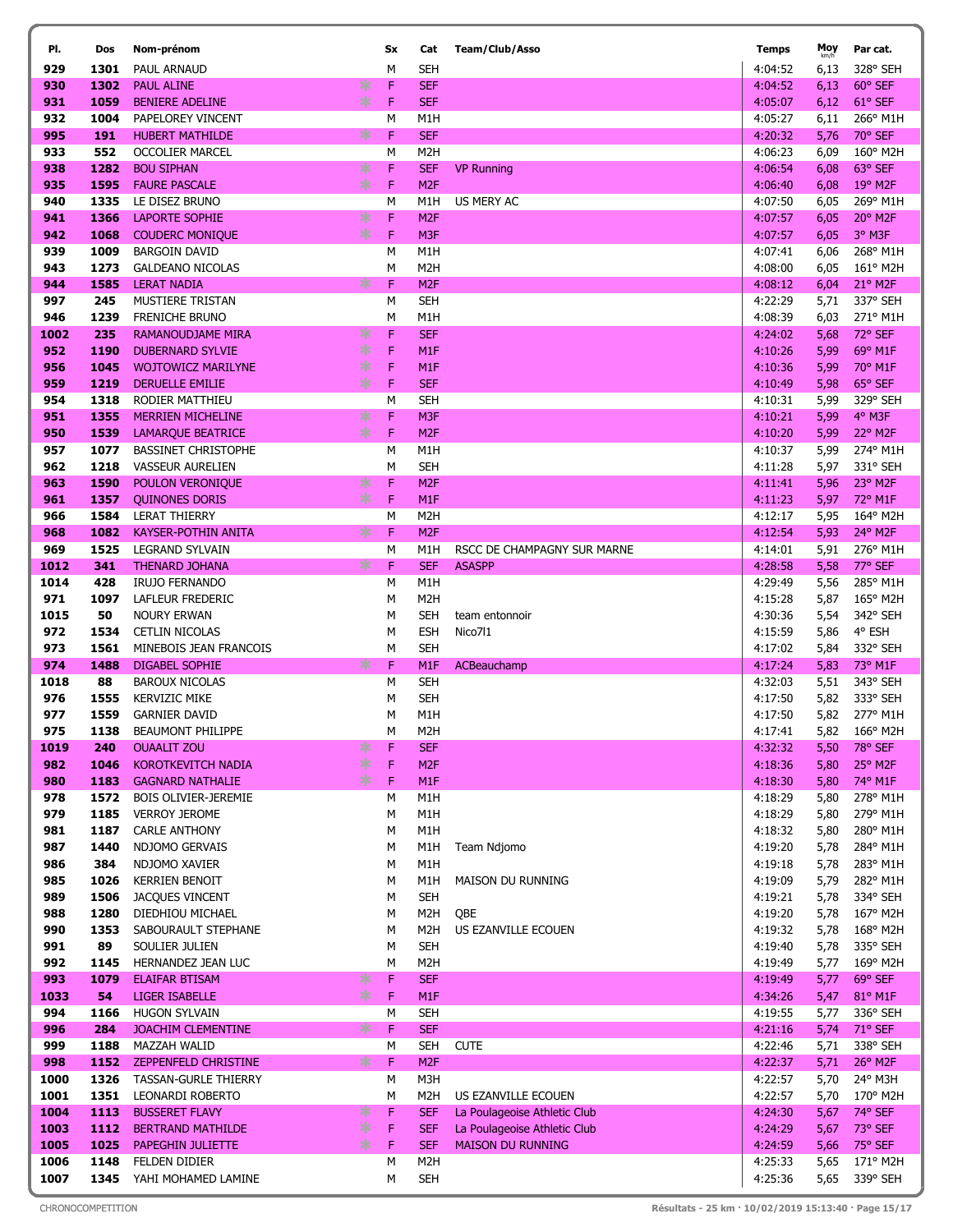| PI.          | Dos          | Nom-prénom                                             |             | Sx     | Cat                                 | Team/Club/Asso                           | <b>Temps</b>       | Moy<br>km/h  | Par cat.                     |
|--------------|--------------|--------------------------------------------------------|-------------|--------|-------------------------------------|------------------------------------------|--------------------|--------------|------------------------------|
| 1010         | 1611         | O CONNELL EMILIE                                       | ∗           | F      | <b>SEF</b>                          | Cryo 78                                  | 4:26:17            | 5,63         | 76° SEF                      |
| 1011         | 1172         | PEPERS PATRICIA                                        | $*$         | F      | M <sub>1</sub> F                    |                                          | 4:26:17            | 5,63         | 75° M1F                      |
| 1008         | 1235         | LASQUELLEC LUDOVIC                                     |             | М      | <b>SEH</b>                          |                                          | 4:26:07            | 5,64         | 340° SEH                     |
| 1009         | 1154         | EUNG GUILLAUME                                         |             | М      | <b>SEH</b>                          | Team USM                                 | 4:26:14            | 5,63         | 341° SEH                     |
| 1046         | 698          | <b>BENARD PHILIPPE</b>                                 |             | М      | M <sub>2</sub> H                    |                                          | 4:41:45            | 5,32         | 174° M2H                     |
| 1047         | 689          | <b>CAUMON CAROLINE</b>                                 | ∗           | F      | M <sub>2F</sub>                     | <b>CS TERNES PARIS OUEST</b>             | 4:42:35            | 5,31         | 33° M2F                      |
| 1013         | 1458         | <b>VINET DOMINIQUE</b>                                 | ∗           | F      | M <sub>2F</sub>                     |                                          | 4:29:20            | 5,57         | 27° M2F                      |
| 1016         | 1605         | <b>DUMORD GERARD</b>                                   |             | M      | M3H                                 |                                          | 4:30:59            | 5,54         | 25° M3H                      |
| 1017         | 1272         | <b>ANCONA ISABELLE</b>                                 | ∗           | F      | M <sub>1</sub> F                    |                                          | 4:31:21            | 5,53         | 76° M1F                      |
| 1020         | 1352         | <b>BOUCHER MICHEL</b><br><b>GALLIANO MARIE ANTONIA</b> |             | M<br>F | M1H                                 | michel 2019                              | 4:32:35            | 5,50         | 286° M1H<br>34° M2F          |
| 1054<br>1057 | 106<br>108   | PEYRINAUD CELINE                                       | ∗<br>$\ast$ | F      | M <sub>2F</sub><br>M <sub>1</sub> F | ROADRUNNERS SAINT LEU LA FORET 95        | 4:47:21<br>4:47:22 | 5,22<br>5,22 | 89° M1F                      |
| 1055         | 1600         | <b>BRUNO MANOUCHKA</b>                                 | ∗           | F      | <b>SEF</b>                          | Roadrunners95                            | 4:47:21            | 5,22         | 83° SEF                      |
| 1056         | 105          | <b>NENIN CHRISTINE</b>                                 | ∗           | F      | M <sub>1</sub> F                    | Roadrunners95                            | 4:47:21            | 5,22         | 88° M1F                      |
| 1021         | 20           | <b>AMANT HELENE</b>                                    | $*$         | F      | <b>SEF</b>                          |                                          | 4:33:33            | 5,48         | 79° SEF                      |
| 1022         | 19           | AMANT NICOLAS                                          |             | M      | <b>SEH</b>                          |                                          | 4:33:33            | 5,48         | 344° SEH                     |
| 1028         | 1060         | <b>HUM DANIELLA</b>                                    | ∗           | F      | <b>SEF</b>                          |                                          | 4:34:12            | 5,47         | 80° SEF                      |
| 1023         | 1513         | <b>SERENA CLAIRE</b>                                   | ∗           | F      | M <sub>1</sub> F                    | RSCC DE CHAMPAGNY SUR MARNE              | 4:33:58            | 5,48         | 77° M1F                      |
| 1026         | 1510         | <b>DRUVENT CATHY</b>                                   | $\ast$      | F      | M <sub>1</sub> F                    | RSCC DE CHAMPAGNY SUR MARNE              | 4:33:59            | 5,47         | 79° M1F                      |
| 1024         | 1518         | <b>DEVINE ISABELLE</b>                                 | ∗           | F      | M <sub>1</sub> F                    | RSCC DE CHAMPAGNY SUR MARNE              | 4:33:58            | 5,48         | 78° M1F                      |
| 1027         | 1515         | <b>HUET EVE</b>                                        | *           | F      | <b>ESF</b>                          | RSCC DE CHAMPAGNY SUR MARNE              | 4:34:01            | 5,47         | 2° ESF                       |
| 1031         | 1091         | <b>LEBAS CATHERINE</b>                                 | *           | F      | M <sub>1</sub> F                    |                                          | 4:34:23            | 5,47         | 80° M1F                      |
| 1029         | 1086         | <b>SAVATON CORINNE</b>                                 | ∗           | F      | M <sub>2F</sub>                     |                                          | 4:34:21            | 5,47         | 29° M2F                      |
| 1030         | 1090         | <b>NOITON OLIVIER</b>                                  |             | M      | M <sub>2</sub> H                    |                                          | 4:34:22            | 5,47         | 172° M2H                     |
| 1032         | 1089         | <b>NOITON VALERIE</b>                                  | ∗           | F      | M <sub>2F</sub>                     |                                          | 4:34:23            | 5,47         | 30° M2F                      |
| 1025         | 1381         | <b>PARRA VALERIE</b>                                   | ∗           | F      | M <sub>2F</sub>                     |                                          | 4:33:58            | 5,48         | 28° M2F                      |
| 1034<br>1035 | 1229<br>1124 | SAUTREAU NATHALIE<br><b>FERNANDES RAPHAEL</b>          | ∗           | F<br>M | M <sub>1</sub> F<br><b>SEH</b>      | Spritz girls                             | 4:36:42<br>4:36:51 | 5,42         | 82° M1F<br>345° SEH          |
| 1036         | 1125         | <b>OBERHOLTZ AURELIE</b>                               | ∗           | F      | M <sub>1</sub> F                    | <b>DOMONT ATHLETISME</b>                 | 4:36:53            | 5,42<br>5,42 | 83° M1F                      |
| 1037         | 1023         | <b>BRESCIA GERALDINE</b>                               | ∗           | F      | M <sub>2F</sub>                     | <b>DOMONT ATHLETISME</b>                 | 4:36:53            | 5,42         | 31° M2F                      |
| 1038         | 1447         | <b>METAIS RICHARD</b>                                  |             | M      | M1H                                 |                                          | 4:37:04            | 5,41         | 287° M1H                     |
| 1039         | 1426         | <b>METAIS AURELIE</b>                                  | ∗           | F      | M <sub>1</sub> F                    |                                          | 4:37:04            | 5,41         | 84° M1F                      |
| 1040         | 1074         | <b>DAVOUST ALINE</b>                                   | ∗           | F      | M <sub>2F</sub>                     | <b>BSGA</b>                              | 4:37:21            | 5,41         | 32° M2F                      |
| 1041         | 1174         | <b>HALLYNCK LOUISE</b>                                 | ∗           | F      | M <sub>1</sub> F                    |                                          | 4:38:11            | 5,39         | 85° M1F                      |
| 1043         | 1464         | JOURNEL LOIC                                           |             | M      | M <sub>2</sub> H                    | <b>UTFM</b>                              | 4:38:38            | 5,38         | 173° M2H                     |
| 1042         | 1168         | <b>CALLAREC AGNES</b>                                  | ∗           | F      | M <sub>1</sub> F                    |                                          | 4:38:23            | 5,39         | 86° M1F                      |
| 1065         | 1028         | <b>BONPAN ERICK</b>                                    |             | M      | M1H                                 | <b>Globe Runners</b>                     | 4:53:24            | 5,11         | 292° M1H                     |
| 1066         | 1501         | MARCO PIERRE-FRANCOIS                                  |             | М      | M3H                                 | <b>Globe Runners</b>                     | 4:53:24            | 5,11         | 26° M3H                      |
| 1044         | 1108         | LE CAMPION LUDOVIC                                     |             | M      | M <sub>1</sub> H                    |                                          | 4:39:42            | 5,36         | 288° M1H                     |
| 1045         | 621<br>1310  | <b>HIDEUX JEAN-MICHEL</b><br><b>RENNER LEILA</b>       | ∗           | М<br>F | M1H<br><b>SEF</b>                   | Foulées de St Germain en Laye            | 4:41:22            | 5,33         | 289° M1H<br>82° SEF          |
| 1051<br>1048 | 1307         | <b>ROIG MELANIE</b>                                    | ∗           | F      | <b>SEF</b>                          |                                          | 4:42:41<br>4:42:38 | 5,31<br>5,31 | 81° SEF                      |
| 1049         | 1308         | <b>GERSIN VINCENT</b>                                  |             | М      | <b>SEH</b>                          |                                          | 4:42:38            | 5,31         | 346° SEH                     |
| 1050         | 1007         | ZIANI JEREMY                                           |             | М      | SEH                                 |                                          | 4:42:39            | 5,31         | 347° SEH                     |
| 1052         | 1163         | <b>CUEFF PHILIPPE</b>                                  |             | М      | M <sub>2</sub> H                    |                                          | 4:46:01            | 5,24         | 175° M2H                     |
| 1053         | 1170         | <b>GADRAS LAETITIA</b>                                 | ∗           | F      | M1F                                 | <b>US DEUIL</b>                          | 4:46:44            | 5,23         | 87° M1F                      |
| $\mathbf 0$  | 2845         | ***** DOSSARD INCONNU                                  |             |        |                                     |                                          | 5:03:13            | 4,95         |                              |
| 1058         | 1509         | <b>GESCHWIND AUDREY</b>                                | ∗           | F      | M <sub>1</sub> F                    | RSCC DE CHAMPAGNY SUR MARNE              | 4:48:53            | 5,19         | 90° M1F                      |
| 1059         | 1165         | <b>VERDET CHRISTOPHE</b>                               |             | М      | M1H                                 |                                          | 4:49:06            | 5,19         | 290° M1H                     |
| 1060         | 1199         | <b>BOUQUET EMILIE</b>                                  | ∗           | F      | <b>SEF</b>                          |                                          | 4:49:26            | 5,18         | 84° SEF                      |
| 1061         | 1390         | ZAFFINO OLIVIER                                        |             | М      | M1H                                 |                                          | 4:51:28            | 5,15         | 291° M1H                     |
| 1077         | 285          | PRADINES JEAN-MARC                                     |             | М      | M <sub>2</sub> H                    |                                          | 5:07:17            | 4,88         | 176° M2H                     |
| 1064<br>1062 | 1248<br>1315 | <b>BURGUN CLARISSE</b><br>LECROART JOELLE              | ∗<br>∗      | F<br>F | M <sub>2F</sub><br>M <sub>2F</sub>  | <b>Verneuil AC</b>                       | 4:53:22<br>4:53:21 | 5,11<br>5,11 | 37° M2F<br>35° M2F           |
| 1063         | 1011         | <b>MINVIELLE LAURENCE</b>                              | ∗           | F      | M <sub>2F</sub>                     | Verneuil sur seine                       | 4:53:21            | 5,11         | 36° M2F                      |
| 1067         | 1340         | <b>MENGIN CAROLINE</b>                                 | ∗           | F      | M <sub>1</sub> F                    |                                          | 4:53:24            | 5,11         | 91° M1F                      |
| 1070         | 1457         | LEROUX ISABELLE                                        | ∗           | F      | M <sub>1F</sub>                     |                                          | 4:54:22            | 5,10         | 92° M1F                      |
| 1069         | 1031         | <b>SELAUDOUX LAURENE</b>                               | ∗           | F      | <b>SEF</b>                          | Levallois Triathlon                      | 4:53:54            | 5,10         | 85° SEF                      |
| 1068         | 1036         | <b>GAUTHIER ROMAIN</b>                                 |             | М      | SEH                                 | Levallois Triathlon                      | 4:53:53            | 5,10         | 348° SEH                     |
| 1071         | 1049         | <b>GOLDCZER ARIELLE</b>                                | ∗           | F      | M <sub>2F</sub>                     |                                          | 4:54:33            | 5,09         | $38^{\circ}$ M <sub>2F</sub> |
| 1072         | 1030         | SAUVIAT ANNE-SOPHIE                                    | $*$         | F      | <b>SEF</b>                          | Levallois Triathlon                      | 4:55:29            | 5,08         | 86° SEF                      |
| 1073         | 1084         | <b>QUIGNON MATHILDE</b>                                | ∗           | F      | <b>SEF</b>                          |                                          | 4:56:33            | 5,06         | 87° SEF                      |
| 1079         | 690          | <b>GOSMANT TARICK</b>                                  |             | М      | <b>SEH</b>                          | REGIS ROGER ROBERT ET RAOUL ONT UN FRERE | 5:18:02            | 4,72         | 351° SEH                     |
| 1074         | 1288         | <b>BIDI DJAMAL</b>                                     |             | М      | <b>SEH</b>                          |                                          | 5:04:51            | 4,92         | 349° SEH                     |
| 1075         | 1289         | MOREAU OPHELIE                                         | ∗           | F      | <b>SEF</b>                          |                                          | 5:04:52            | 4,92         | 88° SEF                      |
| 1080<br>1076 | 1169<br>1161 | <b>FOGANG CHARLES</b><br>HAZOUME MAURILLE              |             | М      | SEH<br>M3H                          | LES TONTONS RUNNERS                      | 5:19:44            | 4,69         | 352° SEH<br>27° M3H          |
| 1078         | 1208         | <b>TEYSSEDOU ELIE</b>                                  |             | М<br>М | <b>SEH</b>                          |                                          | 5:07:07<br>5:10:27 | 4,88<br>4,83 | 350° SEH                     |
|              |              |                                                        |             |        |                                     |                                          |                    |              |                              |